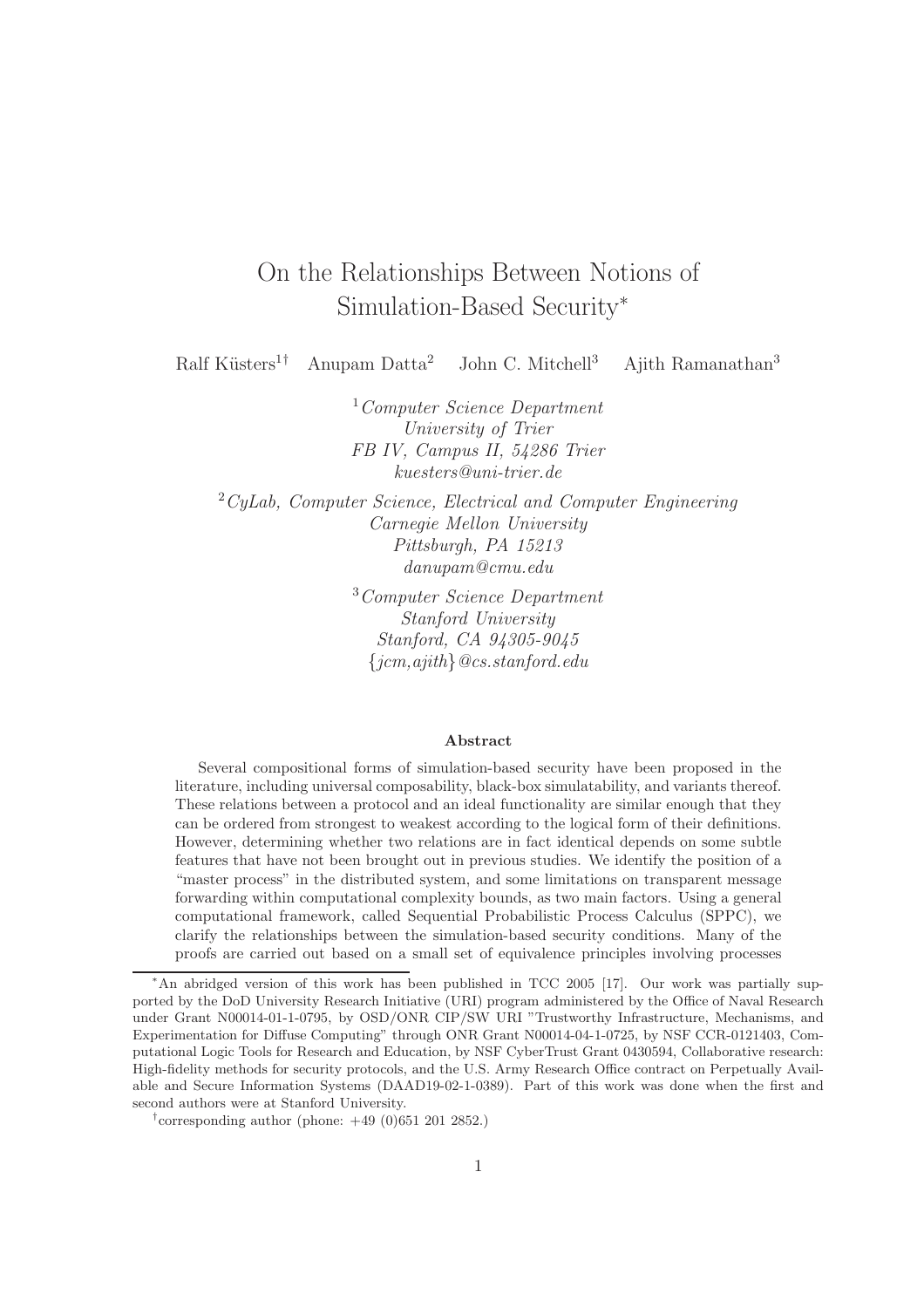and distributed systems. These equivalences exhibit the essential properties needed to prove relationships between security notions and allow us to carry over our results to those computational models which satisfy these equivalences.

Keywords: simulation-based security, universal composability, reactive simulatability, blackbox simulatability, process calculus

# 1 Introduction

Several current projects use ideal functionality and indistinguishability to state and prove compositional security properties of protocols and related mechanisms. The main projects include work by Canetti and collaborators on an approach called universal composability [9, 12–15] and work by Backes, Pfitzmann, and Waidner on a related approach that also uses black-box simulatability  $[4, 5, 7, 30]$ . Other projects have used the notion of equivalence in process calculus [19, 25, 26], a well-established formal model of concurrent systems. While some process-calculus-based security studies [1–3] abstract away probability and computational complexity, at least one project [24, 27, 28, 31] has developed a probabilistic polynomial-time process calculus for security purposes. The common theme in each of these approaches is that the security of a real protocol is expressed by comparison with an ideal functionality or ideal protocol. However, there are two main differences between the various approaches: the precise relation between protocol and functionality that is required, and the computational modeling of the entities (protocol, adversary, simulator, and environment). All of the computational models use probabilistic polynomial-time processes, but the ways that processes are combined to model a distributed system vary. We identify two main ways that these computational models vary: one involving the way the next entity to execute is chosen, and the other involving the capacity and computational cost of communication. We then show exactly when the main security notions differ or coincide.

In [9], Canetti introduced universal composability (UC), based on probabilistic polynomialtime interacting Turing machines (PITMs). The UC relation involves a real protocol and ideal functionality to be compared, a real and ideal adversary, and an environment. The real protocol realizes the ideal functionality if, for every attack by a real adversary on the real protocol, there exists an attack by an ideal adversary on the ideal functionality, such that the observable behavior of the real protocol under attack is the same as the observable behavior of the ideal functionality under attack. Each set of observations is performed by the same environment. In other words, the system consisting of the environment, the real adversary, and the real protocol must be indistinguishable from the system consisting of the environment, the ideal adversary, and the ideal functionality. The scheduling of a system of processes (or ITMs) is *sequential* in that only one process is active at a time, completing its computation before another is activated. The default process to be activated, if none is designated by process communication, is the environment. In the present work, we use the term master process for the default process in a system that runs when no other process has been activated by explicit communication.

In [30], Pfitzmann and Waidner use a variant of UC and a notion of black-box simulatability (BB) based on probabilistic polynomial-time IO automata (PIOA). In the BB relation between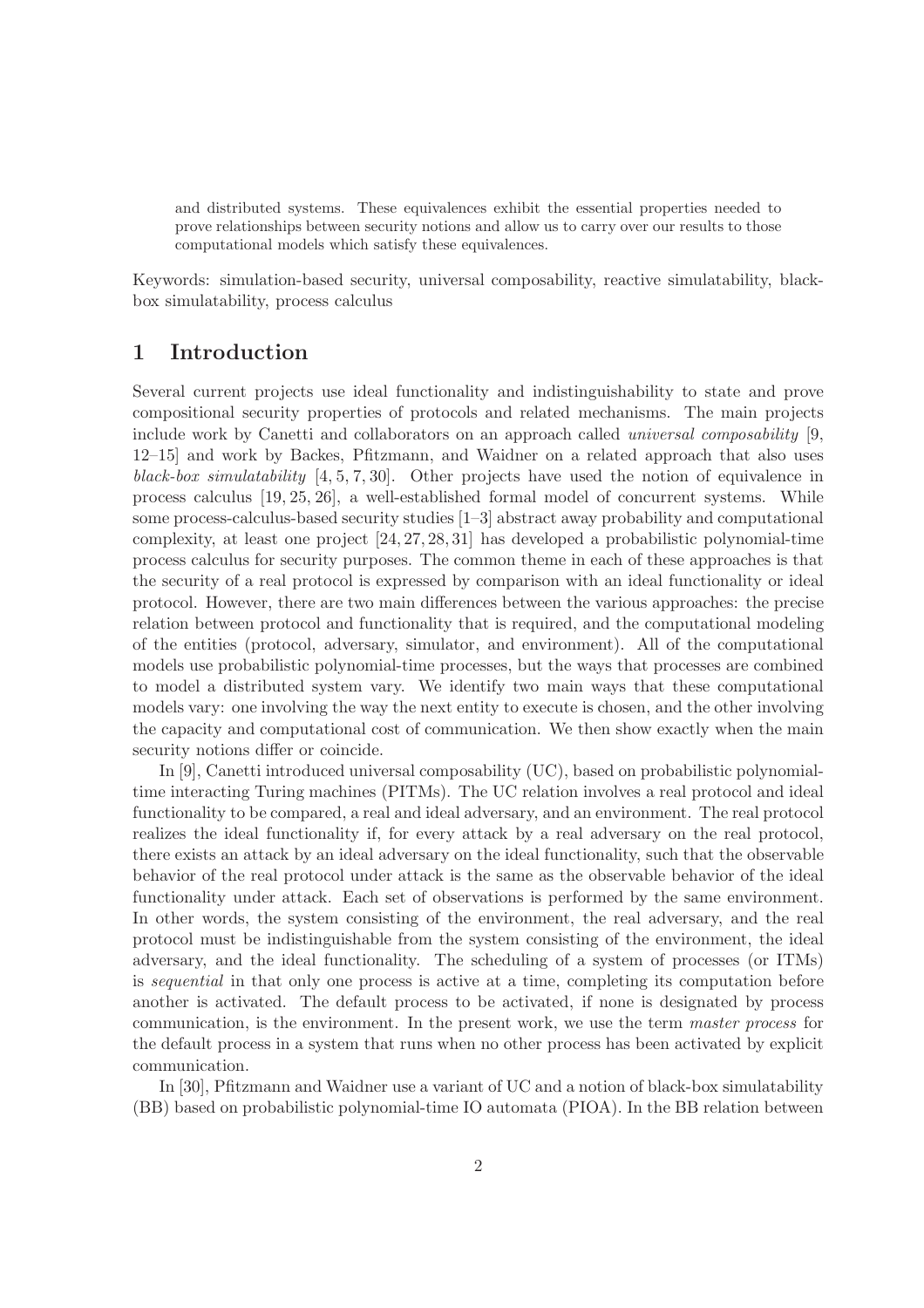a protocol and ideal functionality, the UC ideal adversary is replaced by the combination of the real adversary and a simulator that must be chosen independently of the real adversary. Communication and scheduling in the PIOA computational model are sequential as in the PITM model. While the environment is the master process in the PITM studies, the adversary is chosen to be the master process in the Pfitzmann-Waidner version of UC. In the Pfitzmann-Waidner version of BB the master process is the adversary or the simulator [30]. In a later version of the PIOA model (see, e.g., [4]), the environment is also allowed to serve as the master process, subject to the restriction that in any given system it is not possible to designate both the adversary/simulator and the environment as the master process. In proofs in cryptography, another variant of BB is often considered in which the simulator may depend on the real adversary or its complexity. We call this variant Weak BB (WBB) and the previous one Strong BB (SBB).

In [24, 28, 31, 32], Mitchell et al. have used a form of process equivalence, where an environment directly interacts with the real and ideal protocol. The computational model in this work is a probabilistic polynomial-time processes calculus (PPC) that allows concurrent (non-sequential) execution of independent processes. The process equivalence relation gives rise to a relation between protocols and ideal functionalities by allowing a simulator to interact with the ideal functionality, resulting in a relation that we call strong simulatability, SS [18]. The difference between SS and SBB is that in SBB, the environment and the adversary are separated while the SS environment also serves as the adversary.

Contribution of the paper. In this paper, we clarify the relationships between the various security notions, which are obtained by the different ways the entities (environment, real/ideal adversary, simulator, real/ideal protocol) can be combined and quantified over. Besides the different placements of the master process, already mentioned above, we also identify another crucial issue for the relationships between the security notions: the ability to define a "forwarding" process that forwards communication from one process to another. While it seems intuitively reasonable that such a forwarder can be placed between two processes without changing the overall behavior of the system, this may violate complexity bounds if a polynomial-time forwarder must be chosen before the sending or receiving process. If the time bound of the sender, for example, exceeds the time bound of the forwarder, then some sent messages may be lost because the time bound of the forwarder has been exhausted. This is relevant to our study because some equivalence proofs require the existence of forwarders that cannot be exhausted.

When we started our investigation, one problem was that the above mentioned models were unsuitable for studying the relationships between the various security notions. The PITM model [8, 9] was too inexpressive to formulate all variants of the security notions due to a lack of a general computational model, i.e., a model of probabilistic polynomial-time systems defined independently of specific security notions. The PIOA model [5, 30] had some model specific peculiarities, such as a requirement that IO automata have to communicate through buffers. This would have made the formulations of the different security notions and the study of their relationships much more cumbersome. Also, as we show in Section 6, the model specific features have some rather counter-intuitive effects on the security notions. The PPC model [24, 32] was unsuitable for our purposes because of the non-sequential execution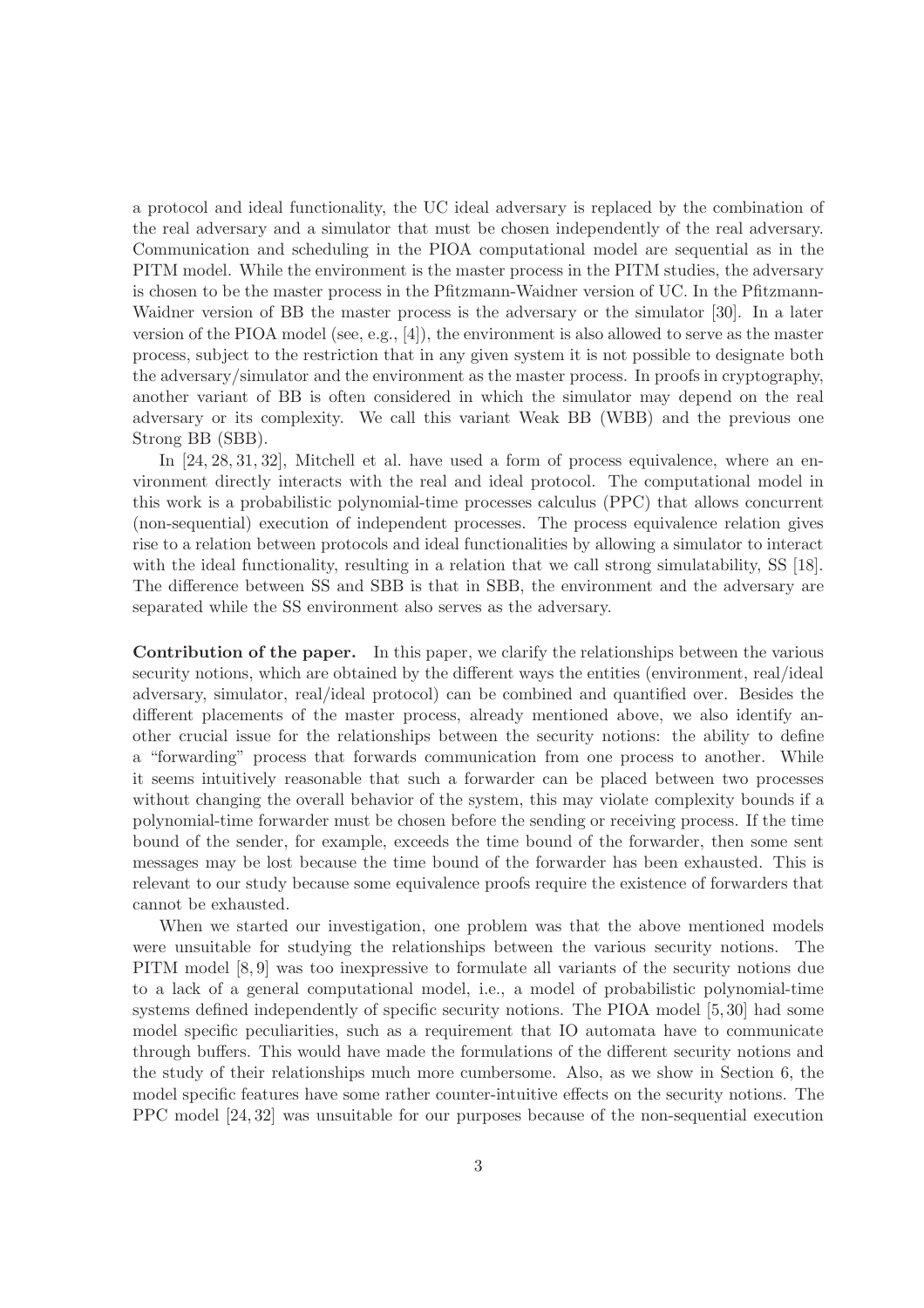model. This motivated us to devise a new computational model, the sequential probabilistic polynomial-time process calculus (SPPC). This calculus can be considered to be a "metamodel" of PIOA and PITM. It (1) provides a compact syntax for writing equations between systems of communicating machines and (2) is flexible enough to capture different variants of security notions in a concise way. While our results will be formulated over SPPC, we also discuss, in Section 6, implications for and differences to other models. However, the main focus of our work are not details of specific models but the conceptual differences between the various security notions and the resulting relationships between these notions.

The rigorously defined formal basis for simulation-based security SPPC provides is a crucial prerequisite for the study carried out in the present paper. It allows us to devise an axiom system consisting of a small set of equivalence principals involving processes and distributed systems. Having such an axiom system at hand has several advantages: (i) It exhibits the essential properties needed to prove relationships between security notions. (ii) Many proofs are much more concise and simpler. (iii) Results proved based on the axiom system carry over to those models that satisfy the axioms. (iv) Failure of axioms in certain models brings out weaknesses in these models (see Section 6).

Our main results formulated over SPPC and the axiom system are summarized in Figure 2 (see page 55) and are further explained below. Each of the four boxes in this figure stands for a class of equivalent security notions. Specifically, if a real and ideal protocol are related by one notion in this class, then they are also related by all other notions in this class. A solid arrow from one class to another indicates that relations in the first class imply relations in the second class. The implication indicated by the dashed arrow is contingent on whether the aforementioned forwarding property holds for the processes in question.

- 1. Equivalences between security notions.
	- (a) The different forms of Strong Simulatability and Strong Blackbox obtained by varying the entity that is the master process are all equivalent. This equivalence class, denoted SS/SBB, is depicted in the top-left box in Figure 2 and includes placements of the master process as considered for Strong Blackbox in [4, 30]
	- (b) All variants of Universal Composability and Weak Blackbox in which the environment may be the master process are equivalent. This equivalence class, denoted  $UC/WBB_{env}$ , is depicted in the bottom-left box in Figure 2 and includes placements of the master process as considered for Universal Composability in [4, 9].
	- (c) All variants of Universal Composability and Weak Blackbox in which the simulator and the adversary may be the master process, but not the environment are equivalent. This equivalence class, denoted  $UC/WBB_{sim}$ , is depicted in the top-right box in Figure 2 and includes placements of the master process as considered for Universal Composability in [30].
	- (d) All variants of Weak Blackbox where the adversary may be the master process, but neither the environment nor the simulator may play this role are equivalent. This equivalence class, denoted  $WBB_{adv}$ , is depicted in the bottom-right box in Figure 2.
- 2. Implications between the classes.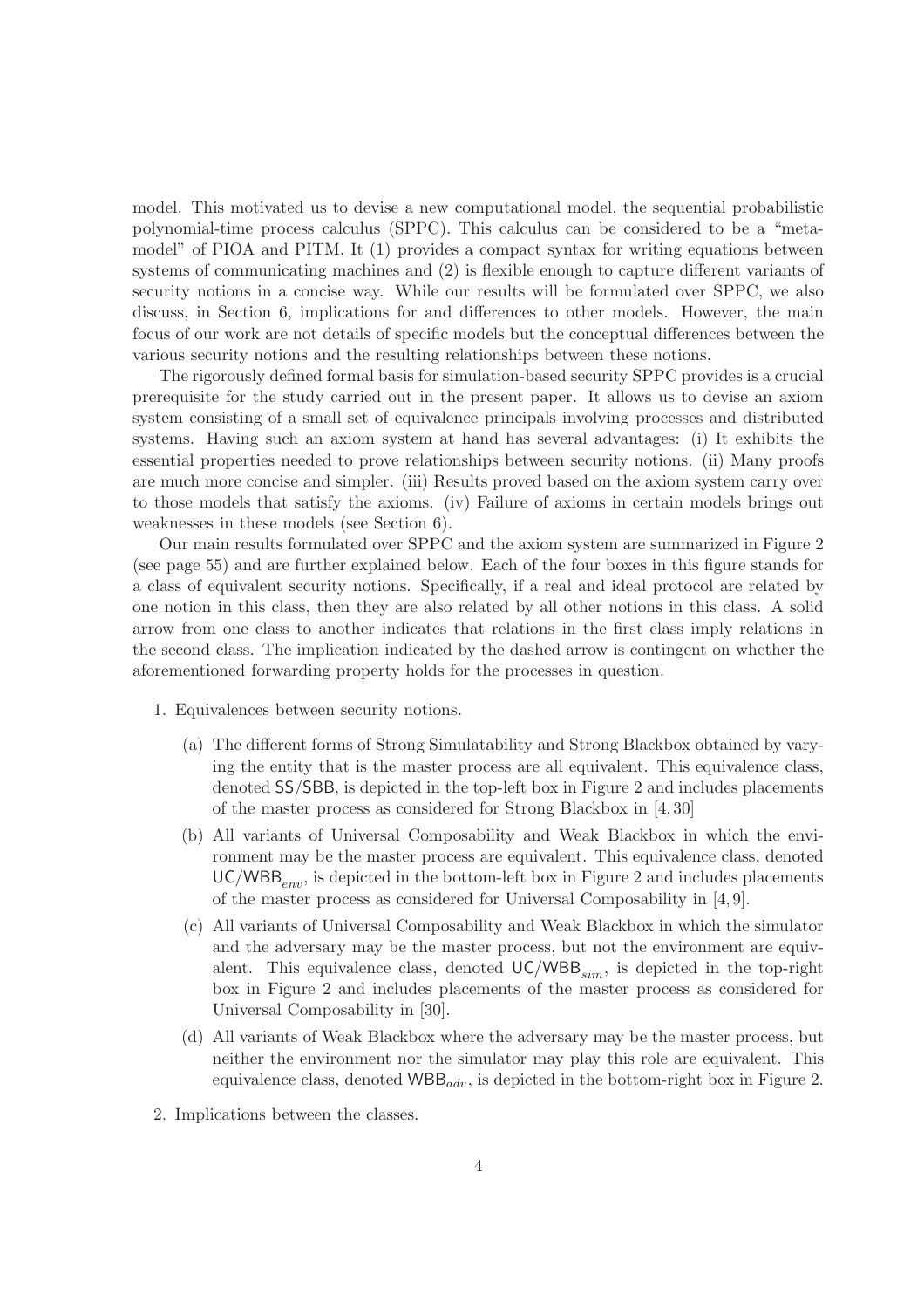- (a) SS/SBB implies  $UC/WBB_{env}$ . In particular, Strong Blackbox with placements of the master process as considered in [4, 30] implies Universal Composability with placements of the master process as considered in [4, 9].
- (b)  $UC/WBB_{env}$  implies  $WBB_{adv}$ .
- (c) WBB<sub>adv</sub> implies  $UC/WBB_{sim}$ . In particular, Strong Blackbox with placements of the master process as considered in [4, 30] and Universal Composability with placements of the master process as considered in [4, 9] implies Universal Composability with placements of the master process as considered in [30].
- 3. Separations between the classes.
	- (a) The security notions in  $UC/WBB_{env}$  are strictly weaker than those in SS/SBB in any computational model where the forwarding property (expressed precisely by the FORWARDER axiom) fails. Since this property fails in the PITM model [9] and the buffered PIOA model [4] (see Section 6), it follows that  $UC/WBB_{env}$  does not imply SS/SBB in these models. This contradicts a theorem claimed in [4]. However, the forwarding property holds in SPPC and the buffer-free PIOA model for most protocols of interest. In these cases,  $UC/WBB_{env}$  implies SS/SBB.
	- (b) The security notions in  $UC/WBB_{sim}$  are strictly weaker than the notions in  $WBB_{adv}$ , and hence, the notions in  $UC/WBB_{env}$  and SS/SBB. In particular, the Universal Composability relation with placements of the master process as considered in [30] does neither imply the Strong Blackbox relations with placements of the master process as considered in [4, 30] nor Universal Composability relations with placements of the master process as considered in [4, 9].

In Section 6, we point out implications of our results for other models and discuss differences between SPPC and these other models. For the PIOA model, we show that because of the buffers required in this model certain axioms do not hold and that UC does not imply SBB even in those cases where the FORWARDER axiom is satisfied and the environment may play the role of the master process. In other words, the buffers in the PIOA model are another reason—in addition to the FORWARDER axiom and the placement of the master process—for the separation between UC and SBB. This rather counter-intuitive behavior can be avoided if a buffer-free version of PIOA (BFPIOA) is considered. In this case, all our axioms hold true, and hence, all proofs based on these axioms immediately carry over to BFPIOA. In fact, for BFPIOA we obtain exactly the same relationships between the security notions as explained above (1.–3., see also Figure 2). For the PITM model, as mentioned, the problem is that most security notions that we study cannot be expressed directly. However, based on our results, several general points can be made. For example, the ITMs in the ITM model do not have a mechanism to block useless messages, such as the guard mechanism in SPPC or length functions in PIOA. As a result, the FORWARDER axiom fails in this model. It even fails for classes of protocols for which it is satisfied in the SPPC and BFPIOA model. Consequently, our results imply that UC does not imply SBB (SS) in this model, even for classes of protocols for which the implication holds in SPPC and BFPIOA.

We note that the present work concentrates on models for simulation-based security where processes run in polynomial time in the security parameter alone. Recently, several models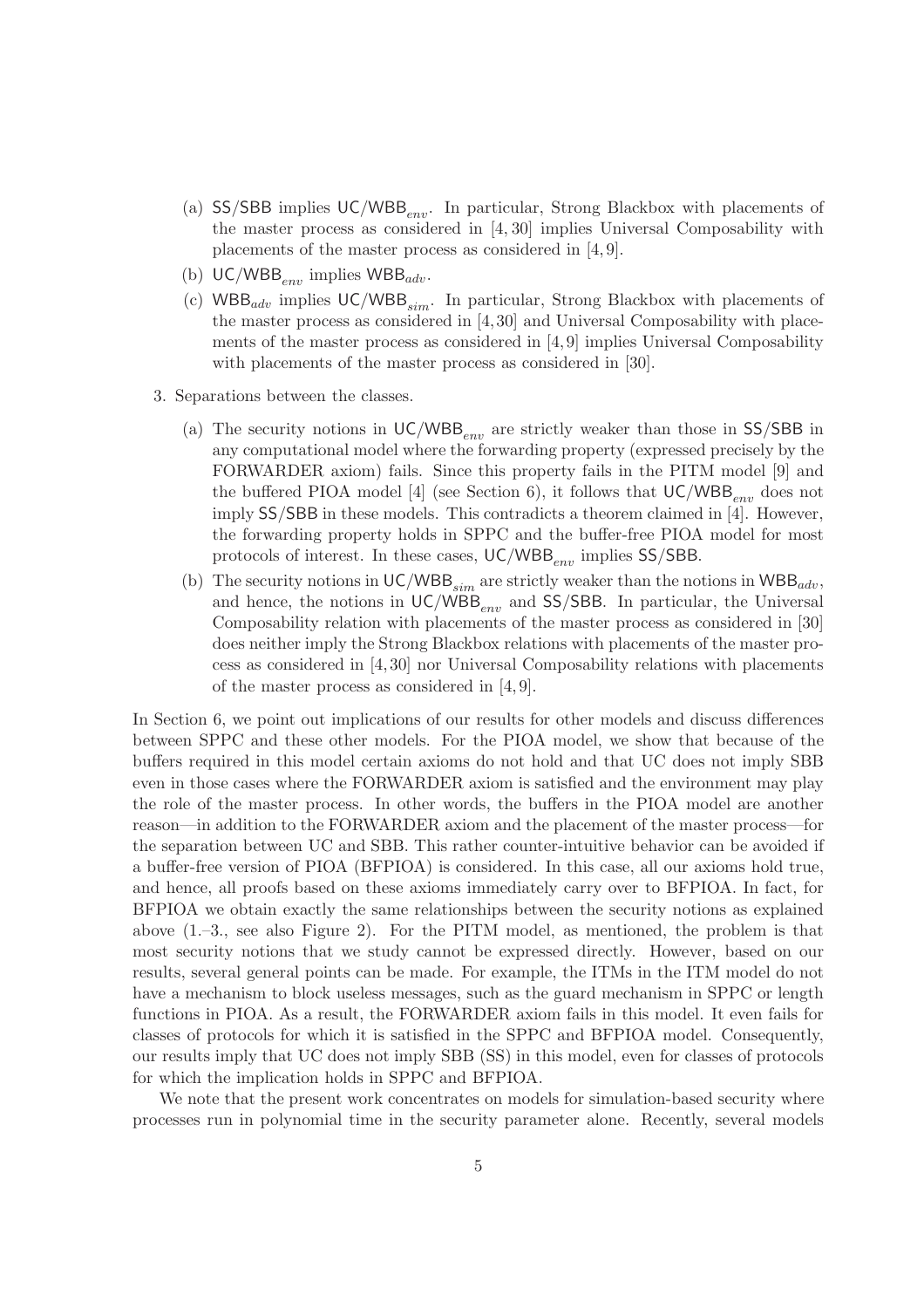have been proposed in which the runtime of the processes may depend on the length of their input [8,20,23]. Many of the results proved in this work, in particular those involving the issue of placements of the master process, carry over to these models, and they have in fact already influenced design decisions made there.

Outline of the paper. In Section 2, we introduce the sequential polynomial-time process calculus SPPC. In Section 3, we show that every system and every part of a system can be turned into a process expression which exactly mimics a single interactive Turing machine. The security notions are defined in Section 4. The main results, i.e., the relationships between the security notions, are proved in Section 5, with consequences for the PIOA and PITM models developed in Section 6. In Section 7, we briefly consider a less prominent security notion, called reactive simulatability in [5] and security with respect to specialized simulators in [10], and relate it to the other notions. We conclude in Section 8. In [16], we also show general composition theorems for SPPC and prove that protocols that satisfy the FORWARDER property preserve this property when they are composed.

# 2 Sequential Probabilistic Process Calculus (SPPC)

In this section, we introduce Sequential Probabilistic Process Calculus (SPPC) as a languagebased computational model for studying security notions. Before we formally define syntax (Section 2.3) and semantics (Section 2.4) of our computational model, we provide an informal description (Section 2.1) and introduce the notion of a probabilistic function (Section 2.2). Since most of the material in the subsequent sections can be followed with only the intuition provided in Section 2.1 in mind, readers might want to skip Section 2.2 to 2.4 when reading through the paper for the first time.

## 2.1 Informal Introduction of SPPC

Let us first note that the driving philosophy behind the design of SPPC is to specify details of the communication model (such as a specific order of activation of entities, insecure, authenticated, secure channels, specific buffers, synchronous communication, broadcasting, and corruption) as part of the protocol specification itself rather than to explicitly encode, and thus fix, these details in the overall computation model. SPPC is expressive enough to encode such details in the protocol specifications. This makes SPPC relatively simple and flexible. In particular, a variety of security notions can easily be formulated in SPPC.

We start by discussing how individual probabilistic polynomial-time machines are modeled in SPPC and then explain how to build and execute systems of interacting machines. Our exposition parallels that of related models [5, 9, 30].

Single probabilistic polynomial-time machines. In SPPC, single machines are of the form as depicted in Figure 3 (see page 56). Syntactically, these machines will later be represented by process expressions in what we call single machine normal form (see Section 3). For the time being, let us ignore the "guards" and t 3). he variables  $x_1, \ldots, x_k$ . Conceptually, a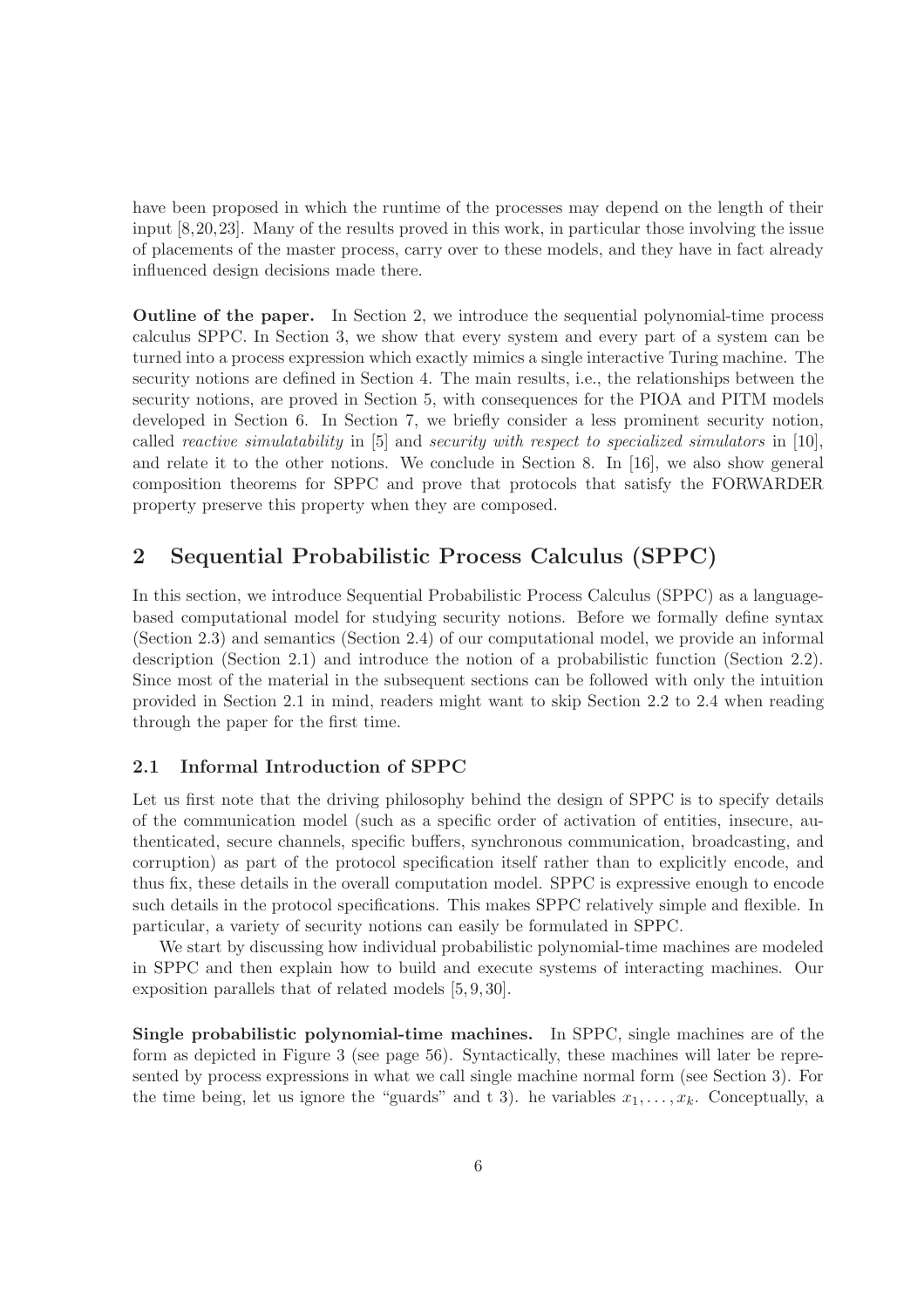single machine is a black-box with internal state that receives inputs, performs polynomiallybounded computation and then produces outputs. Inputs are received on input channels and outputs are written on output channels. More precisely, single machines are restricted to receiving one input and producing at most one output at a time. While this at first might appear to be a restriction, it is not really a problem since any machine that sends multiple messages can be converted to a machine that stores internally—possibly using internal buffers—the messages it wants to send, and then sends the messages one at a time on request. In fact, this style of communication corresponds exactly to the manner in which communication is defined in other sequential models, notably the PIOA and PITM models [9, 30]. Also, just as in these models, the overall runtime of a machine is bounded by a polynomial in the security parameter and does not depend on the number or length of inputs sent to the machine.

The channels of a single machine in SPPC correspond to ports in the PIOA model and to tapes in the PITM model. However, while messages on channels (and ports) are removed when read, this is not the case for tapes. Nevertheless, tapes can be modeled by adding machines, one for each input channel, which simulate the tapes in the obvious way. The "main machine" will then receive its input from the "tape machines". In the PIOA model, buffer machines serve a similar purpose. Note that while in SPPC and the PIOA model, the number of input and output channels/ports is not restricted, in Canetti's PITM model only one pair of input/output and input/output communication tapes is considered.

In SPPC, machines can preprocess their input using *guards* (see Figure 3) which are deterministic polynomial-time machines that are placed on input channels. Given an input on the channel, a guard may accept or reject the input. If rejected, the process does not perform any further computation. If accepted, the process receives the output of the guard. This may be different from the input, e.g., a guard can eliminate unnecessary information or transform data. The computation performed by the guard may depend on the current internal state of the process. Its runtime is polynomially-bounded in the security parameter per invocation and is not factored into the overall runtime of the process using the guard. In particular, a guard can be invoked an unbounded number of times. Since guards allow a process to discard messages without incurring a computation cost, attempts to "exhaust" a process by sending many useless messages to the process can be defeated. Additionally, using guards we can simulate an unbounded number of "virtual" channel names by prefixing each message with a session id and/or party name and then stipulating that the guards accept only those messages with the right header information. Such an ability is required for systems with a polynomial number of machines, e.g., multiparty protocols, or with multiple instances of the same protocol. While mechanisms analogous to guards are absent in other models, notably [9,30], a newer version of PIOA [6] has a length function that, when set to zero, prevents messages from being received by the machine. This corresponds to a guard which rejects all inputs and so can be used to help avoid exhaustion attacks. However, it does not help in the creation of a mechanism analogous to virtual channels.

As mentioned above, guards can be invoked an unbounded number of times without being exhausted and in every invocation their runtime is bounded by a polynomial in the security parameter—the runtime could even depend on the length of the input. Hence, the runtime of a single machine including the guards is polynomially bounded in the security parameter and the number of invocations. However, the overall runtime of a single machine excluding the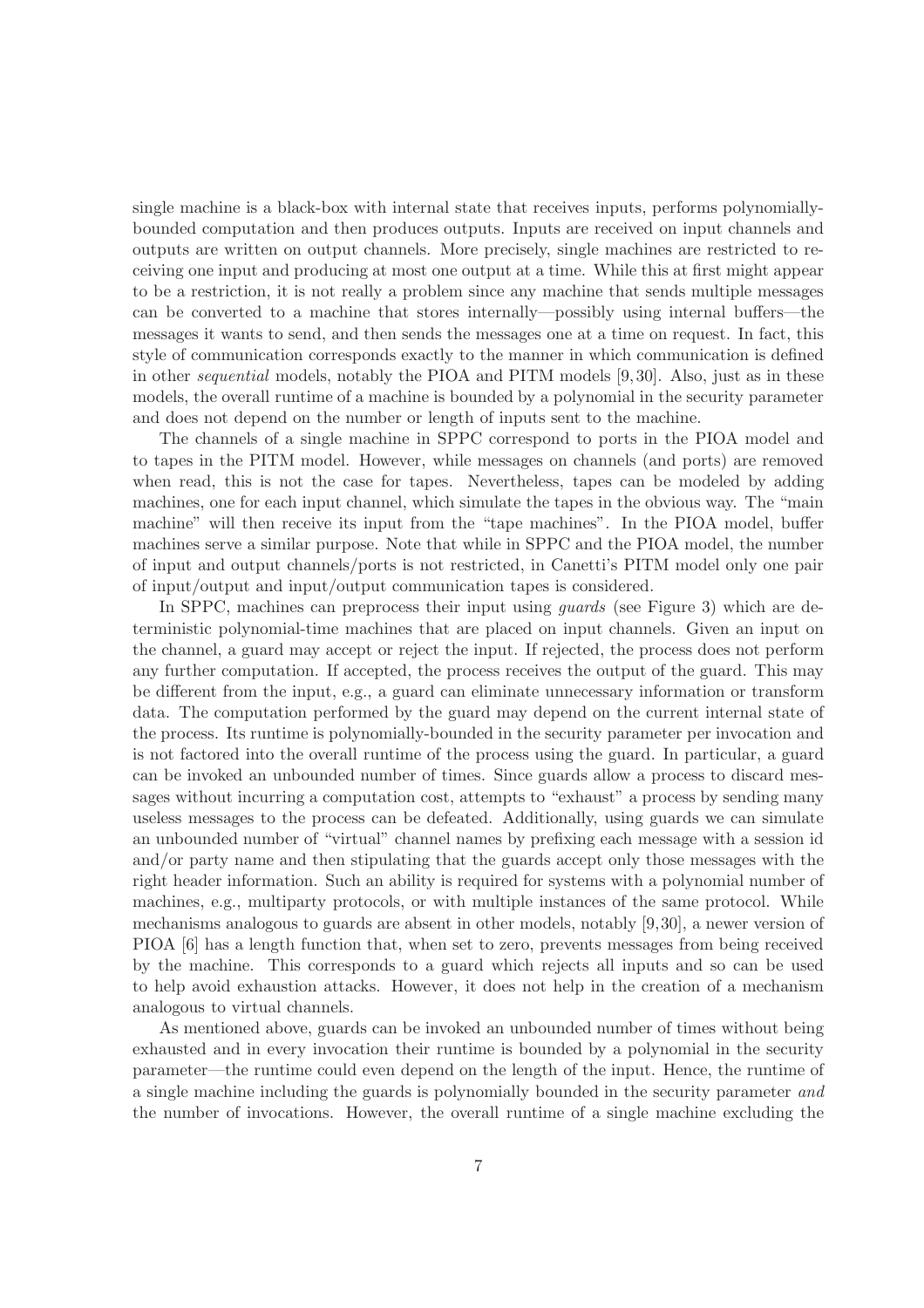guards is polynomially bounded in the security parameter alone, and hence, such a machine can produce at most polynomially many output messages overall in the security parameter. Now, since guards can only be triggered by messages sent by single machines, it follows that in a system of polynomially many machines guards are only invoked a polynomial number of times in the security parameter. As shown in Section 2.4.3, from this we can conclude that such systems can be simulated by a probabilistic polynomial time Turing machine.

In SPPC, a machine may have auxiliary input, just like auxiliary input can be given to the interacting Turing machines in Canetti's model. This input is written on specific tapes before a (system of) machines is run. If such auxiliary input is used, it results in a non-uniform computational model. The tapes are represented by  $x_1, \ldots, x_k$  (see Figure 3). Just like in Canetti's model, we only allow the environment machine to use auxiliary input. However, whether the environment machine is uniform or not does not affect the results presented in this paper (except for those in Section 7).

More formally, in SPPC a single machine is defined by a *process expression*  $P$ . Such an expression corresponds to a description of an interacting Turing machine in the PITM model or an I/O automaton in the PIOA model. A process expression is always parameterized by the security parameter **n** and possibly so-called free variables  $x_1, \ldots, x_k$ , which represent the tapes for the auxiliary input mentioned above. Therefore, we sometimes write  $\mathcal{P}(x_1, \ldots, x_k)$ instead of P. A process expression with value i chosen for the security parameter and values  $\overrightarrow{a}$ (the auxiliary inputs) substituted for its free variables  $\vec{x}$  yields a process  $\mathcal{P}(\vec{a})^{\mathbf{n}-i}$ . A process corresponds to an interacting Turing machine where the security parameter is written on the security parameter tape and the auxiliary input is written on the input tape. Hence, a process can perform computations as soon as it receives input on the input channels. As an expositional convenience, we will use the terms 'process expression' and 'process' interchangeably. A process expression is called open if it has free variables, and closed otherwise. Hence, open process expressions correspond to non-uniform machines and closed expressions to uniform ones.

Systems of interacting machines. In SPPC, a system of interacting machines is simply a multiset of single machines where an output channel of one machine connects directly to an identically-named input channel of another machine. The manner in which these machines are wired together is uniquely determined by the channel names since we stipulate that no two machines have the same input and output channel names respectively. After a machine  $M_1$  has sent a message on an output channel, the machine waits to receive input on an input channel. The message sent on the output channel is immediately received by the machine  $M_2$  that has an identically-named input channel. If the guards on the input channel of this machine accepts the message, then  $M_2$  may perform some computation and produce one output message. While  $M_2$  now waits for new input on its input channels, the output message (if any) is processed by the next receiving machine, and so on. If there is no receiving machine, or the guard of the receiving machine rejects the message, or no output message is produced, computation would halt since no machine is triggered. To avoid this, in a system of machines, one machine is always declared to be a master machine, also called master process, and this machine is triggered if no other machine is.

In SPPC, given process expressions  $\mathcal{P}_1, \ldots, \mathcal{P}_n$ , each representing a single machine, the combined system of machines is denoted by the process expression  $\mathcal{P}_1 \cap \cdots \cap \mathcal{P}_n$ . Instead of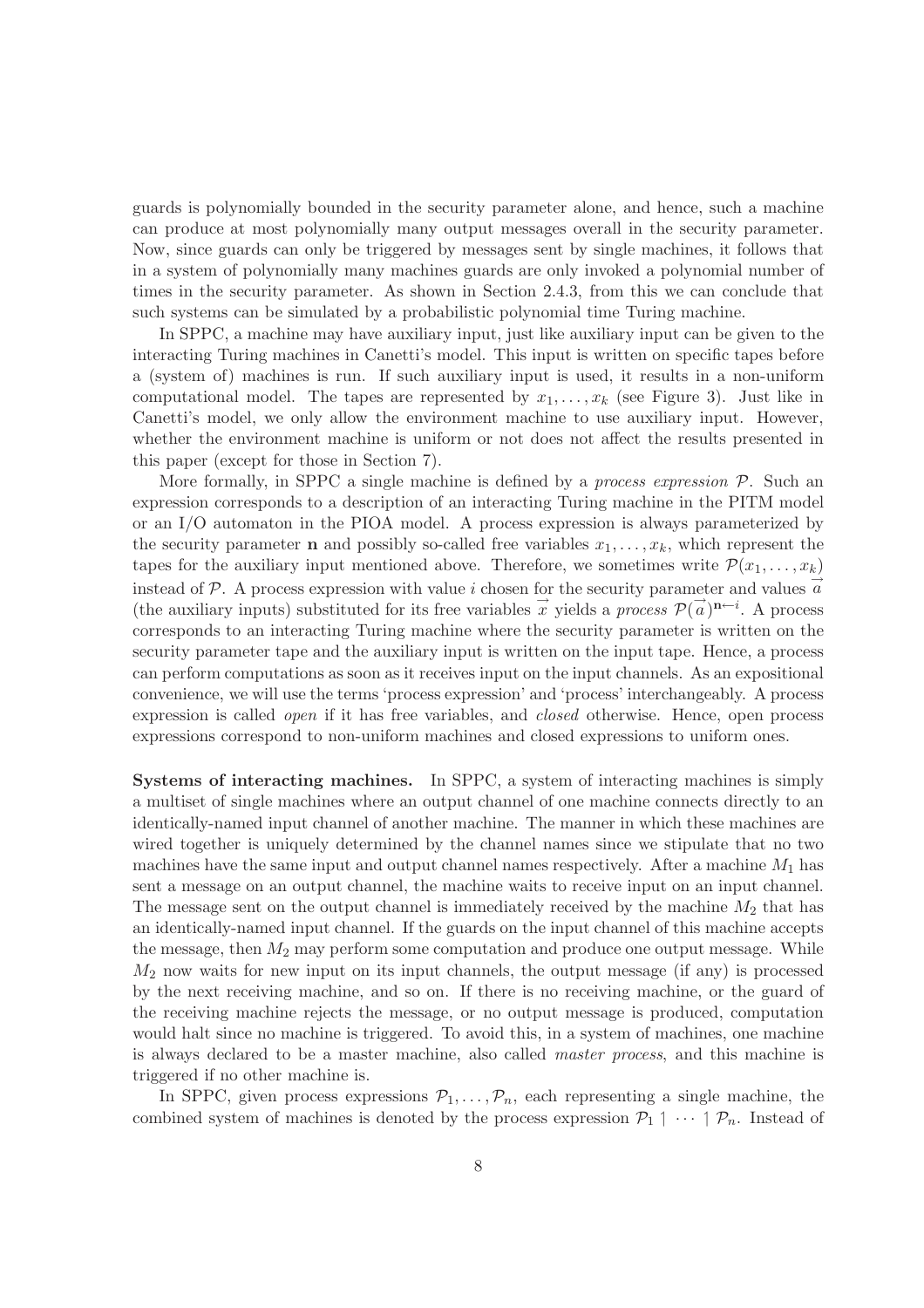interpreting  $\mathcal{P}_1 \cap \cdots \cap \mathcal{P}_n$  as a system of n single machines, one can consider this system as a single machine (consisting of  $n$  sub-machines). This corresponds to the transformation, in the PIOA model, of a system of fixed, finite number of machines into a single machine. However, in SPPC we can apply such transformations to systems containing a polynomial number of machines as well.

With the bounded replication operator  $\mathcal{L}_{q(\mathbf{n})}$   $\mathcal{P}$ , where  $q(\mathbf{n})$  is some polynomial in the security parameter and  $\mathcal P$  is a process expression (representing a single machine or a system of machines), systems containing a polynomial number of machines can be described. The process expression  $!_{q(n)} \mathcal{P}$  stands for a  $q(n)$ -fold concurrent composition  $\mathcal{P} \uparrow \cdots \uparrow \mathcal{P}$ . Note that in such a system, different copies of  $P$  have the same input and output channels. However, as discussed earlier, guards allow us to send messages to (virtual) channels of particular copies of a protocol. Bounded replication can be combined with concurrent composition to build bigger systems such as  $!_{q_1(n)}$  ( $\mathcal{P}_1 \uparrow \mathcal{P}_2 \uparrow !_{q_3(n)} \mathcal{P}_3$ ).

As described earlier, since our execution model is sequential, computation may not proceed if the currently executing machine produces no output, or a receiving machine rejects an input. In order to ensure that computation proceeds even in this case, we identify a master process by using a special input channel start. In case no output is produced by a machine, a fixed value is written on start thereby triggering the master process. The master process is also the first machine to be activated when execution starts.

Additionally, in studying security notions, it will be useful to define the output of a system. We do so by writing a bit, the output, onto an output channel named decision. The machine containing this channel is called the *decision process*. Given a process expression  $\mathcal{R}(\vec{x})$  with free variables  $\overrightarrow{x}$ , we denote by  $\text{Prob}[\mathcal{R}(\overrightarrow{a})^{\mathbf{n}\leftarrow i} \leadsto 1]$  the probability that  $\mathcal R$  with security parameter i and substitution of values  $\vec{a}$  for its variables  $\vec{x}$  outputs a 1 on decision. Recall that  $\mathcal{R}(\vec{a})^{n-i}$ denotes the process obtained from the process expression  $R$  by replacing the security parameter **n** by a value i and replacing the variables  $\vec{x}$  by values  $\vec{a}$ . Two process expressions  $\mathcal{P}(\vec{x})$  and  $\mathcal{Q}(\vec{\dot{x}})$  are called *equivalent* or *indistinguishable*, written  $\mathcal{P}(\vec{\dot{x}}) \equiv \mathcal{Q}(\vec{\dot{x}})$ , iff for every polynomial  $p(n)$  there exists  $i_0$  such that  $|\text{Prob}[\mathcal{P}(\vec{a})^{n-i} \leadsto 1] - \text{Prob}[\mathcal{Q}(\vec{a})^{n-i} \leadsto 1] \leq 1/p(i)$  for every  $i \geq i_0$  and every tuple  $\vec{a}$  of bit strings.

We call machines which are neither master nor decision processes *regular*. A machine which is both master and decision is called a *master decision process*. In what follows, by  $\mathbf{R}, \mathbf{M}, \mathbf{D}$ , and MD we denote the set of all closed regular processes, closed master processes, open or closed decision processes, and open or closed master decision processes, respectively.

## 2.2 Probabilistic Functions

A probabilistic function F from X to Y is a function of the form  $X \times Y \to [0, 1]$  which satisfies the following two conditions:

- 1. The cardinality of the set  $\{y \in Y \mid F(x, y) > 0\}$  is finite for every  $x \in X$ .
- 2.  $\sum_{y \in Y} F(x, y) \leq 1$  for every  $x \in X$ .

We call F a k-ary probabilistic function if  $X = Z^k = Z \times \cdots \times Z$  for some set Z.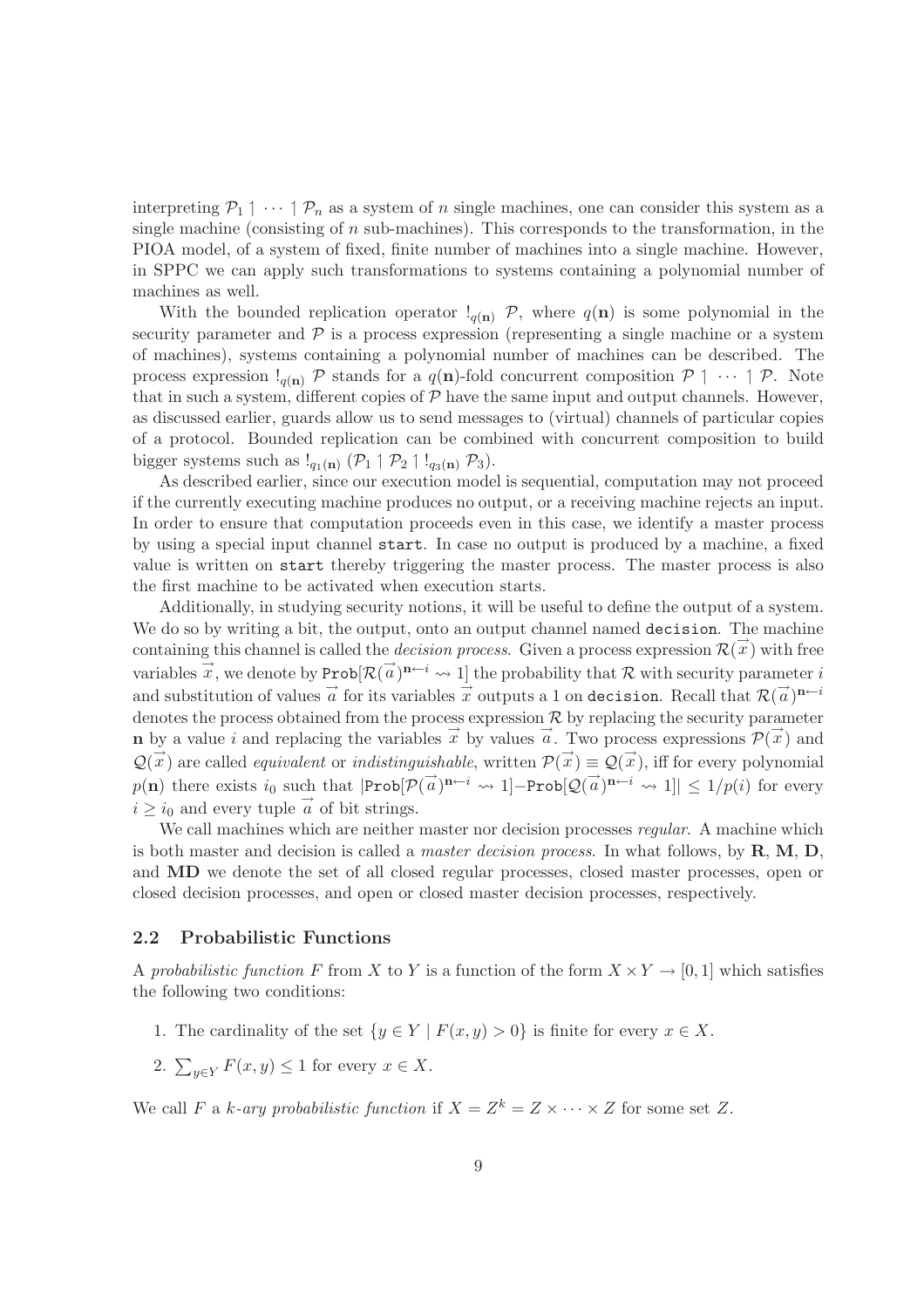We refer to X as the *domain* of F, to Y as the *codomain* of F, and to the set  $\bigcup_{x\in X} \{y \in Y \mid$  $F(x, y) > 0$  as the *range* of F.

If  $\rightarrow$  is a probabilistic function, then instead of writing  $\rightarrow (x, y) = p$  to say that x is mapped to y with probability p, we often write  $p = \text{Prob}[x \to y]$  or  $x \stackrel{p}{\to} y$  and say that x is reduced to y (by  $\rightarrow$ ) with probability p.

Let  $\rightarrow$  and  $\Rightarrow$  be two probabilistic functions such that the range of  $\rightarrow$  is a subset of the domain of  $\Rightarrow$ . Then, the composition  $\rightarrow \circ \Rightarrow$  of  $\rightarrow$  and  $\Rightarrow$  defines the following probabilistic function:  $\text{Prob}[x \to \infty \Rightarrow y] = \sum_z \text{Prob}[x \to z \Rightarrow y]$  for all x and y where z ranges over the range of  $\rightarrow$  and Prob $[x \rightarrow z \Rightarrow y] =$ Prob $[x \rightarrow z] \cdot$ Prob $[z \Rightarrow y]$ .

Let  $\rightarrow$  be a probabilistic function such that domain and codomain coincide and let  $i > 0$ . Then, the probabilistic function  $(\rightarrow)^i$  is defined by induction on i as follows: If  $i = 0$ , then  $(\rightarrow)^0$  is the identity function, i.e.,  $\text{Prob}[x(\rightarrow)^0 y] = 1$  if  $y = x$  and  $\text{Prob}[x(\rightarrow)^0 y] = 0$  otherwise. For  $i > 0$ , we define  $\text{Prob}[x(\rightarrow)^{i}y] = \text{Prob}[x \rightarrow \circ(\rightarrow)^{i-1}y].$ 

Let  $\rightarrow$  be a probabilistic function which satisfies the following conditions:

- 1. Domain and codomain of  $\rightarrow$  coincide, say it is the set X.
- 2. The directed graph induced by  $\rightarrow$ , i.e.,  $(X, \{(x, y) \in X \times X \mid \text{Prob}[x \rightarrow y] > 0\})$  is cycle free except for self loops.
- 3. For every x we have  $\text{Prob}[x \to x] \in \{0, 1\}.$

Now, in case X is a finite set, the *transitive closure*  $(\rightarrow)^+$  of  $\rightarrow$  is defined to be the following probabilistic function:

$$
\text{Prob}[x(\rightarrow)^+ y] = \sum_{i>0} \sum_{\substack{z_1,\dots,z_{i-1} \\ z_j \neq y \text{ for all } j}} \text{Prob}[x \rightarrow z_1 \rightarrow \dots \rightarrow z_{i-1} \rightarrow y]
$$

for every x and y. Note that, since X is assumed to be a finite set, in the sums only a finite number of probabilities are different from 0.

Note that a probabilistic polynomial time Turing machine with  $k$  input tapes and  $l$  output tapes realizes a probabilistic function F of the form  $({0,1}^*)^k \times ({0,1}^*)^l \to [0,1]$  where we define the size of the input to be the length of the input written on the first tape, i.e., the Turing machine runs in polynomial time in the length of the first component of the function it realizes.

## 2.3 Syntax of SPPC

We now introduce the syntax of SPPC, in particular, we define process expressions. For this, we first need to introduce terms and channels.

### 2.3.1 Terms

Let V be an infinite supply of *variables*. Variables are referred to by  $x, y, z$  and decorations thereof. We write  $\vec{x}$  for the sequence  $x_1, \ldots, x_k$  of variables. Bit strings, i.e., elements of  $\{0,1\}^*$ , are denoted by a, b, and decorations thereof. The empty bit string is referred to by  $\varepsilon$ . We write  $\vec{a}$  to denote the sequence  $a_1, \ldots, a_k$  of bit strings. Let **n** be the *security parameter*.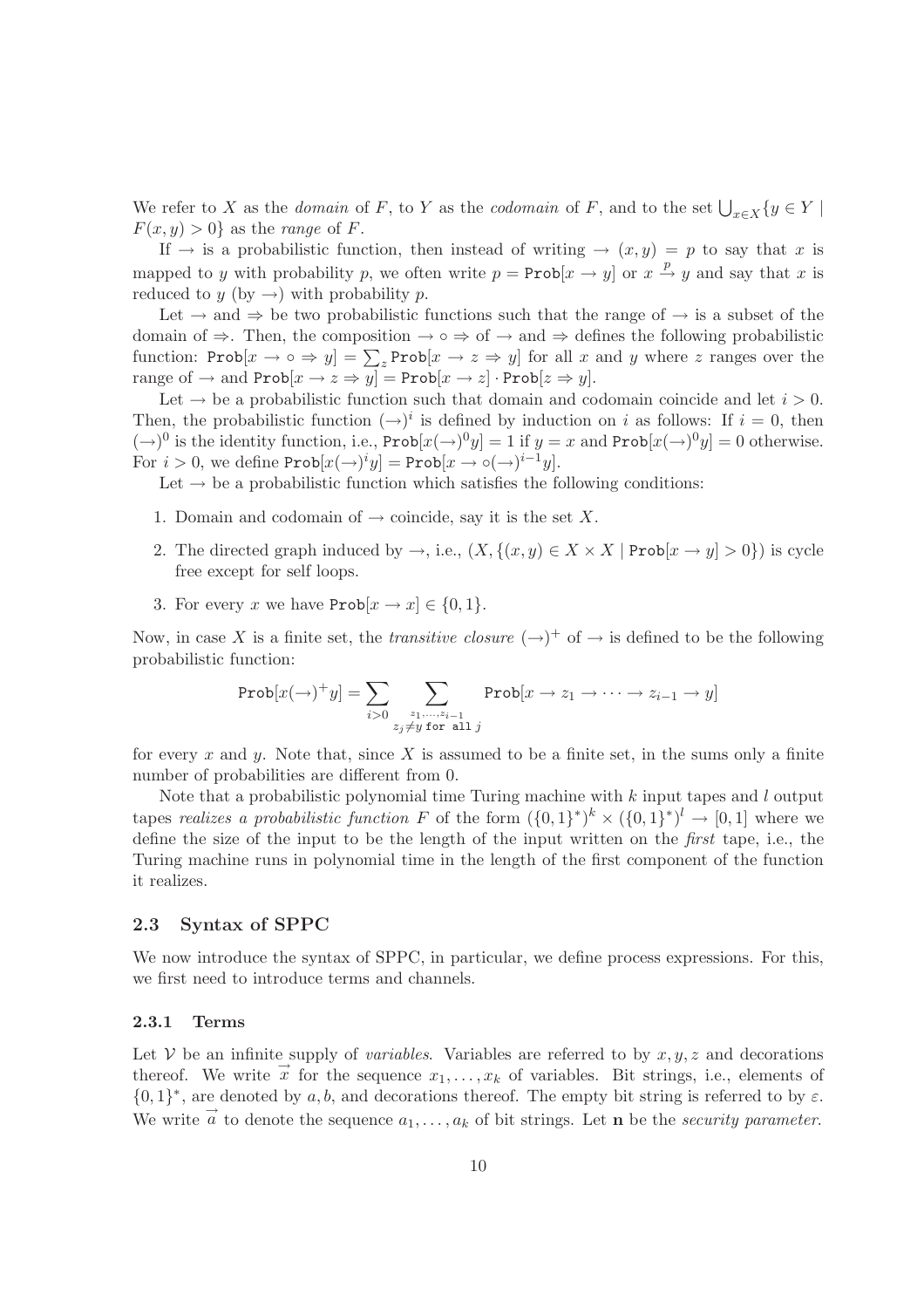**C-terms.** A C-term  $T = T(\vec{x})$  ("C" being reminiscent of "computation") is some representation of a probabilistic function of the form  $({0,1}^* \times ({0,1}^*)^k) \times ({0,1}^* \to [0,1]$  which can be realized by a probabilistic polynomial time Turing machine where the first component,  $\{0,1\}^*$ , in the domain  $(\{0,1\}^* \times (\{0,1\}^*)^k)$  of this function takes the security parameter **n**. The variables  $\vec{x}$  are called *input variables* of  $T(\vec{x})$  and the set of input variables of T is denoted by  $var_{\text{in}}(T)$ . We write  $p = \text{Prob}[T^{\text{n}-i}(a_1, \ldots, a_k) \downarrow a]$  or simply  $p = \text{Prob}[T \downarrow a]$  to say that T outputs (reduces to) the bit string a on input  $a_1, \ldots, a_k$  and security parameter i with probability p. We assume that the class of C-terms is complete in the sense that all probabilistic polynomial time realizable probabilistic functions can be described by some C-term. Obviously we can achieve this by simply taking representations of probabilistic polynomial-time Turing machines to be C-terms.

C-terms will be used in processes of the form  $\text{out}(c, T)$  to compute a bit string which is then placed on the channel c.

**M-terms.** An *M-term* (also called *guard*)  $t = t(\vec{x}; \vec{y})$  ("M" being reminiscent of "matching") with  $\vec{x} = x_1, \ldots, x_k$  and  $\vec{y} = y_1, \ldots, y_l$  is some representation of a (*deterministic*) function F of the form  $({0, 1}^* \times {0, 1}^* \times ({0, 1})^k) \times ({0, 1}^* \times ({0, 1}^*)^l) \rightarrow {0, 1}$  that can be realized by a deterministic polynomial time Turing machine where the first component of the domain  $( \{0,1\}^* \times \{0,1\}^* \times (\{0,1\})^k )$  of this function takes the security parameter **n**. The variables  $\vec{x}$ are called *input variables* of t and the variables in  $\overrightarrow{y}$ , which are required to be distinct from the input variables, are called *output variables*. We refer to the input variables of t by  $var_{in}(t)$ and to the output variables of t by  $var_{out}(t)$ . Intuitively, an M-term t works as follows: Given bit strings  $\overrightarrow{a}$  for the input variables (the last k components of the domain of t), on receiving a bit string a (the second component of the domain of  $t$ ) the term  $t$  either rejects a or accepts it (i.e., 0 or 1 is returned as the first component of the codomain  $(\{0,1\}^* \times (\{0,1\}^*)^l)$  of t). In case t accepts, it produces l bit strings (the last l components of the codomain of t) which are substituted for the output variables  $\overrightarrow{y}$ . In case t rejects, this output is irrelevant. We assume that the class of M-terms is complete in the sense that all deterministic functions F realizable by a deterministic polynomial-time Turing machine can be described by some Mterm. Obviously this is possible by taking representations of such Turing machines as M-terms.

For our purposes, M-terms with only one output variable would suffice. However, additional output variables make it more convenient to define certain processes.

M-terms will occur in processes of the form  $P = \text{in}(c, t)$ . If a bit string a is received on channel c, the M-term  $t$  allows to parse  $a$  (maybe depending on external input) before  $P$ actually reads  $a$ , and computes substitutions for the output variables in case  $a$  is accepted by t. The output variables of t may occur in  $P'$ .

Often,  $t$  is of the form  $x$  which we will interpret as an M-term without input variables and output variable  $x$ . This M-term accepts any message and this message is substituted for  $x$ . The runtime of such an M-term is determined by the bandwidth of  $c$ , which is a polynomial in the security parameter (see below). Conversely, since the computation of an M-term is polynomial bounded in the security parameter, this polynomial could be considered the bandwidth of the channel the M-term operates on. Hence, one could dispense with explicitly assigning bandwidth to channels.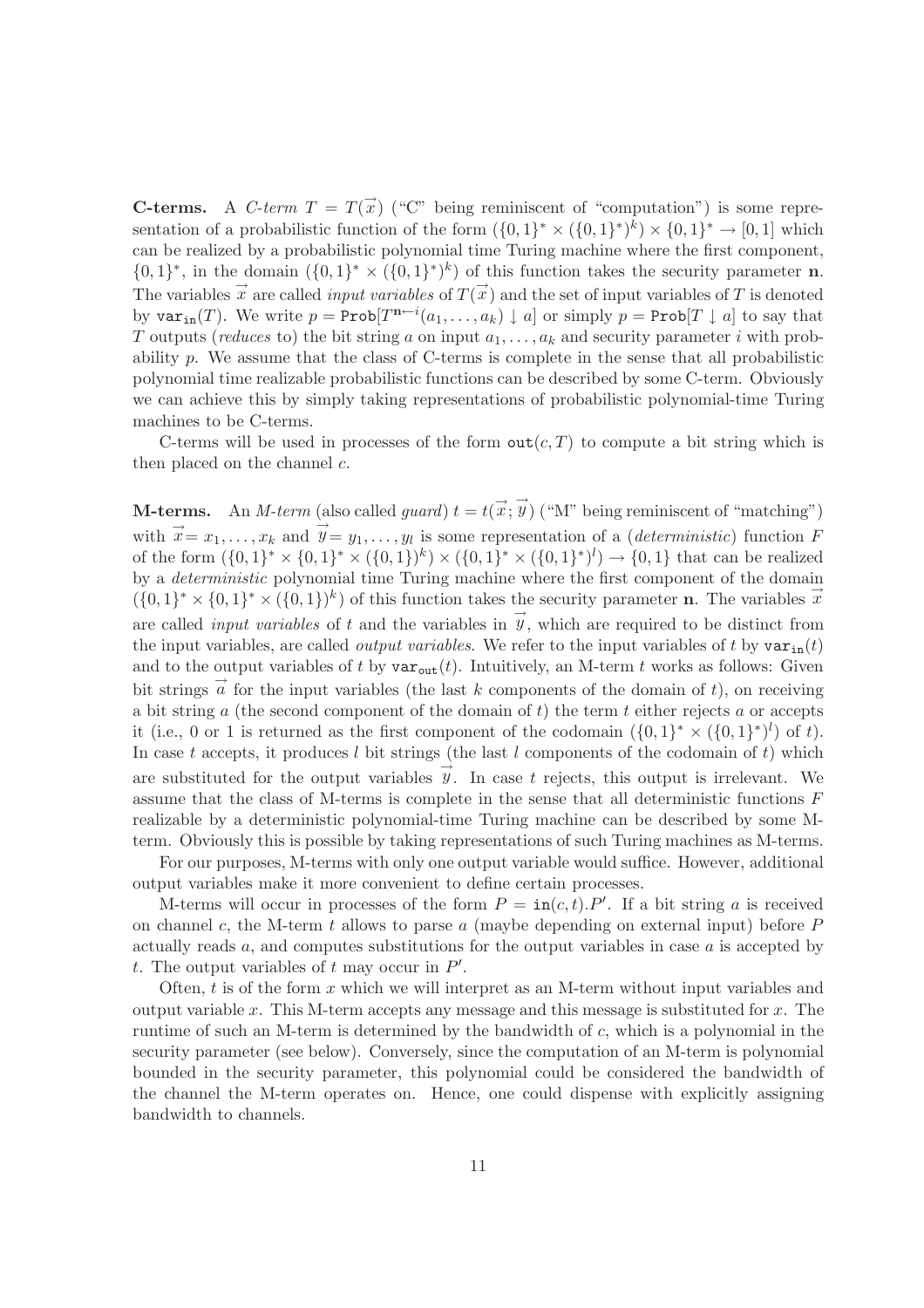The purpose of M-terms was explained in Section 2.1 where M-terms where referred to as "guards". As explained there, one reason for introducing M-terms is that they allow us to create new virtual channels: An M-term can reject all messages that do not start with a certain bit string  $b$  where  $b$  stands for a session ID, i.e., it can check whether messages are of the form  $(b, x)$ . When later different instances of a protocol are modeled, which all have their unique SID, then every instance will only accept a message that is prefixed with the correct SID. Also, every message returned by an instance will be prefixed by the SID of the instance. This will allow us to send/receive messages to/from specific instances of protocols without introducing channel variables as in  $\pi$ -calculus [25, 26].

#### 2.3.2 Channels

A channel is a tuple c consisting of a channel name name(c), a bandwidth bw(c), and a priority  $\text{prior}(c)$ . The bandwidth  $\text{bw}(c)$  is a polynomial in the security parameter and determines the maximum length of messages that can be sent through c. Strictly speaking, as also mentioned above, the bandwidth is not needed since M-terms implicitly bound the length of messages read from a channel. However, making this bound explicit is more convenient. The *priority*  $\text{prior}(c)$  of c can take the values high and low, and accordingly, we refer to high and low channels. A message on a high channel will be scheduled before a message on a low channel. The intuition is that high channels are used to update the internal state of a process, while low channels are used to communicate with external processes or internal subprocesses. In Section 2.1, we only referred to low channels and for the sake of presentation did not mention the internal step to update the internal state that is taken after the output on the low channel has been produced. Channels are usually referred to by c and decorations thereof. The set of channels is denoted by C. We assume that C contains the low channels start and decision. The channel start will be used as input channel of what we will call the master process which is activated via the start channel if no further communication is possible. The environment, which is trying to distinguish a protocol from its ideal version, will use the decision channel to output its decision.

#### 2.3.3 Sequential Process Expressions and Processes

A sequential process expression  $\mathcal P$  is defined by the grammar depicted in Figure 1 where  $c_L$ and  $c_H$  stand for low and high channels, respectively, and t and T are M- and C-terms, respectively. We will require that high channels occurring in a sequential process expression  $P$  are internal. Internal and external channels are defined below. While in process calculus one typically refers to the operator ' || ' by the term "parallel composition", in cryptography "parallel composition" sometime means composition in a synchronous model. As the formal semantics will make precise, we mean "concurrent composition".

Expressions of the form  $\mathcal{P}_{\text{out}}$  are called process expressions with initial output. The notion process expression refers to both sequential process expressions and process expressions with initial output.

The set of channels occurring in a process expression  $P$  is denoted by  $C(P)$ . A channel c is called *internal* in  $P$  if it occurs both in an expression of the form  $in(c, t)$ .  $P'$  and  $out(c, T)$ ; otherwise, it is called *external*. The set of internal and external channels of  $P$  is denoted by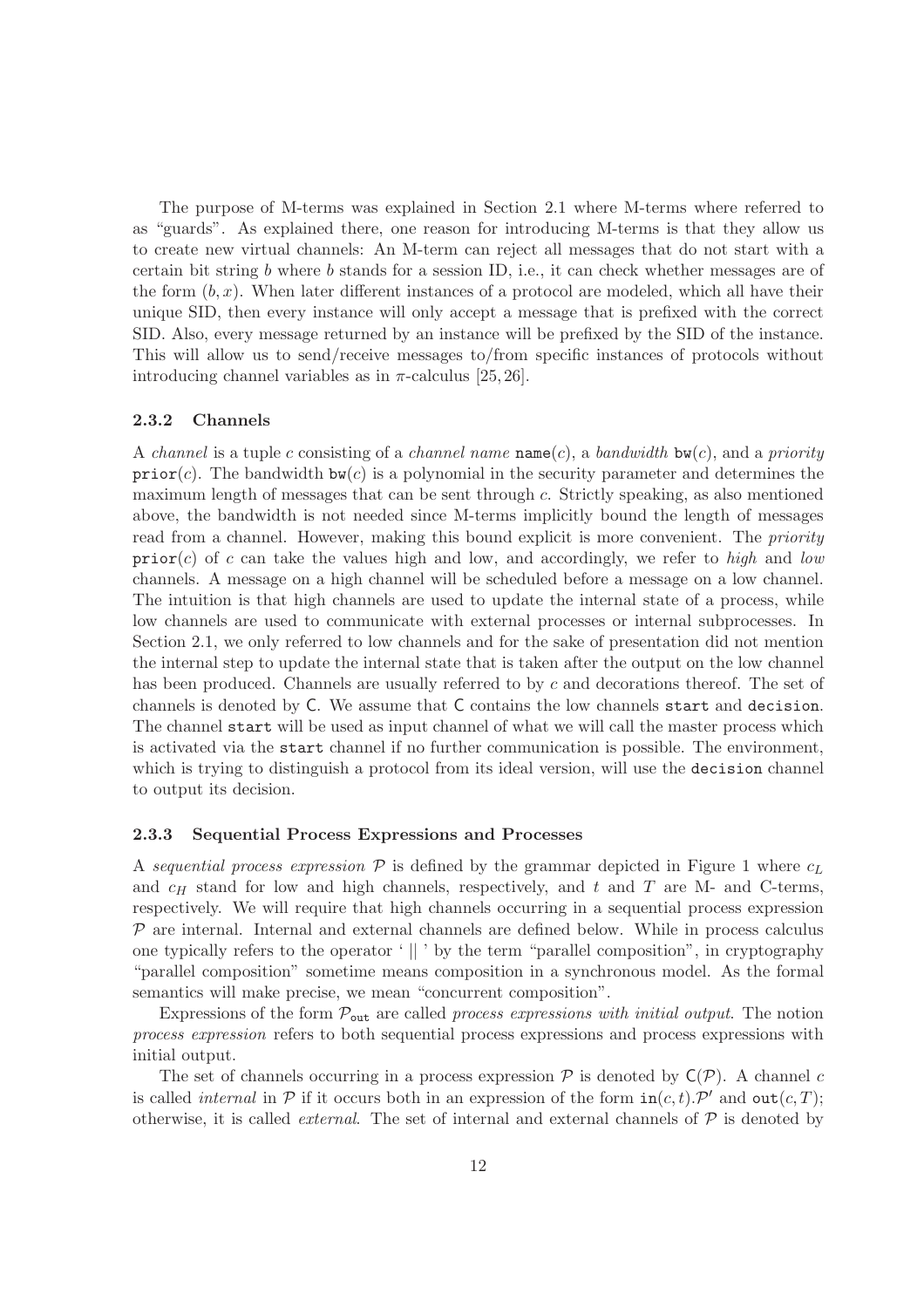| $P$                                                                                   | $\mathcal{S}$                                         | (termination)                   |
|---------------------------------------------------------------------------------------|-------------------------------------------------------|---------------------------------|
| $S$                                                                                   | (wait for input on different channels)                |                                 |
| $(P \parallel P)$                                                                     | (concurrent/parallel composition)                     |                                 |
| $P_{\text{out}}$                                                                      | $\mathcal{C}_L \parallel \mathcal{O}_H \parallel P$ ) | (process with initial output)   |
| $\mathcal{O}_H$                                                                       | $\mathcal{O}_L \cup \mathcal{C}_L, T$ )               | (output on high channel $c_H$ ) |
| $O_L$                                                                                 | $\mathcal{O}_L \cup \mathcal{C}_L, T$ )               | (output on low channel $c_L$ )  |
| $\mathcal{O}_L$                                                                       | $\mathcal{O}_L \cup \mathcal{C}_L, T$ )               | (output on low channel $c_L$ )  |
| $\mathcal{S} \cup \mathcal{S} \cup \mathcal{S}_L \cup \mathcal{C}_L, \mathcal{S}_L$ ) | (wait for input on high channel $c_H$ )               |                                 |
| $\mathcal{S} \cup \mathcal{S}_L \cup \mathcal{S}_L$                                   | (wait for input on low channel $c_L$ )                |                                 |
| $(S + S)$                                                                             | (wait for input on different channels)                |                                 |



 $\mathsf{C}_{\texttt{int}}(\mathcal{P})$  and  $\mathsf{C}_{\texttt{ext}}(\mathcal{P})$ , respectively. The set  $\mathsf{C}_{\texttt{ext}}(\mathcal{P})$  is further partitioned into *input*  $(\mathsf{C}_{\texttt{in}}(\mathcal{P}))$ and *output* channels  $(C_{out}(\mathcal{P}))$  in the obvious way.

Given a non-negative integer i (represented by a bit string), a *process*  $P = \mathcal{P}^{n \leftarrow i}$  of a process expression P is obtained from P by replacing every occurrence of  $!_{q(i)} \mathcal{Q}^{n-i}$  by

$$
\overbrace{\mathcal{Q}^{n\leftarrow i}\mid\mid\cdots\mid\mid\mathcal{Q}^{n\leftarrow i}}^{q(i) \text{ times}}.
$$

We call i the parameter associated with  $P$ . In  $P$ , M-terms and C-terms are evaluated using i as the security parameter.

Note that modulo commutativity and associativity of the parallel composition operator " || ", a process P is of one of the following forms: P',  $\text{out}(c,T)$  || P',  $\text{out}(c',T')$  || P', or out $(c, T)$  || out $(c', T')$  || P' where P' is a process obtained from a sequential process expression (i.e., without initial output),  $c$  is a high channel, and  $c'$  is a low channel. In other words, at most two messages are currently on channels (at most one on a high channel and at most one on a low channel). In what follows, we refer to processes such as  $P'$  by processes without output.

Since process expressions and processes are (formal) terms, we sometimes consider them as finite ordered trees with labeled nodes.

Given a process (expression) P, the set of free variables  $\text{free}(P)$  of P is the set of input variables of C-terms occurring in  $P$  which are not bound by an input expression. Formally,  $free(P)$  is defined inductively as follows:

- free(0) =  $\emptyset$ ,
- free $(in(c, t).P) = free(P) \setminus var_{out}(t),$
- free(out(c, T)) =  $var_{\text{in}}(T)$ ,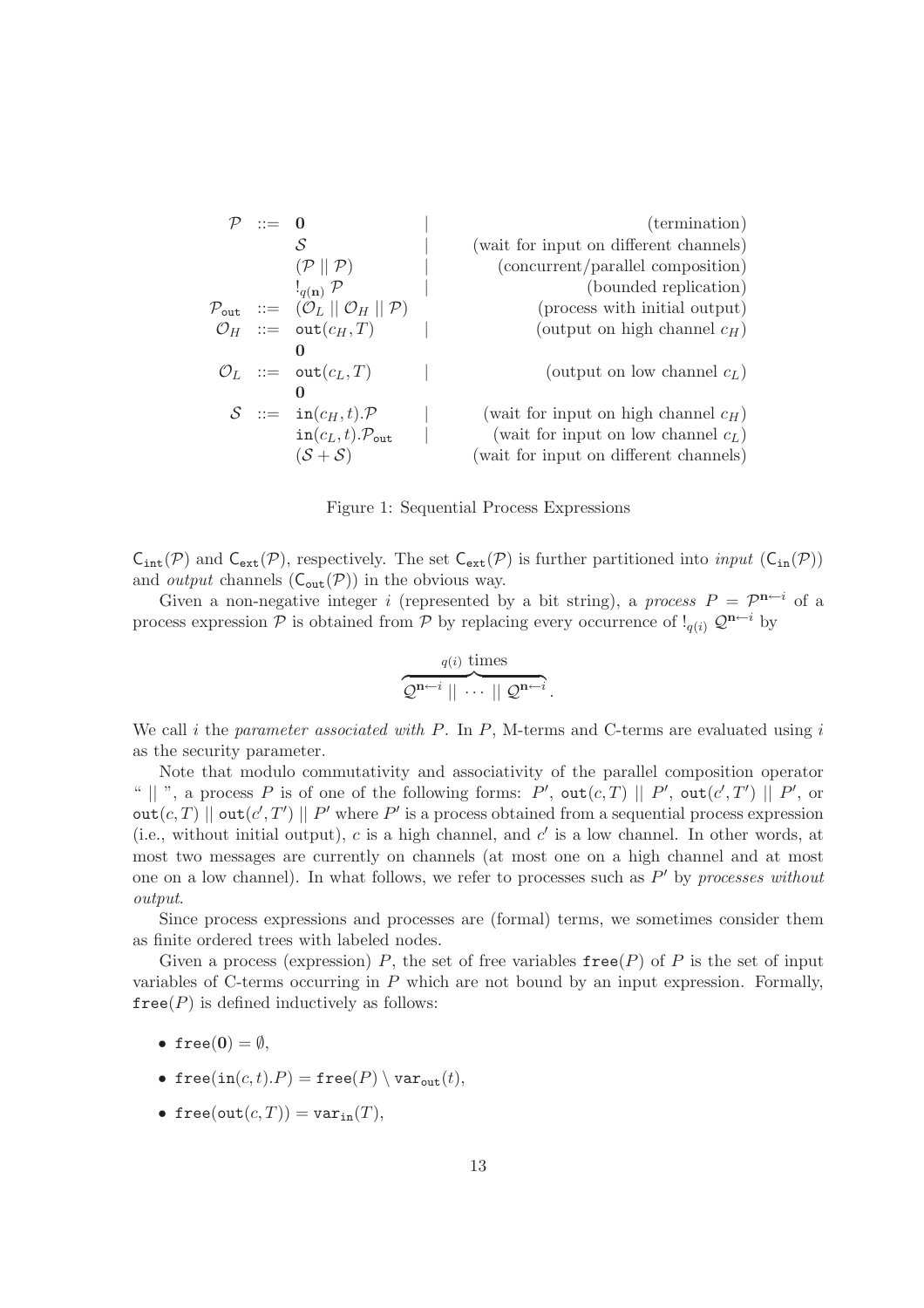- free( $P \parallel Q$ ) = free( $P$ ) ∪ free( $Q$ ),
- free( $!_{q(\mathbf{n})}$   $P)$  = free( $P$ ),
- free $(P+Q)$  = free $(P)$   $\cup$  free $(Q)$ .

We write  $P(\vec{x})$  with  $\vec{x} = x_1, \ldots, x_k$  to say that  $\{x_1, \ldots, x_k\} \subseteq \text{free}(P)$ . A process (expression) P is called *closed* if  $\text{free}(P) = \emptyset$ .

If  $P(\vec{x})$  is a process (expression) and  $\vec{a}$  is a sequence of bit strings (of the same length as  $\vec{x}$ ), then  $P(\vec{a})$  denotes the process (expression) obtained from  $P(\vec{x})$  by replacing every free occurrence of  $x_i$  by  $a_i$ . The M-term and C-terms in  $P(\vec{a})$  containing a free occurrence of  $x_i$ will be evaluated with  $x_i$  replaced by  $a_i$ .

Let P be a process and t be an M-term. If t accepts a bit string a, then, as explained, it (deterministically) produces bit strings  $a_1, \ldots, a_k$  as output and these bit string are substituted for the output variables  $var_{\text{out}}(t) = \{x_1, \ldots, x_k\}$  of t. We write  $[a/t]P$  to denote the process obtained from P by substituting every free occurrence of  $x_i$  in P by  $a_i$ .

The *communication size* comsize(P) of a process P is the number of occurrences of input and output processes in P; for instance, comsize( $\text{out}(c, T)$  ||  $\text{out}(c, T)$  ||  $\text{in}(c, t)$ .in( $c, t$ )) = 4.

The *communication size* comsize( $\mathcal{P}(\mathbf{n})$  of a process expression  $\mathcal{P}$  is a polynomial  $q(\mathbf{n})$ such that  $q(i) = \text{consize}(\mathcal{P}^{n-i})$  for every i. Clearly, such a polynomial exists.

## 2.3.4 Contexts

A *context*  $C[\ ]$  is a process where exactly one leaf is labeled with  $[\ ]$ .

The process  $C[P]$  is obtained from the context  $C[\ ]$  by plugging the process P into the hole of C[]. This notation is used to refer to some subprocess P of a given process  $P' = C[P]$ .

Given a process P, we call a context  $C[\ ]$  an *input context* for P, if there exists a process of the form  $\text{in}(c, t) \cdot Q$ , called the *input process associated with* C[ ], such that  $C[\text{in}(c, t) \cdot Q] = P$ and on the path from the root of  $C[\ ]$  to its hole all nodes are labeled with ' $\ || \ '$  or '+'. This implies that P is ready to receive input on channel  $c$  (with M-term  $t$ ).

#### 2.4 Semantics of SPPC

Processes have an interleaving semantics which is defined in terms of reductions. Roughly speaking, given a process  $P$ , the reduction is carried out by iteratively performing the following steps until nothing changes:

- 1. Reduction. All C-terms occurring in  $P$  where all the variables are replaced by bit strings are reduced. After this step, there is at most one message on a high channel and at most one message on a low channel in  $P$ , i.e., modulo commutativity and associativity of " || ", P is of the form P',  $\text{out}(c, a) \parallel P'$ ,  $\text{out}(c', a') \parallel P'$ , or  $\text{out}(c, a) \parallel \text{out}(c', a') \parallel P'$ where  $P'$  is a process without output, c is a high channel, and c' is a low channel.
- 2. Communication. In the first case (where no message is on any channel), the empty bit string  $\varepsilon$  is put on start which is then read by the process. In case there is only one message on a (high or low) channel, then this message is read. In the last case (where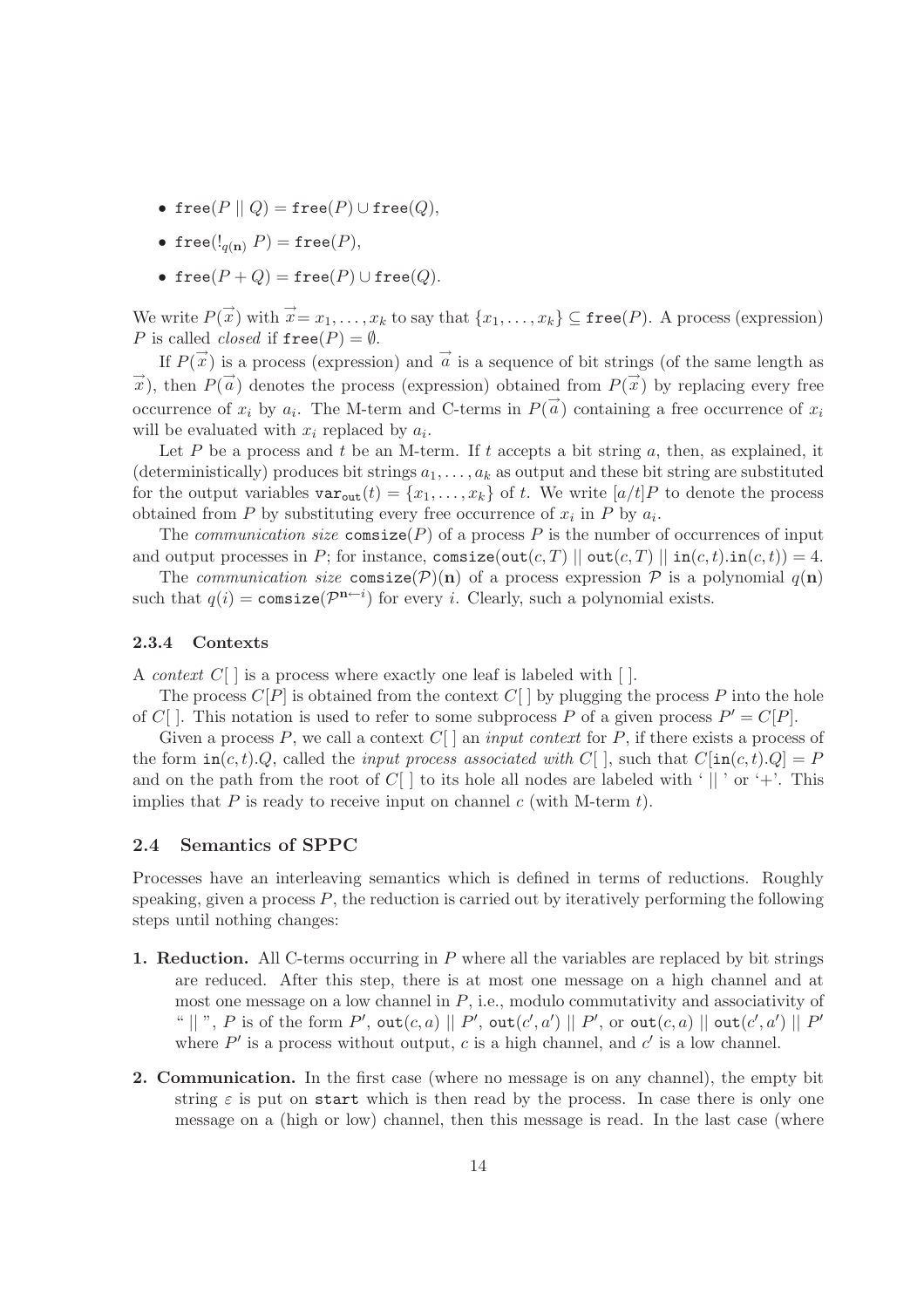there is one message on a high channel and one on a low channel), the message  $a$  on the high channel  $c$  is read by the process. (Note that, by definition of process expressions, after reading a on c, the process does not produce new output and in the next iteration step, the message on the low channel will be read.)

The intuition is that high channels are used to update the current (internal) state of a process (and therefore have priority over low channels) while low channels are intended for communication with external processes or internal subprocesses.

In what follows, every single step is defined formally and the steps are put together in Section 2.4.3.

#### 2.4.1 C-term Reduction

The reduction of C-terms occurring in a process is defined by the probabilistic function  $\rightarrow$  on closed processes. For open processes  $P(\vec{x})$ , the free variables  $\vec{x}$  are first substituted by bit strings.

Formally,  $P \stackrel{p}{\rightarrow} Q$  is defined by structural induction on P where we assume that the security parameter associated with  $P$  is  $i$ :

- $\bullet$  0  $\stackrel{1}{\rightharpoonup}$  0,
- in(c, t).  $P \stackrel{1}{\rightharpoonup}$  in(c, t) P,
- out $(c, T) \stackrel{p}{\rightharpoonup}$  out $(c, a)$  if  $p = \sum_{b \equiv a \bmod 2^{\text{bw}(c)(i)}} \text{Prob}[T \downarrow b],$
- $P \parallel Q \stackrel{p}{\rightharpoonup} P' \parallel Q'$  if  $P \stackrel{q}{\rightharpoonup} P', Q \stackrel{q'}{\rightharpoonup} Q',$  and  $p = q \cdot q',$
- $P + Q \stackrel{1}{\rightharpoonup} P + Q$ .

For the cases not covered above we define  $P \stackrel{0}{\rightarrow} Q$ . Note that since we assume P to be closed, all input variables of the C-term  $T$  have been substituted by bit strings.

#### 2.4.2 Communication

To define the communication step, we first introduce a probabilistic function  $\rightarrow_{(c,a)}$  on closed processes which describes how a message  $a$  on channel  $c$  is read by a process.

Formally, we define  $P \rightarrow_{(c,a)}^p Q$  iff the following is true: Let N be the number of different input contexts  $C[\ ]$  of P with associated input processes of the form  $\text{in}(c, t)$ . P' such that t accepts a. In other words,  $N$  is the number of input expressions in  $P$  ready to receive input a on channel c. Then,

- 1. If  $N = 0$ , then  $P = Q$  and  $p = 1$ , or  $P \neq Q$  and  $p = 0$ .
- 2. If  $N \neq 0$ , then  $Q = C[[a/t]P']$  and  $p = 1/N$  for some  $C[ ]$  and  $\text{in}(c, t)$ . P' as above, and otherwise  $p = 0$ .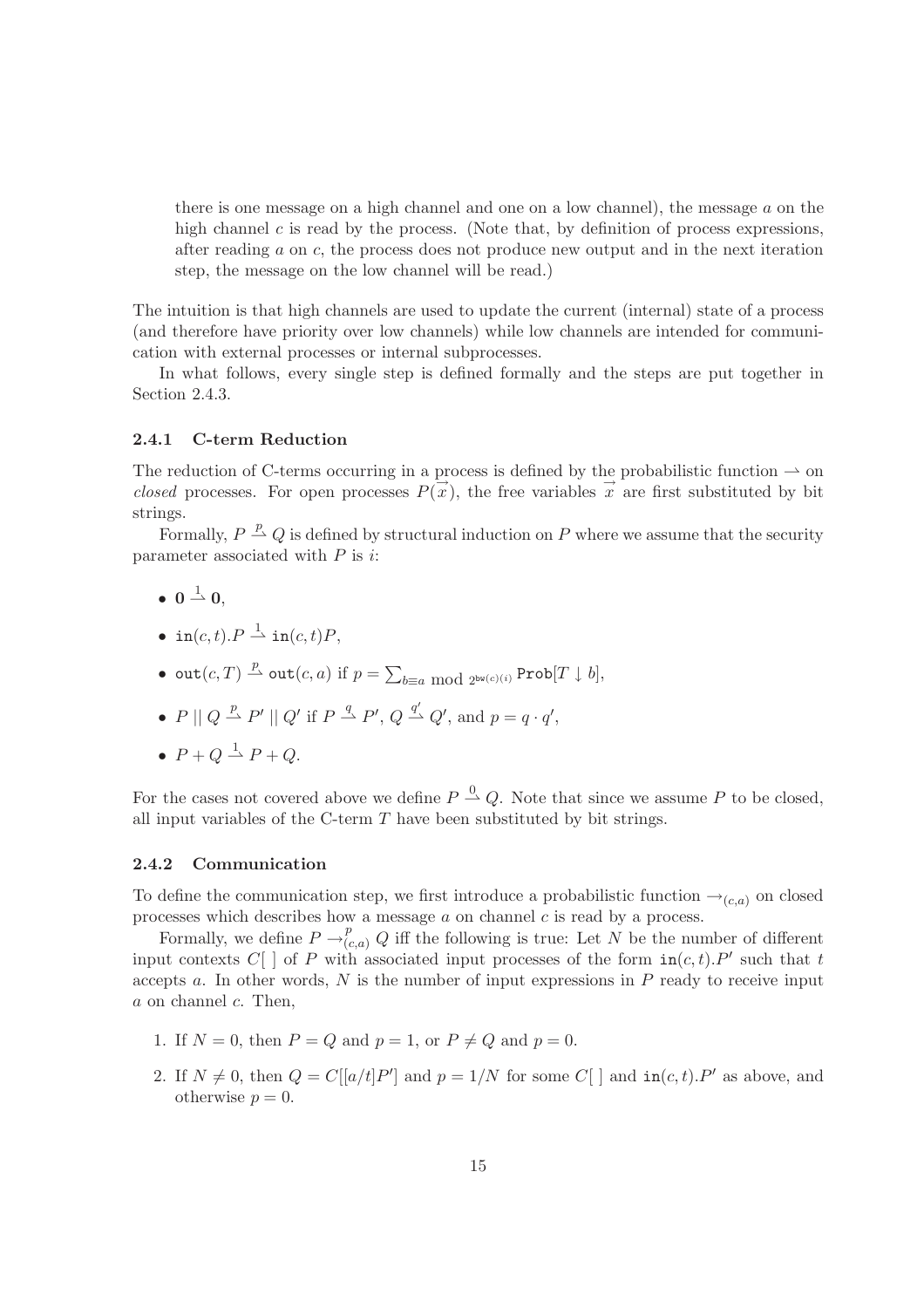Now, we are ready to define a *communication step*  $\rightarrow$  on closed processes. We set  $P \stackrel{p}{\rightarrow} Q$  if the following is true:

- 1. If  $P = \text{out}(\text{decision}, a) \parallel P'$  for some process P', then  $P = Q$  and  $p = 1$ , or  $P \neq Q$  and  $p = 0$ . (Since in P output was written on the channel decision, no further step shall be taken.) Otherwise:
- 2. If P is a process without output, then  $p = \text{Prob}[P \rightarrow_{(\text{start}, \varepsilon)} Q]$ .
- 3. If  $P = \text{out}(c, a) \mid P'$  for some process P' without output, then  $p = \text{Prob}[P' \to_{(c,a)} Q]$ .
- 4. If  $P = \text{out}(c, a) \parallel \text{out}(c', a') \parallel P'$  where P' is a process without output and c is a high channel, then  $p = \text{Prob}[\text{out}(c', a') || P' \rightarrow_{(c,a)} Q].$

In all other cases, we define  $P \stackrel{0}{\rightarrow} Q$ .

#### 2.4.3 The Complete Reduction of Processes

The probabilistic function  $\Rightarrow$  defines the complete reduction of processes.

For all processes  $P, Q$ , and probabilities  $p$  we define

$$
P \stackrel{p}{\Rightarrow} Q \text{ iff } p = \text{Prob}[P \rightarrow o(\rightarrow o \rightarrow)^+ Q].
$$

The probability p that the decision returned by a closed process P is 1 is written  $\text{Prob}[P \leadsto 1]$ or  $P \stackrel{p}{\rightsquigarrow} 1$  and is defined as follows:

$$
\text{Prob}[P \leadsto 1] = \sum_{Q} \text{Prob}[P \Rightarrow Q]
$$

where Q ranges over all processes of the form  $\text{out}(\text{decision}, 1) \parallel Q'$  (modulo commutativity and associativity of  $\lvert \rvert$   $\rvert$ .

The following theorem tells us that the computation of process expressions can be simulated by a probabilistic polynomial time Turing machine, where the Turing machines use probabilistic transitions.

**Theorem 1.** Let  $\mathcal{P}(x_1, \ldots, x_k)$  be a process expression. There exists a probabilistic polynomialtime Turing machine that for all processes  $Q$  (modulo associativity of  $\ddot{+}$  and  $\ddot{ }$ ) returns Q on input i,  $\mathcal{P}(x_1,\ldots,x_k), a_1,\ldots,a_k$  (given on separate input tapes) with probability p iff  $\mathcal{P}(a_1,\ldots,a_k)^{n-i} \stackrel{p}{\Rightarrow} Q$ . The Turing machine runs in polynomial time in the security parameter i.

## 2.5 Indistinguishability of Process Expressions

Throughout the paper, we will need the well-established notion of indistinguishability. The indistinguishability of process expressions is defined as follows: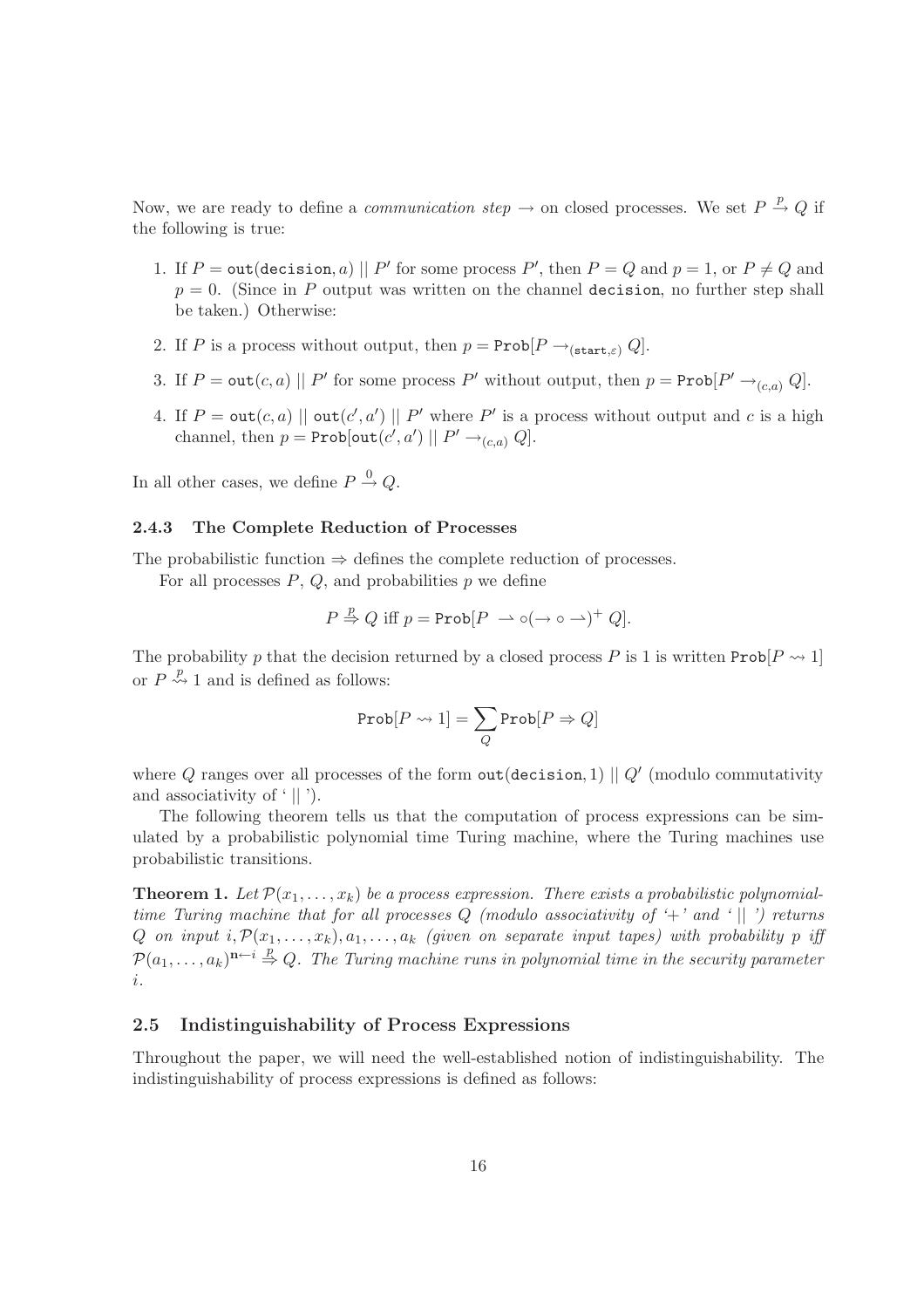**Definition 2.** Two sequential process expressions  $\mathcal{P}(\vec{x})$  and  $\mathcal{Q}(\vec{x})$  are called equivalent or indistinguishable  $(\mathcal{P}(\vec{x}) \equiv \mathcal{Q}(\vec{x}))$  iff for every polynomial  $p(\mathbf{n})$  there exists  $i_0$  such that for every  $i \geq i_0$  and every tuple  $\overrightarrow{a}$  of bit strings we have that

$$
|\text{Prob}[\mathcal{P}(\vec{a})^{\mathbf{n}\leftarrow i} \leadsto 1] - \text{Prob}[\mathcal{Q}(\vec{a})^{\mathbf{n}\leftarrow i} \leadsto 1]| \leq 1/p(i).
$$

Obviously,  $\equiv$  is an equivalence relation on sequential process expressions.

We note that in the PIOA model, a notion of indistinguishability is considered where a separate machine compares views on runs of systems. However, for the results considered in this paper, this does not make a difference.

# 3 Single Machine Normal Form

In this section, we show that sequential process expressions can be turned into what we call single machine normal form.

As explained informally in Section 2.1, these normal forms correspond to probabilistic polynomial time IO automata (PIOAs) or Interactive Turing Machines (ITMs) which in every step read exactly one message (on some external channel) as input and produce at most one message as output, and which, in addition, have guards (M-terms) which allow them to reject or accept their input. If they reject the input, then the message sent is dropped and no further computation is carried out. (In this case, the master process is triggered by reading a message on start). The guards are deterministic Turing machines which run in polynomial time in the security parameter. If a process (in SMNF) is open, i.e., has free variables, then this corresponds to a non-uniform PIOA/ITM (with guards), and otherwise to a uniform one.

Guards add additional power to processes (or PIOA and ITM extended by guards). The machine itself could inspect the input and decide whether to accept or reject it, and in the latter case, would simply produce no output. However, the overall run time of machines is bounded by a polynomial in the security parameter and is independent of the number of invocations to a machine. As a consequence, inspecting the input consumes resources. The idea behind the guards is that they are invoked anytime a message is sent on an input channel and that their run time is not added to the run time of the "main machine". Consequently, using guards, inspecting the input does not consume resources. In other words, guards of processes (or PIOA and ITM extended by guards) are devices of a machine whose run time may depend on the number of invocations (where within one invocation the run time is polynomial in the security parameter).

We will sometimes consider processes in what we call *simple* single machine normal form (SSMNF) where the guards accept all messages. We refer to the fragment of SPPC where all process are concurrent compositions of processes in SSMNF the guard-free fragment of SPPC.

A process expression in single machine normal form works as follows: Before processing a message on an input channel (a low channel), an M-term (the "guard") on this channel decides whether to accept or reject this message. The message is only processed further if the M-term accepts the message and otherwise the message is dropped. In the former case, the internal state is updated (via a high channel) depending on the current internal state and the current message, and next at most one message is written on an output channel (a low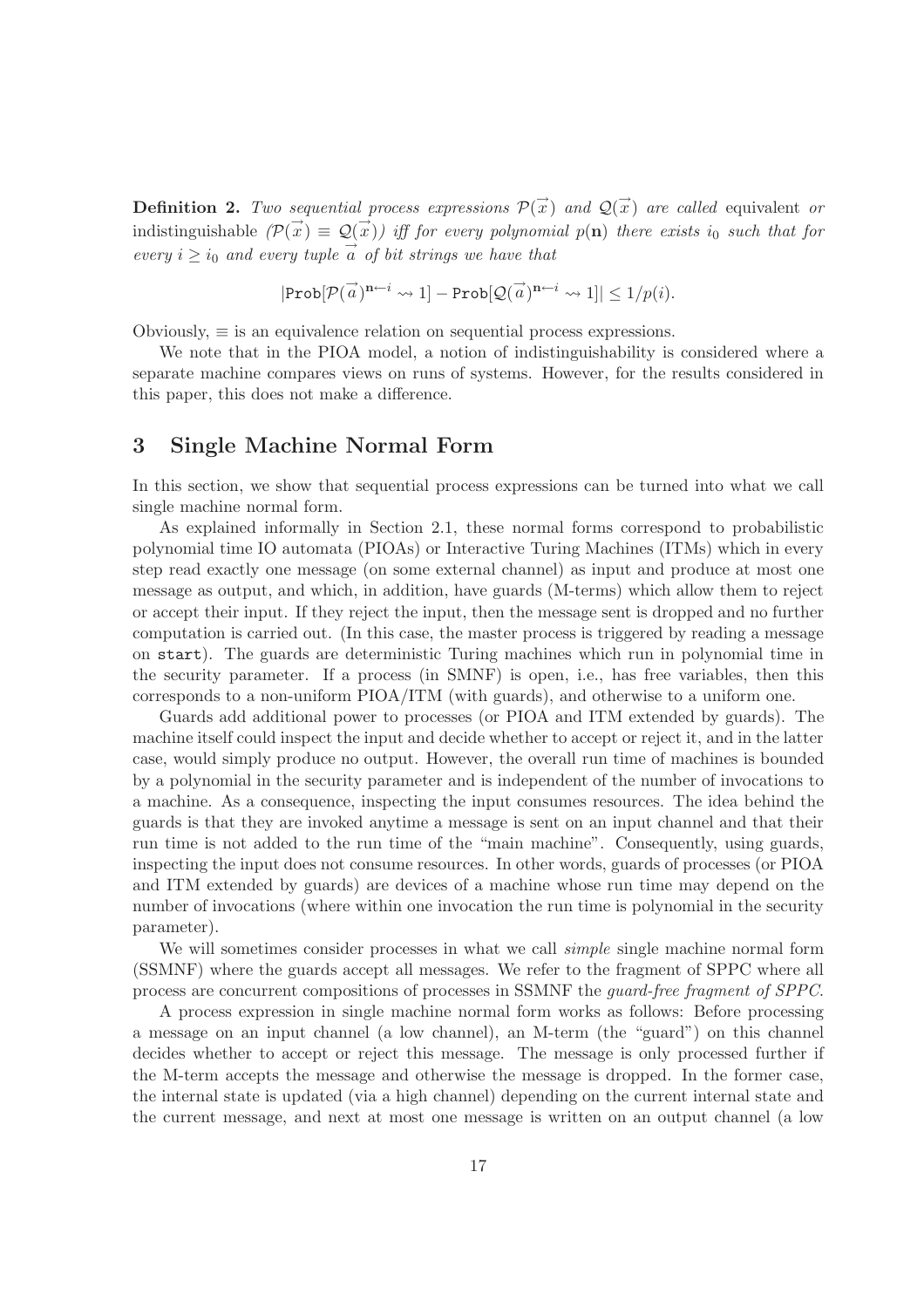channel). Further intuition is given below. Formally, the single machine normal form is defined as follows.

**Definition 3.** We say that a sequential process expression  $\mathcal{P}(\vec{z})$  is in single machine normal form (SMNF) if it is of the following form:

$$
\mathcal{S}_{\text{init}}(\vec{z}) \mid \mid !_{q(\mathbf{n})} \mathcal{S}(\vec{z}) \tag{1}
$$

where

$$
\mathcal{S}(\vec{z}) = \text{in}(c_{s}, z). \sum_{c \in \text{C}_{\text{in}}(\mathcal{P}(\vec{z}))} \text{in}(c, t_{\text{in}}(c, z, \vec{z}; x)). \left( \text{out}(c_{\text{ns}}, T_{\text{ns}}(c, x, z, \vec{z})) \mid \right)
$$

$$
\left( \sum_{c' \in \text{C}_{\text{out}}(\mathcal{P}(\vec{z}))} \text{in}(c_{\text{ns}}, t_{\text{out}}(c'; y, v)). \left( \text{out}(c_{s}, y) \mid \mid \text{out}(c', v) \right) + \text{in}(c_{\text{ns}}, t_{\text{empty}}(y)). \text{out}(c_{s}, y) \right) \right)
$$

and  $S_{\text{init}}(\vec{z})$  is defined in the same way except that  $\text{in}(c_{s}, z)$  is removed and every occurrence of z is replaced by  $\varepsilon$  (representing the initial state of  $P$ ).

The internal channels  $c_s$  and  $c_{ns}$  (which carry the current and the updated state, respectively) are defined to be high channels while all other channels are (external, and thus) low channels.

We say that a sequential process expression is in simple single machine normal form (SSMNF) if it is in SMNF and the M-term  $t_{\text{in}}(c, z, \overrightarrow{z}; x)$  accepts all incoming messages. We call the fragment of SPPC where all processes are concurrent compositions of processes in SSMNF the guard-free fragment of SPPC.

Intuitively, the variable z stores the current state of P. The M-term  $t_{\text{in}}(c, z, \overrightarrow{z}; x)$  is the guard which is used to decide whether  $P$  accepts or rejects the input on c. This term takes as input the name of the channel  $c$  from which input shall be read, the current state  $z$ , and the external inputs  $\overrightarrow{z}$ . Its output is written into x. The C-term  $T_{ns}(c, x, z, \overrightarrow{z})$  computes the new state depending on the current state z, the output x of  $t_{\text{in}}(c, z, \overrightarrow{z}; x)$ , and the free variables  $\overrightarrow{z}$ . The M-term  $t_{\text{out}}(c'; y, v)$  intuitively accepts an input a (which is the current state) if a encodes that the next output, say b, shall be written on c'. If  $t_{\text{out}}(c'; y, v)$  accepts a, then y is substituted by a and v by b. The M-term  $t_{\text{empty}}(y)$  works similarly. It only accepts a if a encodes that nothing shall be written on an output channel.

The following lemma tells us that every sequential process expression can be turned into single machine normal form. The proof of the following lemma is rather simple. Intuitively, the sequential process expressions  $P_1$  and  $P_2$  in this lemma are independent processes that may communicate (see also Section 2.1 and 4.1).

**Lemma 4.** Let  $\mathcal{P}_1 = \mathcal{P}_1(\vec{z})$  and  $\mathcal{P}_2 = \mathcal{P}_2(\vec{z})$  be (possibly open) sequential process expressions such that  $C(\mathcal{P}_1) \cap C_{\text{int}}(\mathcal{P}_2) = \emptyset$ ,  $C_{\text{int}}(\mathcal{P}_1) \cap C(\mathcal{P}_2) = \emptyset$ ,  $C_{\text{in}}(\mathcal{P}_1) \cap C_{\text{in}}(\mathcal{P}_2) = \emptyset$ , and  $C_{\text{out}}(\mathcal{P}_1) \cap C_{\text{out}}(\mathcal{P}_2) = \emptyset$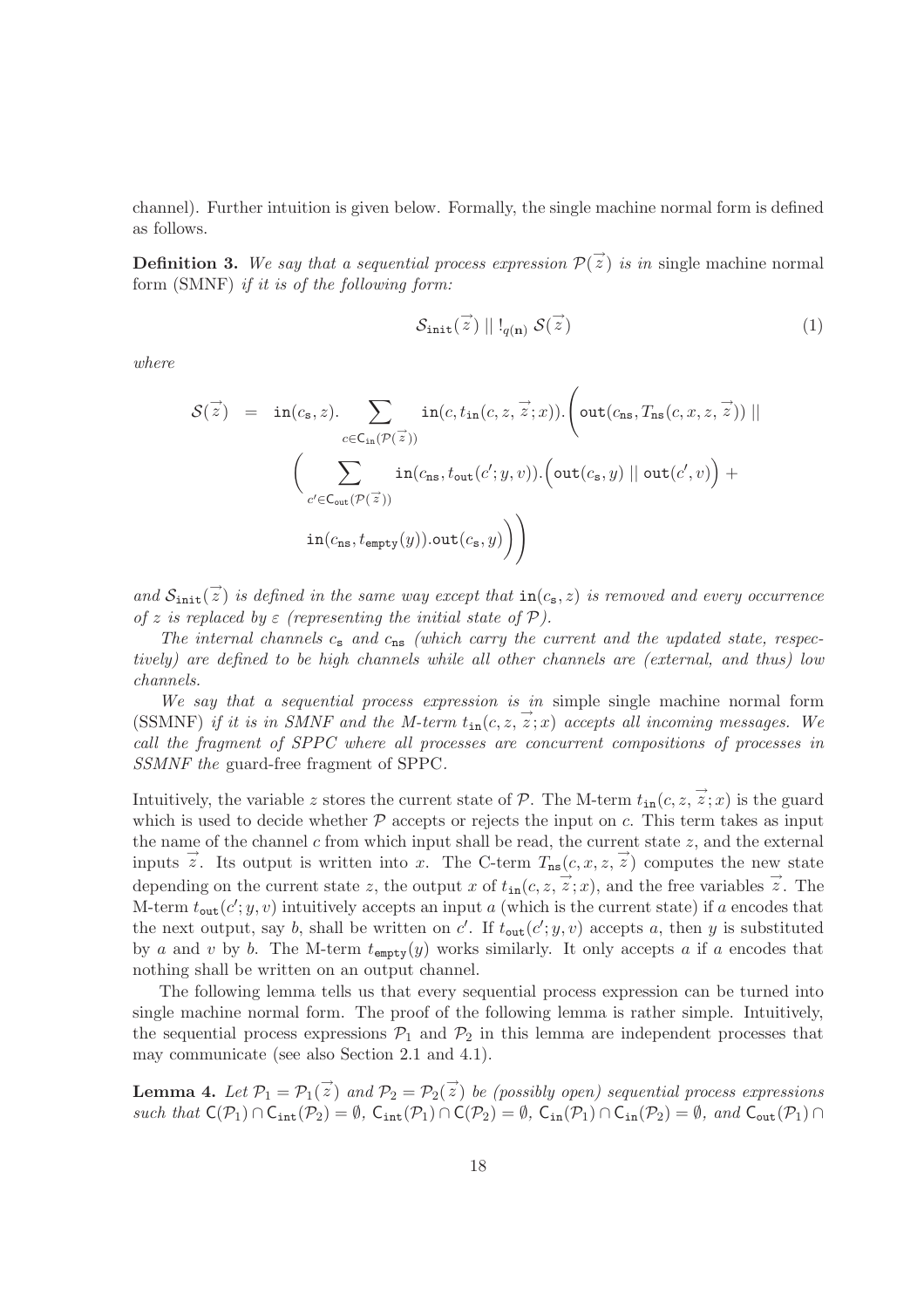$C_{out}(\mathcal{P}_2) = \emptyset$ . Then,  $\mathcal{P}_1$  and  $\mathcal{P}_2$  can be turned into single machine normal forms  $\mathcal{P}'_1$  and  $\mathcal{P}'_2$ , respectively, such that

$$
\begin{array}{rcl} \texttt{Prob}[(\mathcal{P}_1(\vec{a}) \ || \ \mathcal{P}_2(\vec{a}))^{\mathbf{n} \leftarrow i} \leadsto 1] & = & \texttt{Prob}[(\mathcal{P}'_1(\vec{a}) \ || \ \mathcal{P}_2(\vec{a}))^{\mathbf{n} \leftarrow i} \leadsto 1] \\ \\ & = & \texttt{Prob}[(\mathcal{P}_1(\vec{a}) \ || \ \mathcal{P}'_2(\vec{a}))^{\mathbf{n} \leftarrow i} \leadsto 1] \\ \\ & = & \texttt{Prob}[(\mathcal{P}'_1(\vec{a}) \ || \ \mathcal{P}'_2(\vec{a}))^{\mathbf{n} \leftarrow i} \leadsto 1] \end{array}
$$

for every i and tuple  $\vec{a}$ . In particular,

$$
\mathcal{P}_1 \mid\mid \mathcal{P}_2 \equiv \mathcal{P}_1' \mid\mid \mathcal{P}_2 \equiv \mathcal{P}_1 \mid\mid \mathcal{P}_2' \equiv \mathcal{P}_1' \mid\mid \mathcal{P}_2'.
$$

PROOF. We prove that  $P_1$  can be turned into single machine normal form  $P'_1$  such that  $\text{Prob}[(\mathcal{P}_1(\vec{a}) \mid \mid \mathcal{P}_2(\vec{a}))^{\mathbf{n-i}} \leadsto 1] = \text{Prob}[(\mathcal{P}_1'(\vec{a}) \mid \mid \mathcal{P}_2(\vec{a}))^{\mathbf{n-i}} \leadsto 1]$  for every i and  $\overrightarrow{a}$ . Turning  $\mathcal{P}_2$  into single machine normal form is done in the same way.

To define  $\mathcal{P}'_1(\vec{z})$ , we need to specify the C-term  $T_{\text{ns}}(c, x, z, \vec{z})$ , the M-terms  $t_{\text{in}}(c, z, \vec{z}; x)$ ,  $t_{\text{out}}(c'; y, v)$ , and  $t_{\text{empty}}(y)$ , and the polynomial  $q(\mathbf{n})$  in (1).

We start with the definition of  $t_{\text{in}}(c, z, \vec{z}; x)$ . The variable z will be substituted by some representation of a process  $P_1$ . From  $P_1$  together with  $\vec{z}$ ,  $t_{\text{in}}(c, z, \vec{z}; x)$  can determine whether  $P_1$  would accept or reject a given input a on c as follows: First,  $t_{\text{in}}(c, z, \vec{z}; x)$  determines from  $P_1$  the set  $t_1, \ldots, t_l$  of M-terms occurring in input processes  $\text{in}(c, t_i)$ .  $P'_1$  associated with input contexts of  $P_1$ . Note that l is polynomially bounded in the security parameter. If  $l = 0$ , then this means that  $P_1$  does not accept any input on c, and therefore,  $t_{\text{in}}(c, z, \overrightarrow{z}; x)$  will reject every input on c. Otherwise, given an input a,  $t_{\text{in}}(c, z, \overrightarrow{z}; x)$  will apply every  $t_i$  to a. If every  $t_i$  rejects a, then  $t_{\text{in}}(c, z, \overrightarrow{z}; x)$  rejects a as well. Otherwise,  $t_{\text{in}}(c, z, \overrightarrow{z}; x)$  copies a into the output x.

The C-term  $T_{ns}(c, x, z, \vec{z})$  evaluates  $z = P_1$  based on x and  $\vec{z}$ . More precisely, if  $z = \varepsilon$  and the security parameter is i, then  $T_{ns}(c, a, \varepsilon, \overrightarrow{a})$  does the following:  $T_{ns}(c, a, \varepsilon, \overrightarrow{a})$  computes and outputs a process Q by first applying  $\rightarrow_{(c,a)}$  to  $\mathcal{P}_1(\vec{a})^{\mathbf{n}-i}$  and then, to the result, alternatively applying  $\rightarrow$  and  $\rightarrow$  until for the current process  $P_1$  one of the following is true: a)  $P_1$  is a process without output, b)  $P_1 = \text{out}(c, a) \parallel P'_1$  for some process  $P'_1$  without output and an external (i.e., low) channel c, or c)  $P_1$  occurred before. (Note that if  $P_1$  is a process with output on a high and a low channel, then  $T_{ns}(c, a, \varepsilon, \vec{a})$  further simulates the computation of  $P_1$ , i.e., have  $P_1$  read the message on the high channel. This results in a process with output only on the low channel.) Analogously to Theorem 1, it is easy to see that this reduction of  $\mathcal{P}_1(\vec{a})^{n-i}$  can be carried out by a probabilistic polynomial time algorithm. If  $z \neq \varepsilon$ , then z is a process  $P_1$ . In this case,  $T_{ns}(c, x, z, \vec{z})$  simulates the reduction of this process in the same way as described above.

The M-term  $t_{\text{out}}(c'; y, v)$  receives as input a process, say  $P_1$ . If  $P_1$  is a process without output,  $t_{\text{out}}(c'; y, v)$  rejects  $P_1$ . Otherwise,  $P_1$  is of the form  $\text{out}(c, a) \parallel P'_1$  for some process  $P'_1$  without output and an external channel c. If  $c \neq c'$ , then again,  $t_{\text{out}}(c'; y, v)$  rejects  $P_1$ . Otherwise,  $y$  is substituted by  $P'_1$  and  $v$  by  $a$ .

The behavior of the M-term  $t_{\text{empty}}(y)$  is analogous to the one of  $t_{\text{out}}(c'; y, v)$ . It accepts  $P_1$ iff it is a process without output, and in this case, y is substituted with  $P_1$ .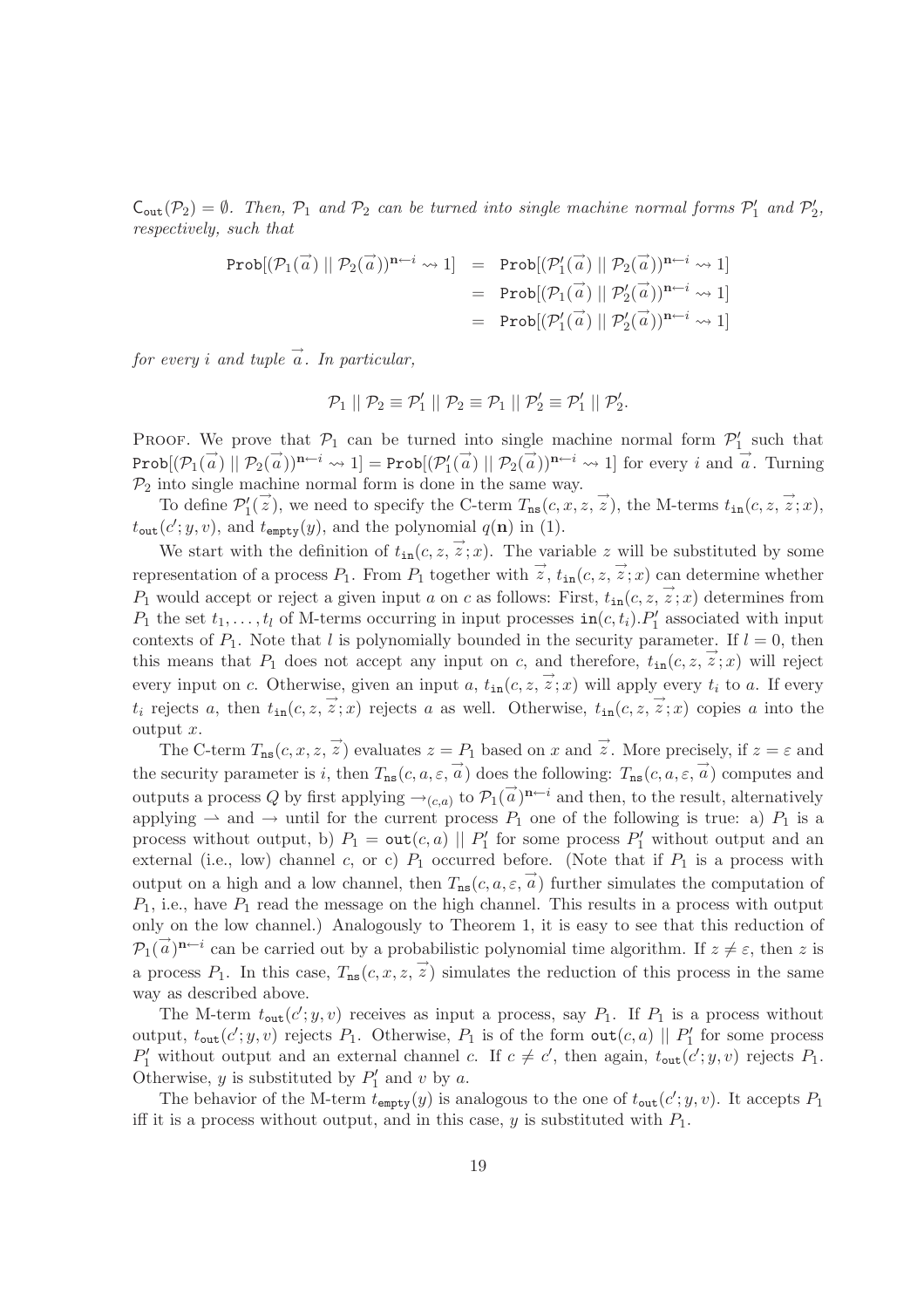We define the polynomial  $q(\mathbf{n})$  to be the communication size comsize  $(\mathcal{P}_1(\vec{z}))$  of  $\mathcal{P}_1(\vec{z})$ . Note that due to the M-term  $t_{\text{in}}(c, z, \vec{z}; x)$ , the single machine normal form of  $\mathcal{P}_1$  reads an input a on a channel c iff  $\mathcal{P}_1$  would read a on c. In particular, if  $\mathcal{P}_1$  currently can not read a on c (because there is no input process for c or all M-terms reject a), then the single machine normal form would not read  $a$  on  $c$  as well, and thus would not be activated in the first place. This guarantees that the single machine normal form is activated by receiving external messages exactly as often as  $\mathcal{P}_1$ , and therefore, it suffices to define  $q(\mathbf{n})$  as done above. Without  $t_{\text{in}}(c, z, \overrightarrow{z}; x)$ , the decision whether a can be read by  $\mathcal{P}_1$  would only be made when evaluating  $T_{\text{ns}}(c, x, z, \vec{z})$ . Hence, the single machine normal form would always be activated even if  $\mathcal{P}_1$ would reject the input. In this case, the number of activations of the single machine normal form could not be bounded by  $q(\mathbf{n})$ .

Now, 
$$
\text{Prob}[(\mathcal{P}_1(\vec{a}) \mid \mid \mathcal{P}_2(\vec{a})^{\mathbf{n-i}} \leadsto 1] = \text{Prob}[(\mathcal{P}'_1(\vec{a}) \mid \mid \mathcal{P}_2(\vec{a})^{\mathbf{n-i}} \leadsto 1]
$$
 is easy to verify.  $\Box$ 

We note that Lemma 4 does not hold for SSMNFs since a process in SSMNF has to process all input messages. For instance, there is no SSMNF equivalent to the process expression  $\mathcal{P} = \text{in}(c_0, x) \cdot \text{in}(c_1, y) \cdot \text{out}(c_2, y)$ : Assume that there is a process Q in SSMNF equivalent to P. Let  $q(n)$  be the communication size of this machine. An environment E could send  $q(n)+1$ random messages on  $c_1$  before sending a message on  $c_0$ , and then a random message m on  $c_1$ . The environment  $\mathcal E$  will output 1 on decision if m is returned on  $c_{out}$ , and otherwise, if  $\mathcal E$  is triggered on start, it will output 0 on decision. When interacting with  $P$ , the message m will be returned to  $\mathcal E$  on  $c_2$ . However, when interacting with  $\mathcal Q$ , no message will be returned since Q has already terminated as it can only process  $q(n)$  messages. Thus,  $\mathcal{E} \uparrow \mathcal{P} \neq \mathcal{E} \uparrow \mathcal{Q}$ , i.e., it is not true that  $\mathcal{E} \uparrow \mathcal{P} \equiv \mathcal{E} \uparrow \mathcal{Q}$ .

Remark 5. Lemma 4 does not hold, in general, when restricted to SSMNFs.

# 4 Definition of Security Notions

In this section, we introduce the security notions strong simulatability, strong and weak blackbox simulatability, and universal composability. We first need some more notation.

## 4.1 Channel Configurations

To define the security notions, we need to specify how different processes (describing the environment, the real/ideal adversary, the simulator, the real/ideal protocol) can be connected via channels. At the end of this section, we provide an example to illustrate the definitions.

Recall from Section 2 that  $C(\mathcal{P})$  denotes the set of channels of  $\mathcal{P}$  and  $C_{\text{int}}(\mathcal{P})$ ,  $C_{\text{ext}}(\mathcal{P})$ ,  $\mathsf{C}_{\texttt{in}}(\mathcal{P})$ , and  $\mathsf{C}_{\texttt{out}}(\mathcal{P})$  are the sets of internal, external, input, and output channels of  $\mathcal{P}$ , respectively.

The set of external channels of a process expression  $\mathcal P$  is further partitioned into the set of IO channels  $\mathsf{C}_{\text{ext}}^{i\circ}(\mathcal{P})$  and the set of network channels  $\mathsf{C}_{\text{ext}}^{n\circ}(\mathcal{P})$ . Thus, the set of external channels of P is partitioned into the set of input IO channels  $C_{in}^{io}(\mathcal{P})$ , output IO channels  $C_{out}^{io}(\mathcal{P})$ , input network channels  $C_{in}^{net}(\mathcal{P})$ , and output network channels  $C_{out}^{net}(\mathcal{P})$ . We require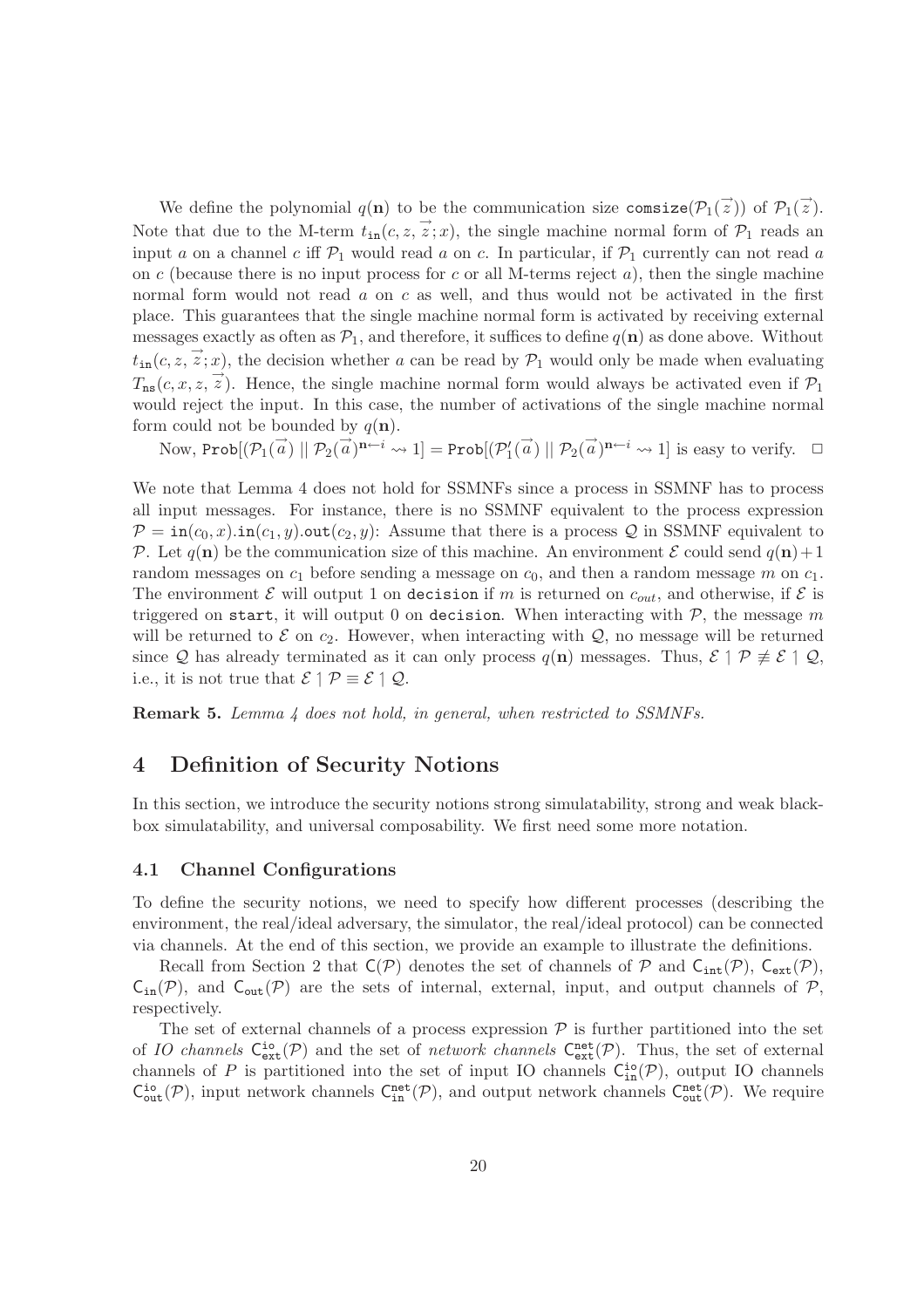that if decision  $\in C(\mathcal{P})$ , then decision  $\in C_{\text{out}}^{i\circ}(\mathcal{P})$ . Also, if start  $\in C(\mathcal{P})$ , then start  $\in$  $\mathsf{C}^\mathtt{io}_\mathtt{in}(\mathcal{P}).$ 

We say that two process expressions  $P$  and  $Q$  are *compatible* iff they have the same set of external channels and these channels are of the same type, i.e.,  $C_{in}^{net}(\mathcal{P}) = C_{in}^{net}(\mathcal{Q})$ ,  $C_{in}^{io}(\mathcal{P}) =$  $\mathsf{C}_{\textsf{in}}^{\textsf{io}}(\mathcal{Q})$ ,  $\mathsf{C}_{\textsf{out}}^{\textsf{net}}(\mathcal{P}) = \mathsf{C}_{\textsf{out}}^{\textsf{io}}(\mathcal{P}) = \mathsf{C}_{\textsf{out}}^{\textsf{io}}(\mathcal{Q})$ . They are *IO-compatible* iff they have the same set of IO channels and disjoint sets of network channels, i.e.,  $C_{ext}^{net}(\mathcal{P}) \cap C_{ext}^{net}(\mathcal{Q}) = \emptyset$ ,  $C_{\text{in}}^{\text{io}}(\mathcal{P}) = C_{\text{in}}^{\text{io}}(\mathcal{Q}),$  and  $C_{\text{out}}^{\text{io}}(\mathcal{P}) = C_{\text{out}}^{\text{io}}(\mathcal{Q}).$ 

Given sequential process expressions  $P$  and  $Q$ , by  $P \uparrow Q$  we denote the concurrent composition  $\mathcal{P}' \parallel \mathcal{Q}'$  where  $\mathcal{P}'$  and  $\mathcal{Q}'$  are obtained from  $\mathcal{P}$  and  $\mathcal{Q}$  by renaming the internal channels of P and Q, respectively, in such a way that  $C(\mathcal{P}') \cap C_{int}(\mathcal{Q}') = \emptyset$  and  $C_{int}(\mathcal{P}') \cap C(\mathcal{Q}') = \emptyset$ . The intuition is that  $P$  and  $Q$  are different processes (machines) which communicate via their external channels only as explained in Section 2.1 and 3. They should not interfere on their internal channels. It may help to think of  $P$  and  $Q$  to be in SMNF (with different high channels). By Lemma 4 this is w.l.o.g. The definition of  $\uparrow$  is generalized to sequential process expressions  $P_1, \ldots, P_n$  in the obvious way. To really match the intuition that different processes communicate, we introduce what we call valid process expressions.

A sequential process expression  $\mathcal P$  is valid for a sequential process expression  $\mathcal Q$  if

$$
\mathsf{C}_{\text{ext}}(\mathcal{P}) \cap \mathsf{C}_{\text{ext}}(\mathcal{Q}) \subseteq \bigcup_{x \in \{\text{in}, \text{out}\}, y \in \{\text{net}, \text{io}\}} (\mathsf{C}^y_x(\mathcal{P}) \cap \mathsf{C}^y_{\overline{x}}(\mathcal{Q}))
$$

where  $\overline{x} = \text{in if } x = \text{out},$  and vice versa. That is, external channels used both in P and Q are of the same "type" w.r.t. being network or IO channels and are of opposite "types" w.r.t. being input or output channels. Note that being valid is a symmetric relation. Given a set  $\mathbf Z$  of sequential process expressions, we denote by  $\mathbb{Z}\text{-}\mathrm{Valid}(\mathcal{Q})$  the set of all process expressions in  $Z$  valid for  $Q$ .

We call  $P$  an adversarial (adversarially valid) process expression for  $Q$  if  $P$  is valid for  $Q$ and  $C_{ext}(\mathcal{P}) \cap C_{ext}^{io}(\mathcal{Q}) = \emptyset$ . In other words, an adversarial process expression never connects to another process expression via the IO channels. By  $\mathbb{Z}\text{-}\mathrm{Adv}(\mathcal{Q})$  we denote the set of sequential process expressions in **Z** adversarially valid for Q. We write  $\mathbb{Z}\text{-}\mathrm{Adv}_{\mathcal{P}}(Q)$  to denote the set of all process expressions  $\mathcal{P}' \in \mathbf{Z}$ -Adv $(\mathcal{Q})$  such that  $\mathcal{P}' \upharpoonright \mathcal{Q}$  and  $\mathcal{P}$  are compatible.

We say that  $P$  is an environmental (environmentally valid) process expression for  $Q$  if  $P$ is valid for Q and  $C_{ext}(\mathcal{P}) \cap C_{ext}^{net}(\mathcal{Q}) = \emptyset$ . That is, an environmental process expression never connects to the network channels of a process expression. By  $\mathbb{Z}$ -Env $(\mathcal{Q})$  we denote the set of all process expressions in  $Z$  environmentally valid for  $Q$ .

We call a sequential process expression P

- regular if start, decision  $\notin C(\mathcal{P})$ ,
- master if decision  $\notin C(\mathcal{P})$ , i.e.,  $\mathcal{P}$  may use start,
- decision if start  $\notin C(\mathcal{P})$ , i.e.,  $\mathcal P$  may use decision, and
- master decision otherwise.

In what follows, by  $R$ ,  $M$ ,  $D$ , and  $MD$  we denote the set of all closed regular process expressions, closed master process expressions, (open/closed) decision process expressions, and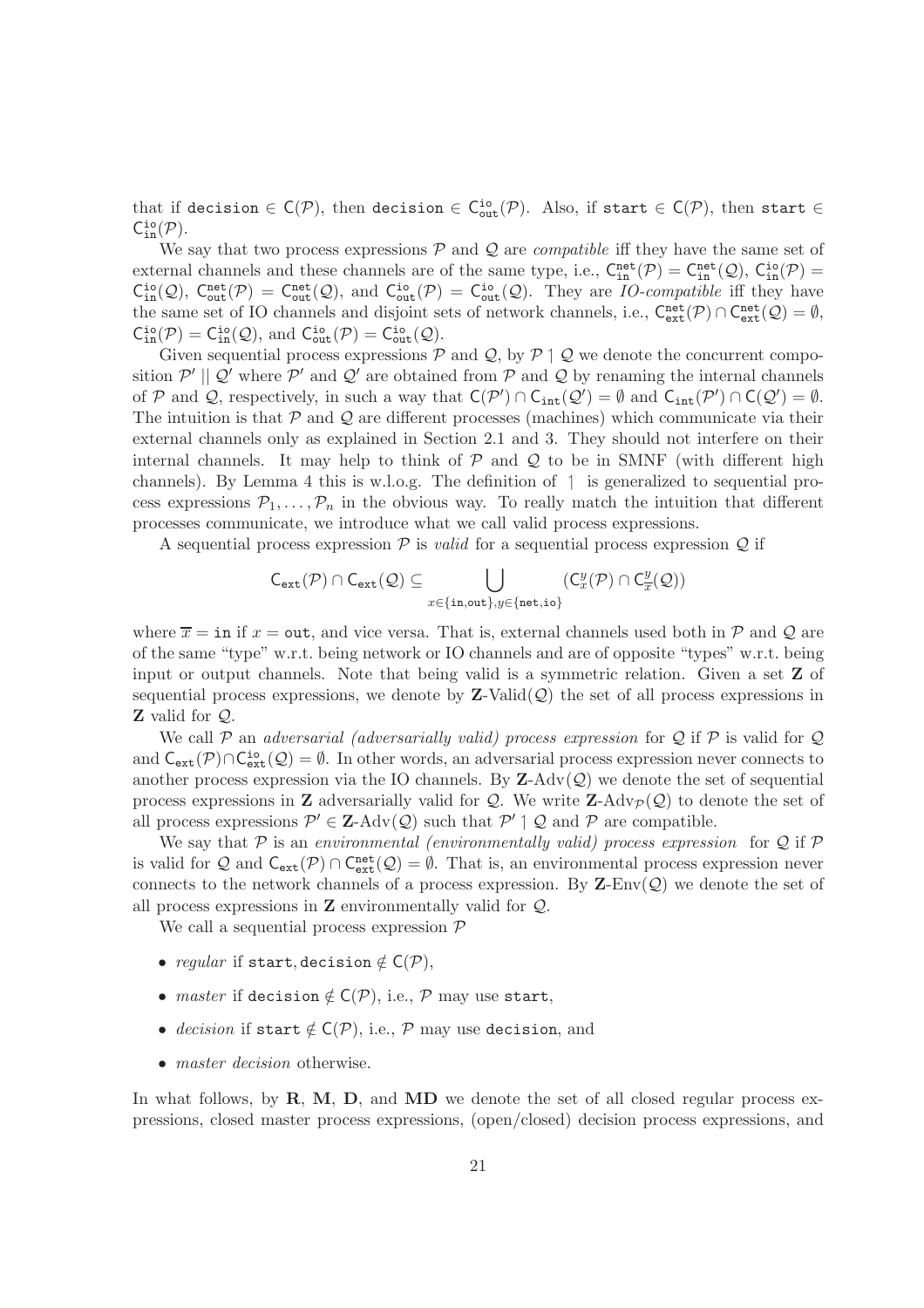(open/closed) master decision process expressions, respectively. In those cases where it is relevant to distinguish between open and closed process expressions, we explicitly specify D and MD.

**Example:** To illustrate the above, let us look at the following typical configuration:  $\mathcal{E} \uparrow \mathcal{A} \uparrow \mathcal{P}$ where A is adversarially valid for P and E is environmentally valid for  $\mathcal{A} \uparrow \mathcal{P}$ . That is, A only connects to (not necessarily all) network channels of  $P$  and  $E$  only connects to (not necessarily all) IO channels of  $P$  and  $\mathcal{A}$ . Intuitively  $\mathcal E$  is the environment process,  $\mathcal A$  is the adversarial process, and P is the real protocol. Moreover, let us assume that  $\mathcal{E} \in \mathbf{MD}$ , i.e.,  $\mathcal{E}$  is a master decision process. It is helpful to think of  $\mathcal E$  and  $\mathcal A$  to be in SMNF. Often,  $\mathcal P$  is the concurrent composition  $P_1 \sim 1$   $P_n$  describing n parties (or machines) running a particular protocol. (As mentioned, by using bounded replication it is also possible to specify protocols with a polynomial number of parties.) Again, one can think of every  $P_i$  to be in SMNF.

Let us look at a run of such a system. As  $\mathcal E$  is the master process and initially no other communication is possible since no other process has produced output yet,  $\mathcal E$  can read a message on the start channel. (In case  $\mathcal E$  does not read a message on this channel or the guard rejects the message, nothing will happen, and the run is completed.) After some computation,  $\mathcal E$  will typically write a message on one of its external IO channels c to  $\mathcal A$  or  $\mathcal P$ , say to  $\mathcal P$ . Then,  $\mathcal E$  will have to wait for new input and by reading the message on  $c, \mathcal P$  will be activated next, in case the guard on c of  $P$ , more precisely one of the subprocesses  $P_i$  of  $P$ , accepts the message. (Otherwise,  $\mathcal E$  as the master process will be activated again via the start channel.) After some computation,  $\mathcal{P}$  will typically send a message on some external channel, say on a network channel to A, which activates A, and  $\mathcal P$  has to wait for new input, and so on.

## 4.2 Security Notions

We now define the various security notions. For strong simulatability as well as strong and weak blackbox simulatability we define two variants depending on whether or not the simulator may play the role of the master process.

The first definition will be used if the simulator is a regular process, and thus, not a master.

Definition 6. Let A (adversaries), I (ideal adversaries), E (environments), and S (simulators) be sets of sequential process expressions, and  $P$  (the real protocol) and  $\mathcal F$  (the ideal functionality) be sequential process expressions.

- **Strong Simulatability:**  $SS_{(S,E)}(\mathcal{P},\mathcal{F})$  iff  $\mathcal{P}$  and  $\mathcal{F}$  are IO-compatible and there exists  $\mathcal{S} \in$  $\mathbf{S}\text{-}Adv_{\mathcal{P}}(\mathcal{F})$  (called simulator) such that  $\mathcal{E} \uparrow \mathcal{P} \equiv \mathcal{E} \uparrow \mathcal{S} \uparrow \mathcal{F}$  for every  $\mathcal{E} \in \mathbf{E}\text{-}Valid(\mathcal{P})$ (called environment).
- **Strong Blackbox Simulatability:**  $SBB_{(A,S,E)}(\mathcal{P},\mathcal{F})$  iff  $\mathcal{P}$  and  $\mathcal{F}$  are IO-compatible and there exists  $S \in S$ -Adv $p(\mathcal{F})$  (called simulator) such that  $\mathcal{E} \upharpoonright \mathcal{A} \upharpoonright \mathcal{P} \equiv \mathcal{E} \upharpoonright \mathcal{A} \upharpoonright S \upharpoonright \mathcal{F}$  for every  $A \in \mathbf{A}$ -Adv $(\mathcal{P})$  (called adversary) and  $\mathcal{E} \in \mathbf{E}$ -Env $(\mathcal{A} \mid \mathcal{P})$  (called environment).
- **Weak Blackbox Simulatability:**  $WBB_{(A,S,E)}(\mathcal{P},\mathcal{F})$  iff  $\mathcal{P}$  and  $\mathcal{F}$  are IO-compatible and for every  $A \in \mathbf{A}$ -Adv $(\mathcal{P})$  (called adversary) there exists  $S \in \mathbf{S}$ -Adv $p(\mathcal{F})$  (called simulator) such that  $\mathcal{E} \uparrow \mathcal{A} \uparrow \mathcal{P} \equiv \mathcal{E} \uparrow \mathcal{A} \uparrow \mathcal{S} \uparrow \mathcal{F}$  for every  $\mathcal{E} \in \mathbf{E}$ -Env( $\mathcal{A} \uparrow \mathcal{P}$ ) (called environment).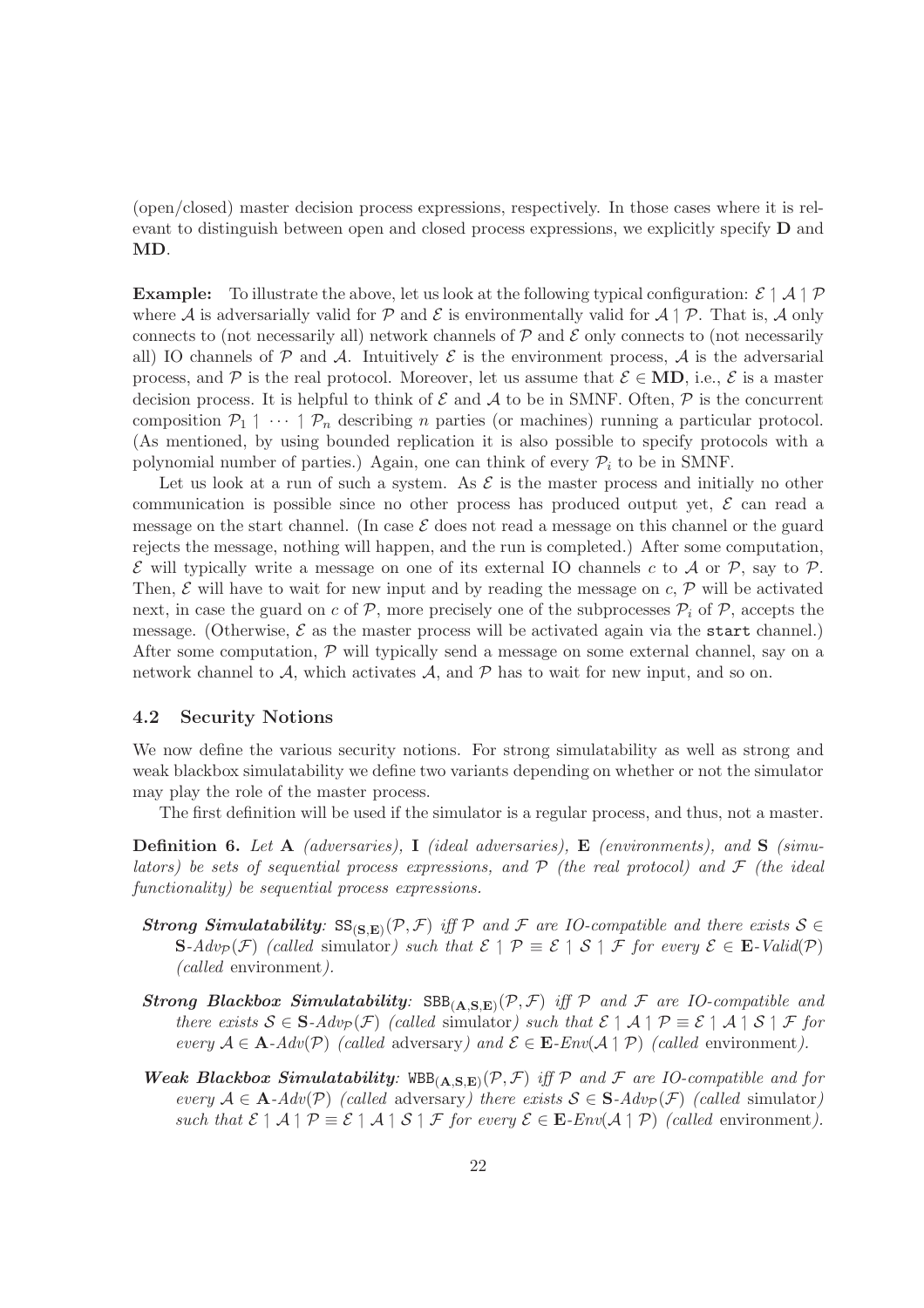As we will see, equivalently we can require that the simulator S may only depend on the communication size of  $A$  instead of  $A$  itself. In particular, all our results hold for both variants, and we therefore do not distinguish between them explicitly. Necessary adjustments in proofs will be pointed out.

**Universal Composability:**  $UC_{(A,I,E)}(\mathcal{P},\mathcal{F})$  iff  $\mathcal{P}$  and  $\mathcal{F}$  are IO-compatible and for every  $A \in \mathbf{A}$ -Adv $(\mathcal{P})$  (called real adversary) there exists  $\mathcal{I} \in \mathbf{I}$ -Adv $\mathcal{A} \uparrow \mathcal{P}(\mathcal{F})$  (called ideal adversary) such that  $\mathcal{E} \upharpoonleft \mathcal{A} \upharpoonleft \mathcal{P} \equiv \mathcal{E} \upharpoonright \mathcal{I} \upharpoonright \mathcal{F}$  for every  $\mathcal{E} \in \mathbf{E}$ -Env( $\mathcal{A} \upharpoonright \mathcal{P}$ ) (called environment).

In Section 5, we will consider a variety of different instances of the above security notions by defining the sets  $A$ ,  $I$ ,  $S$ , and  $E$  to be one of the sets  $R$ ,  $M$ ,  $D$ , and  $MD$ . One such instance is  $UC_{(M,M,\text{MD})}(\mathcal{P},\mathcal{F})$ : Note that with  $\mathcal{A} \in M$ -Adv $(\mathcal{P}), \mathcal{I} \in M$ -Adv $\mathcal{A} \uparrow \mathcal{P}(\mathcal{F})$ , and  $\mathcal{E} \in \textbf{MD-Env}(\mathcal{A} \mid \mathcal{P})$  as required by  $\text{UC}_{(\textbf{M},\textbf{M},\textbf{MD})}(\mathcal{P}, \mathcal{F})$  it follows that if  $\mathcal{A}$  is a master process expression, i.e., contains start, then  $\mathcal E$  is not allowed to contain start, i.e.,  $\mathcal E$  is just a decision process expression, since otherwise  $\mathcal E$  would not be environmentally valid for  $\mathcal A$ . Conversely, if A is regular, i.e., does not contain start, then  $\mathcal E$  may contain start. In other words, it is guaranteed that not both, the adversary and the environment, are master process expressions at the same time. Only at most one of them has this role.

We now define versions of strong simulatability as well as strong and weak blackbox simulatability for the case that the simulator may play the role of the master process. This is motivated by security notions considered in the PIOA model [4,5,30], where, due to renaming of ports, the simulator may play the role of the master process. While only strong blackbox simulatability is considered in the PIOA model, the versions of strong simulatability and weak blackbox simulatability defined below are inspired by the placement of the master process for strong blackbox simulatability in the PIOA model. The definitions given below also apply to the case where the simulator is restricted to be a regular process, and in this case they coincide with the definitions given above. Hence, it would have been enough to provide only one definition. However, since the previous definitions are simpler, we separate the two cases.

# **Definition 7.** Strong Simulatability:  $SSsim_{(M,MD)}(\mathcal{P}, \mathcal{F})$  iff the following conditions are satisfied:

- $P$  and  $F$  are IO-compatible,
- there exists  $S \in M$  adversarially valid for F and such that P and S  $\uparrow$  F are compatible except that, in addition to the external channels in  $P$ ,  $S$  may contain start as input IO channel and if start occurs in  $S$ , then start' may also occur in S as a new output IO channel, and
- $\mathcal{E} \upharpoonright \mathcal{P} \equiv \mathcal{E}' \upharpoonright \mathcal{S} \upharpoonright \mathcal{F}$  for every  $\mathcal{E} \in \text{MD-Valid}(\mathcal{P})$  where  $\mathcal{E}' = \mathcal{E}$  if start does not occur in S and where  $\mathcal{E}'$  is obtained from  $\mathcal E$  by replacing every occurrence of start by start′ otherwise.
- **Strong Blackbox Simulatability:** SBBsi $\mathbf{m}_{(\mathbf{M},\mathbf{M},\mathbf{M}\mathbf{D})}(\mathcal{P},\mathcal{F})$  iff the following conditions are satisfied:
	- $P$  and  $F$  are IO-compatible,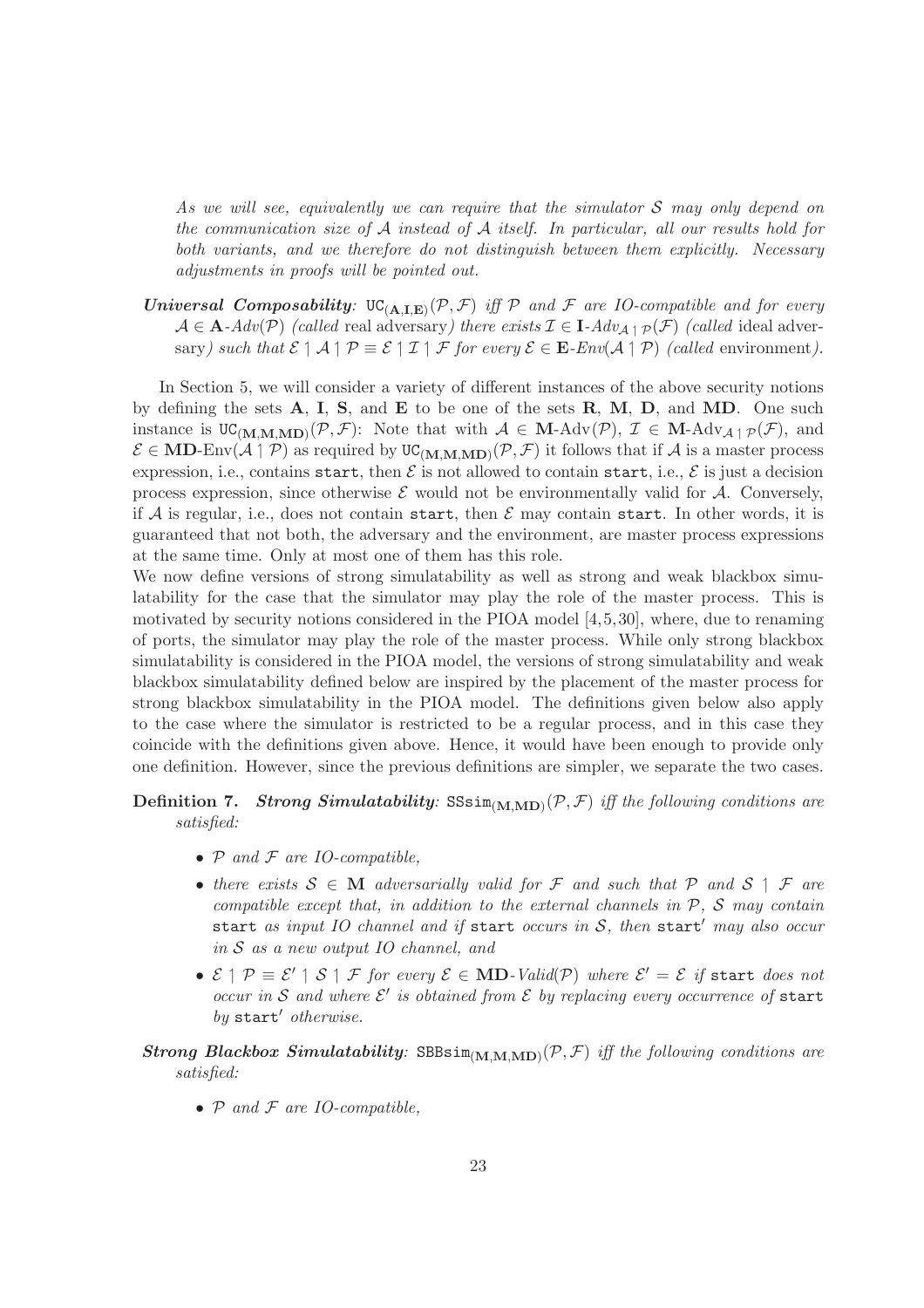- there exists  $S \in M$  adversarially valid for F and such that P and S  $\uparrow$  F are compatible except that, in addition to the external channels in  $P$ ,  $S$  may contain start as input IO channel and if start occurs in  $S$ , then start' may also occur in S as a new output IO channel, and
- $\mathcal{E} \upharpoonright \mathcal{A} \upharpoonright \mathcal{P} \equiv \mathcal{E}' \upharpoonright \mathcal{A}' \upharpoonright \mathcal{S} \upharpoonright \mathcal{F}$  for every  $\mathcal{A} \in M$ - $Adv(\mathcal{P})$  and  $\mathcal{E} \in M$ D- $Env(\mathcal{A} \upharpoonright \mathcal{P})$ where  $\mathcal{E}' = \mathcal{E}$  and  $\mathcal{A}' = \mathcal{A}$  if start does not occur in S and where  $\mathcal{E}'$  and  $\mathcal{A}'$ are obtained from  $\mathcal E$  and  $\mathcal A$ , respectively, by replacing every occurrence of start by start' otherwise. (Note that start can not occur both in  $\mathcal E$  and  $\mathcal A$  since otherwise  $\mathcal E$  would not be environmentally valid for  $\mathcal A \upharpoonright \mathcal P$ .)

In the above definition of SBBsim, we could also restrict  $\mathcal E$  to be a decision process if S is a master process, i.e., if S is a master process, then only A may be a master process, but  $\mathcal E$  may not. In this case,  $\mathcal E'$  will always be  $\mathcal E$ . Both of these interpretations regarding the placement of the master process as defined in  $\vert 4 \vert$  for the PIOA model are possible. However, it is not hard to see that they are equivalent and we therefore do not explicitly distinguish between them, but simply assume the first mentioned definition throughout this paper.

- **Weak Blackbox Simulatability:** WBBsim $(M,M,MD)$  $(\mathcal{P},\mathcal{F})$  iff the following conditions are satisfied:
	- $P$  and  $F$  are IO-compatible,
	- for every  $A \in M$ - $Adv(P)$  there exists  $S \in M$  adversarially valid for F and such that  $P$  and  $S \upharpoonright \mathcal{F}$  are compatible except that, in addition to the external channels in  $P$ , S may contain start as input IO channel and if start occurs in S, then start' may also occur in  $S$  as a new output IO channel, and
	- $\mathcal{E} \upharpoonright \mathcal{A} \upharpoonright \mathcal{P} \equiv \mathcal{E}' \upharpoonright \mathcal{A}' \upharpoonright \mathcal{S} \upharpoonright \mathcal{F}$  for every  $\mathcal{E} \in \text{MD-Env}(\mathcal{A} \upharpoonright \mathcal{P})$  where  $\mathcal{E}' = \mathcal{E}$  and  $\mathcal{A}'=\mathcal{A}$  if start does not occur in S and where  $\mathcal{E}'$  and  $\mathcal{A}'$  are obtained from  $\mathcal E$  and A, respectively, by replacing every occurrence of start by start' otherwise.

In the above definition of WBBsim, we could also restrict S to be master only if A is master, i.e.,  $S$  may contain start only if  $A$  does. In this case, we can always replace  $\mathcal{E}'$ by  $\mathcal{E}$ . Also, just as for WBB, we can consider a version of WBBsim where the simulator may only depend on the communication size of  $A$ . As we will see, all (four) variants are equivalent, and we will not distinguish between them explicitly. However, we point out necessary modifications in proofs.

Variants of SSsim, SBBsim, and WBBsim, including for example,  $SSsim_{(M\setminus R,MD)}(\mathcal{P}, \mathcal{F})$ ,  $\texttt{SBSsim}_{(\mathbf{M}, \mathbf{M}, \mathbf{D})}(\mathcal{P}, \mathcal{F})$ , and  $\texttt{WBBsim}_{(\mathbf{M}, \mathbf{M}, \mathbf{D})}(\mathcal{P}, \mathcal{F})$  are defined in the obvious way.

# 5 Relationships between the Security Notions

In this section, we examine the relationships between the security notions introduced in the previous section. We prove some expected equivalences between the security notions and observe some surprising differences which would not be apparent without detailed analysis. The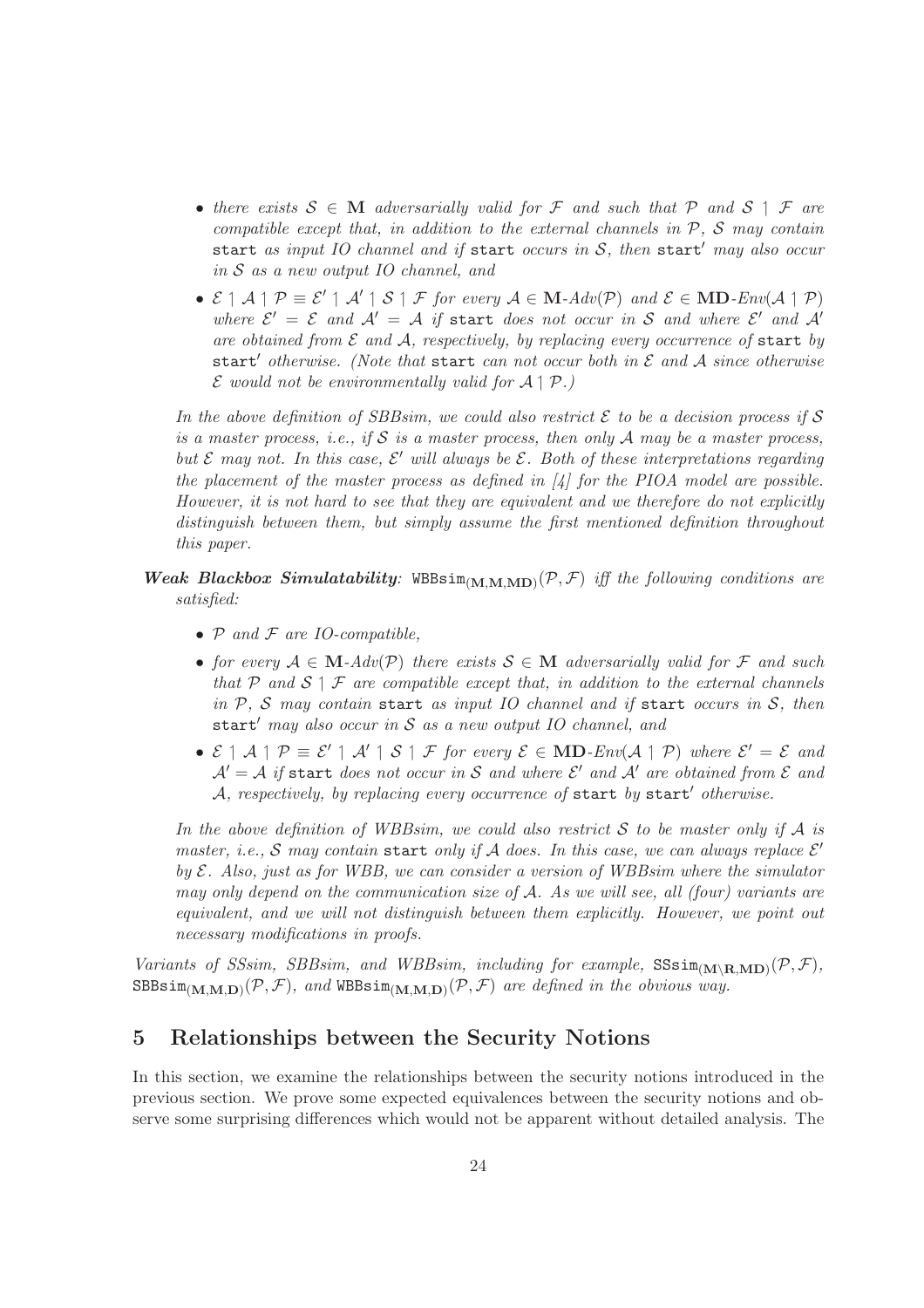proofs are carried out axiomatically. The axiom system is introduced in Section 5.1. We show that all of the axioms are sound, i.e., are satisfied in SPPC, except for one axiom, which is called FORWARDER. In Section 5.2, we show that FORWARDER is a necessary condition on protocols in order for universal composability to imply black-box simulatability or strong simulatability, i.e., if this axiom does not hold, then universal composability does not imply black-box simulatability (strong simulatability). In Section 5.3, we compare the security notions for the cases where the environment may play the role of the master decision process, and in Section 5.4 we restrict the environment to be a decision process. In Section 5.5, we study variants of strong and blackbox simulatability where the simulators may be master processes. All results are summarized in Section 5.6. Based on the FORWARDER axiom, we obtain a complete characterization of the conditions under which universal composability and blackbox simulatability are equivalent. Since the proofs are carried out axiomatically, our results immediately carry over to those computational models that satisfy the axioms (Section 6). These axioms can also serve as an abstract specification of a "reasonable" computational model for simulation-based security.

#### 5.1 The Axiom System

To define the axioms (equational principles), we first introduce four variants of so-called dummy adversaries, which simply forward messages on network channels of protocols and are used to rename network channels and turn network channels into IO channels.

The first dummy adversary, called regular network dummy adversary, simply forwards messages received on channel  $c \in \mathsf{C}_{\text{out}}$  to a copy  $c'$  of this channel and messages received on channel c' for a copy of a channel  $c \in C_{\text{in}}$  to channel c. The number of messages this dummy can forward is bounded by a polynomial in the security parameter. Formally, a regular network dummy adversary is defined as follows:

$$
\mathcal{D}_R^{\text{net}}(\mathsf{C}_{\text{in}}, \mathsf{C}_{\text{out}}, q(\mathbf{n})) = \mathcal{D}_R^{\text{net}}
$$
\n
$$
= \mathsf{I}_{q(\mathbf{n})} \left( \sum_{c \in \mathsf{C}_{\text{out}}} \text{in}(c, x) . \text{out}(c', x) + \sum_{c \in \mathsf{C}_{\text{in}}} \text{in}(c', x) . \text{out}(c, x) \right)
$$
\n
$$
(2)
$$

where  $C_{in}$  and  $C_{out}$  are disjoint and finite sets of channel names,  $c'$  is a new copy of c, i.e., it has a new name, and  $q(\mathbf{n})$  is a polynomial in **n**. All channels in  $\mathcal{D}_R^{\text{net}}$  are considered network channels. Note that  $\mathcal{D}_R^{\text{net}} \in \mathbf{R}$ .

The regular IO dummy adversary  $\mathcal{D}_R^{\text{io}}(\mathsf{C}_{\text{in}}, \mathsf{C}_{\text{out}}, q(\mathbf{n}))$  is defined just as  $\mathcal{D}_R^{\text{net}}(\mathsf{C}_{\text{in}}, \mathsf{C}_{\text{out}}, q(\mathbf{n}))$ except that the channels c' are declared to be IO channels. Again, we have that  $\mathcal{D}_R^{io}(\mathcal{P}) \in \mathbf{R}$ .

The following two dummy adversaries are master process expressions. The first one is called *master network dummy adversary* and it works just as the regular network dummy adversary except that it also forwards messages received on start to start'. More formally,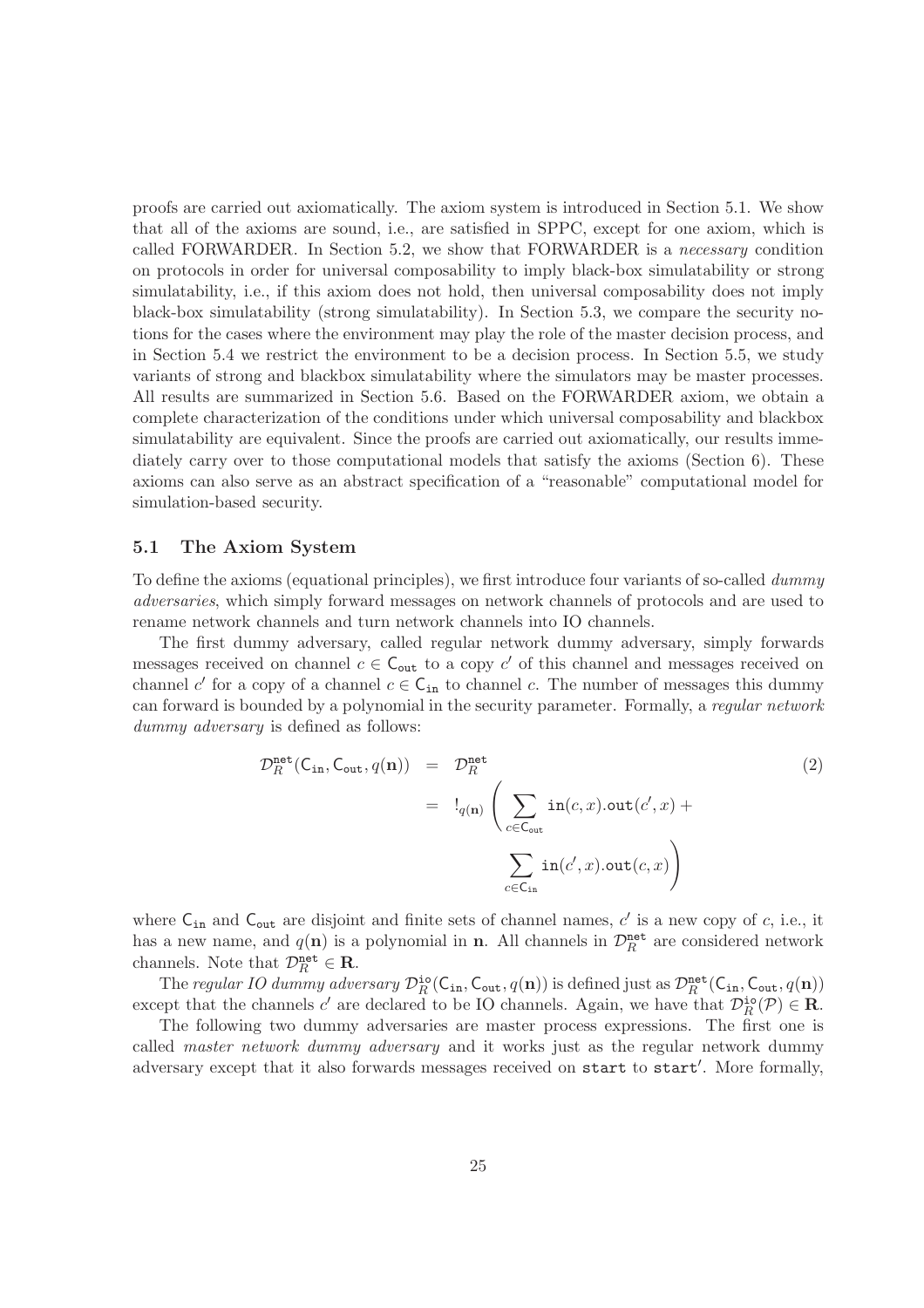a master network dummy adversary is defined as follows:

$$
\mathcal{D}_{M}^{\text{net}}(\mathsf{C}_{\text{in}}, \mathsf{C}_{\text{out}}, q(\mathbf{n})) = \mathcal{D}_{M}^{\text{net}}
$$
\n
$$
= \mathsf{I}_{q(\mathbf{n})} \left( \sum_{c \in \mathsf{C}_{\text{out}}} \text{in}(c, x) . \text{out}(c', x) + \sum_{c \in \mathsf{C}_{\text{in}}} \text{in}(c', x) . \text{out}(c, x) + \text{in}(\text{start}, x) . \text{out}(\text{start}', x) \right)
$$
\n(3)

where  $C_{in}$ ,  $C_{out}$ ,  $q(n)$ , and the channels c' are defined just as in  $\mathcal{D}_R^{net}(C_{in}, C_{out}, q(n))$ . The channel start′ is a new channel and declared to be an IO channel.

The master IO dummy adversary  $\mathcal{D}_M^{io}(\mathsf{C}_{\text{in}}, \mathsf{C}_{\text{out}}, q(\mathbf{n}))$  is defined just as  $\mathcal{D}_M^{net}(\mathsf{C}_{\text{in}}, \mathsf{C}_{\text{out}}, q(\mathbf{n}))$ except that the channels  $c'$  are declared to be IO channels.

Now we are ready to state the axioms and equational principles we use. Further explanations follow below.

**COM.** For all sequential process expressions  $P$  and  $Q$ :

$$
\mathcal{P} \upharpoonright \mathcal{Q} \equiv \mathcal{Q} \upharpoonright \mathcal{P}.
$$

ASC. For all sequential process expressions  $P$ ,  $Q$ , and  $R$ :

$$
\mathcal{P} \upharpoonright (\mathcal{Q} \upharpoonright \mathcal{R}) \equiv (\mathcal{P} \upharpoonright \mathcal{Q}) \upharpoonright \mathcal{R}.
$$

**TRN.** For all sequential process expression  $P$ ,  $Q$ , and  $R$ :

$$
\mathcal{P} \equiv \mathcal{Q}, \mathcal{Q} \equiv \mathcal{R} \implies \mathcal{P} \equiv \mathcal{R}.
$$

**SYM.** For all sequential process expressions  $P$  and  $Q$ :

$$
\mathcal{P}\equiv\mathcal{Q}\implies\mathcal{Q}\equiv\mathcal{P}.
$$

**RENAME.** For sequential process expressions  $P_1, \ldots, P_k$  such that  $P_i$  is valid for  $P_{i+1} \mid \ldots \mid$  $\mathcal{P}_k$  for every *i*:

$$
\mathcal{P}_1 \mid \ldots \mid \mathcal{P}_k \equiv \mathcal{P}'_1 \mid \ldots \mid \mathcal{P}'_k
$$

where the  $\mathcal{P}'_i$  are derived from  $\mathcal{P}_i$  by consistently (w.r.t. the other  $\mathcal{P}'_j$ ) renaming external channels (start and decision may not be renamed) and changing network channels to IO channels and vice versa.

## RENAME-START.

$$
\mathcal{E} \upharpoonleft \mathcal{A} \equiv \mathcal{E} \upharpoonleft !_{q(\mathbf{n})} \text{ in}(\texttt{start},\varepsilon).\texttt{out}(\texttt{start}',\varepsilon) \upharpoonleft \mathcal{A}'
$$

for every  $A \in M$ ,  $\mathcal{E} \in D\text{-}\text{Valid}(\mathcal{A})$ , and  $q(\mathbf{n}) \geq \text{consize}(\mathcal{A})(\mathbf{n})$  where  $\mathcal{A}'$  is obtained from  $A$  by replacing every occurrence of start by the new channel start'.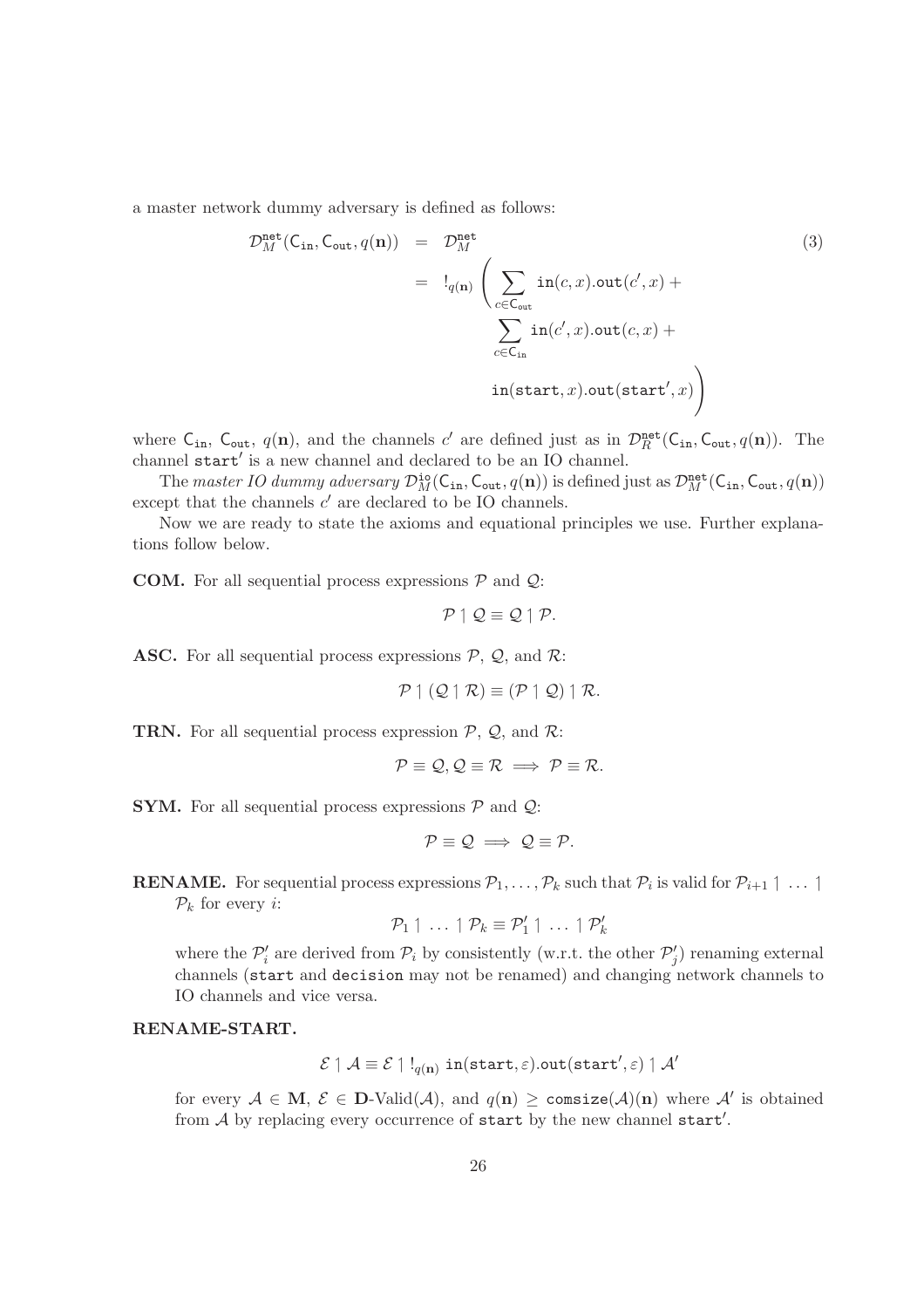#### REG-S-FORWARDER.

$$
\mathcal{E}\upharpoonleft\mathcal{P}\equiv\mathcal{E}'\upharpoonright\mathcal{D}_R^{\mathtt{net}}\upharpoonright\mathcal{P}
$$

for every  $P \in \mathbf{R}, \mathcal{E} \in \text{MD-Valid}(\mathcal{P}),$  and  $q(\mathbf{n}) \ge \text{consize}(\mathcal{P})(\mathbf{n}) + \text{consize}(\mathcal{E})(\mathbf{n})$  such that  $\mathcal{D}_R^{\text{net}} = \mathcal{D}_R^{\text{net}}(\mathcal{C}_{\text{in}}^{\text{net}}(\mathcal{P}), \mathcal{C}_{\text{out}}^{\text{net}}(\mathcal{P}), q(\mathbf{n}))$  and  $\mathcal{E}'$  is obtained from  $\mathcal{E}$  by replacing every occurrence of network channels c of  $P$  by  $c'$  as in the definition of  $\mathcal{D}_R^{\text{net}}$ .

## REG-ADV-FORWARDER.

$$
\mathcal{E} \upharpoonleft \mathcal{A} \upharpoonright \mathcal{P} \equiv \mathcal{E} \upharpoonright \mathcal{A}' \upharpoonright \mathcal{D}^{\mathtt{net}}_R \upharpoonright \mathcal{P}
$$

for every  $P \in \mathbf{R}$ ,  $\mathcal{A} \in M$ -Adv $(P)$ ,  $\mathcal{E} \in MD$ -Valid $(\mathcal{A} \uparrow \mathcal{P})$ , and  $q(\mathbf{n}) \geq \text{consize}(\mathcal{P})(\mathbf{n})$  + comsize( $A$ )(**n**) such that  $\mathcal{D}_R^{\text{net}} = \mathcal{D}_R^{\text{net}}(C_{\text{in}}^{\text{net}}(\mathcal{P}), C_{\text{out}}^{\text{net}}(\mathcal{P}), q(\mathbf{n}))$  and  $A'$  is obtained from A by replacing every occurrence of network channels c of  $P$  by  $c'$  as in the definition of  $\mathcal{D}_R^{\texttt{net}}$ .

#### MASTER-S-FORWARDER.

$$
\mathcal{E}\upharpoonleft\mathcal{P}\equiv\mathcal{E}'_M\upharpoonleft\mathcal{D}_M^{\text{net}}\upharpoonright\mathcal{P}
$$

for every  $P \in \mathbf{R}, \mathcal{E} \in \text{MD-Valid}(\mathcal{P})$ , and  $q(\mathbf{n}) > \text{consize}(\mathcal{P})(\mathbf{n}) + \text{consize}(\mathcal{E})(\mathbf{n})$  such that  $\mathcal{D}_{M}^{\text{net}} = \mathcal{D}_{M}^{\text{net}}(\mathcal{C}_{\text{in}}^{\text{net}}(\mathcal{P}), \mathcal{C}_{\text{out}}^{\text{net}}(\mathcal{P}), q(\mathbf{n}))$  and  $\mathcal{E}'_{M}$  is obtained from  $\mathcal{E}$  by replacing every occurrence of network channels c of  $P$  by c' as in the definition of  $\mathcal{D}_R^{\text{net}}$  and replacing every occurrence of start in  $\mathcal E$  (if any) by start'.

#### MASTER-ADV-FORWARDER.

$$
\mathcal{E} \upharpoonleft \mathcal{A} \upharpoonright \mathcal{P} \equiv \mathcal{E} \upharpoonright \mathcal{A}'_M \upharpoonright \mathcal{D}_M^{\text{net}} \upharpoonright \mathcal{P}
$$

for every  $P \in \mathbb{R}$ ,  $A \in M$ -Adv $(P)$ ,  $\mathcal{E} \in D$ -Valid $(A \mid P)$ , and  $q(n) > \text{consize}(P)(n)$  + comsize( $A$ )(**n**) such that  $\mathcal{D}_{M}^{\text{net}} = \mathcal{D}_{M}^{\text{net}}(\mathcal{C}_{\text{in}}^{\text{net}}(\mathcal{P}), \mathcal{C}_{\text{out}}^{\text{net}}(\mathcal{P}), q(\mathbf{n}))$  and  $\mathcal{A}'_{M}$  is obtained from A by replacing every occurrence of network channels c of  $P$  by  $c'$  as in the definition of  $\mathcal{D}_R^{\texttt{net}}$  and replacing every occurrence of start in  $\mathcal A$  (if any) by start'.

**FORWARDER**(P). There exists  $\mathcal{D} \in \mathbf{R}$ -Adv(P) such that  $C_{ext}^{io}(\mathcal{D}) = \emptyset$ ,  $C_{in}^{net}(\mathcal{D}) = C_{out}^{net}(\mathcal{P}) \cup C_{out}^{net}(\mathcal{P})$  $C_{\text{in}}^{\text{net}}(\mathcal{P})', C_{\text{out}}^{\text{net}}(\mathcal{D}) = C_{\text{in}}^{\text{net}}(\mathcal{P}) \cup C_{\text{out}}^{\text{net}}(\mathcal{P})', \text{ and for every } \mathcal{E} \in \text{MD-Valid}(\mathcal{P})'.$ 

$$
\mathcal{E} \upharpoonright \mathcal{P} \equiv \mathcal{E}' \upharpoonright \mathcal{D} \upharpoonright \mathcal{P},
$$

where  $C_{in}^{net}(\mathcal{P})'$  consists of new copies c' of the channels in  $C_{in}^{net}(\mathcal{P})$ ,  $C_{out}^{net}(\mathcal{P})'$  consists of new copies c' of the channels in  $C_{out}^{net}(\mathcal{P})$ , and  $\mathcal{E}'$  is obtained from  $\mathcal{E}$  by replacing every occurrence of network channels  $c$  of  $P$  by  $c'$ .

**MMD-INCLUSION.** For every  $P \in \mathbb{R}$ :

$$
\forall \mathcal{A} \in \mathbf{M}\text{-}Adv(\mathcal{P}).\forall \mathcal{E} \in \mathbf{MD}\text{-}Env(\mathcal{A} \upharpoonright \mathcal{P}): \mathcal{E} \upharpoonright \mathcal{A} \in \mathbf{MD}\text{-}\mathrm{Valid}(\mathcal{P}).
$$

MD-INCLUSION. For every  $P \in \mathbb{R}$ :

$$
\forall \mathcal{A} \in \mathbf{M}\text{-}Adv(\mathcal{P}).\forall \mathcal{E} \in \mathbf{D}\text{-}\mathrm{Env}(\mathcal{A} \uparrow \mathcal{P}): \mathcal{E} \uparrow \mathcal{A} \in \mathbf{MD}\text{-}\mathrm{Valid}(\mathcal{P}).
$$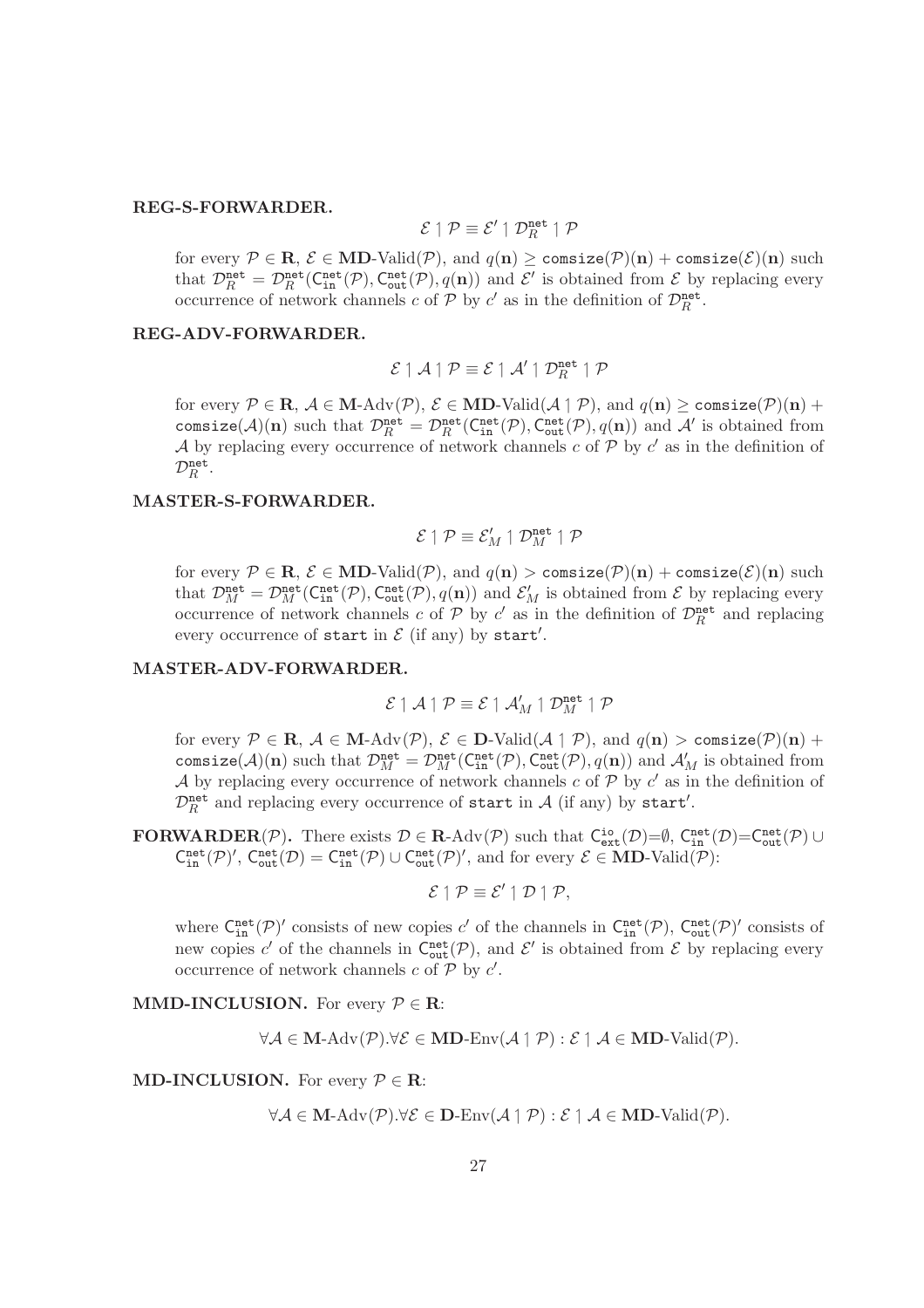The letters 'S' in the axioms REG-S-FORWARDER and MASTER-S-FORWARDER are reminiscent of "simple". All axioms, except for the last two, are equational principals on process expressions. The last two axioms allow us to combine a environment which may only access the IO channels of a protocol and an adversary, which may only access the network channels of a protocol, into an environment that may access both the IO and network channels of a protocol.

The following lemma states that all axioms, except for FORWARDER, are sound, i.e., are true in SPPC. These axioms are called basic axioms as they should be satisfied in most computational models for simulation-based security notions (see Section 6). As we will see, most of the relationships between the security notions only require the basic axioms to hold. We will only need FORWARDER to show that universal composability implies black-box simulatability (or equivalently, strong simulatability). The axiom FORWARDER is further discussed in Section 5.2.

## Lemma 8. All axioms mentioned above, except for FORWARDER, are sound, i.e., hold for SPPC. This is also true for the guard-free fragment of SPPC.

PROOF. The proofs of the properties COM, ASC, TRN, SYM are trivial. The property RENAME is also obvious as the semantics of process expressions does not depend on the names of channels and whether they are network or IO channels.

In RENAME-START, the additional process expression on the right hand-side simply forwards the message on start (which by the definition of the semantics is always  $\varepsilon$ ) via start' to A'. Since  $q(\mathbf{n}) \geq \mathtt{consize}(\mathcal{A}) = \mathtt{consize}(\mathcal{A}'),$  this process does not terminate before  $A(\mathcal{A}')$  does, and thus, the signal on start is always forwarded. Note that if at some point  $A(\mathcal{A})$  ignores the start signal, then from that point on the system will not change, and in particular, nothing will be written on the channel decision.

The property MASTER-S-FORWARDER easily follows from the following observations: First note that  $\mathcal E$  and  $\mathcal E_M'$  behave exactly the same except that if  $\mathcal E$  outputs/inputs a message on the (low) channel  $c \in C_{ext}^{net}(\mathcal{P})$ , then  $\mathcal{E}'_M$  outputs/inputs a message on the (low) channel  $c'$ . Since these channels are low channels and since by the definition of sequential process expressions at any time there is at most one message on a low channel, messages between  $\mathcal{E}'_M$ and  $P$  are immediately forwarded by  $\mathcal{D}_{M}^{\text{net}}$ . Second, if  $\mathcal{E} \upharpoonright P$ , and more precisely  $\mathcal{E}$ , receives a message on start, then in  $\mathcal{E}'_M \upharpoonright \mathcal{D}_M^{\text{net}} \upharpoonright \mathcal{P}$  the dummy adversary  $\mathcal{D}_M^{\text{net}}$  receives a message on start and by definition immediately forwards it to  $\mathcal{E}'_M$  on start'. Then,  $\mathcal{E}'_M$  behaves exactly as  $\mathcal{E}$ . Third, note that if  $\mathcal{D}_{M}^{\text{net}}$  receives a message, then this message comes from  $\mathcal{E}'_M$ ,  $\mathcal{P}$ , or start. If the message comes from start and  $\mathcal{D}_{M}^{\texttt{net}}$  forwards this message on start' but  $\mathcal{E}'_M$ does not read the message, then the overall system stops. Thus, this can happen only once, and hence, in all other cases if  $\mathcal{D}_{M}^{\text{net}}$  receives a message, the communication size of  $\mathcal{E}'_M$  or  $\mathcal{P}$ decreases (if the message was sent on start, then the communication size of  $\mathcal{E}'_M$  will decrease when reading start'). By the definition of  $q(\mathbf{n})$  it is therefore guaranteed that  $\mathcal{D}_{M}^{\text{net}}$  will not terminate before  $\mathcal{E}'$  and  $\mathcal{P}$  do. The argument for REG-S-FORWARDER is similar.

For MASTER-ADV-FORWARDER note that if MASTER-ADV-FORWARDER receives a message, then this message must have been received from  $\mathcal{A}'_M$ ,  $\mathcal{P}$ , or start. Now, the argument is analogous to the one for MASTER-S-FORWARDER; similarly for REG-ADV-FORWARDER.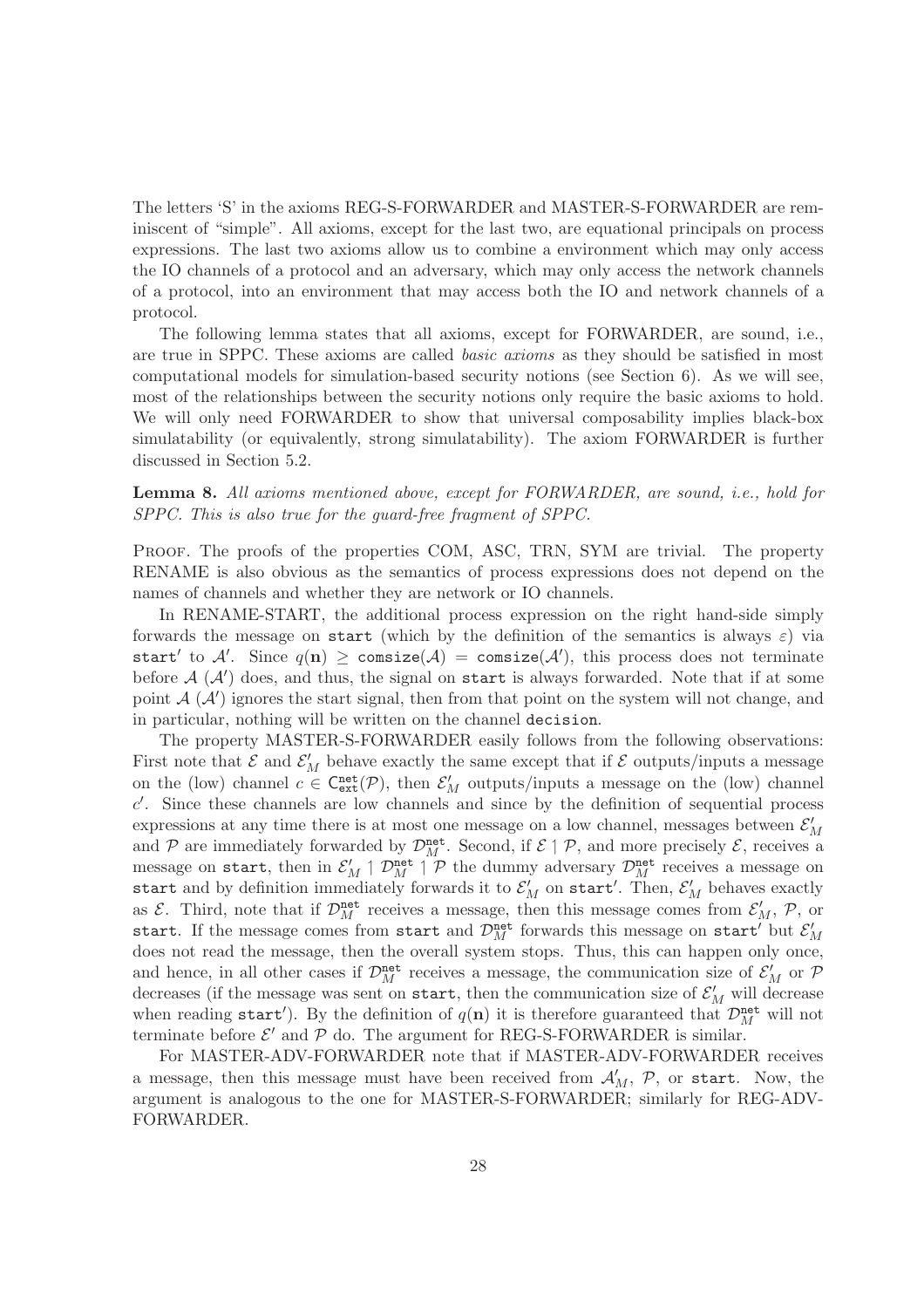It is clear that MMD-INCLUSION and MD-INCLUSION are sound. The arguments for the guard-free fragment of SPPC are the same.  $\Box$ 

**Remark 9.** In MASTER-S-FORWARDER it does not suffice to define  $q(n)$  independently of comsize( $\mathcal{E}$ ). If  $q(\mathbf{n}) = \text{consize}(\mathcal{P})(\mathbf{n})$ , then consider for instance the environment  $\mathcal{E}(\mathcal{E}'_M)$ which triggers  $\mathcal{D}_M^{\text{net}}$  via start  $q(\mathbf{n})+1$  times. When interacting with  $\mathcal{D}_M^{\text{net}}$ ,  $\mathcal{E}'_M$  will not be triggered via start' after the  $q(n) + 1$ st time, however,  $\mathcal E$  would be triggered via start. Thus,  $\mathcal{E}(\mathcal{E}'_M)$  can "observe"  $\mathcal{D}_M^{\text{net}}$  (see also the proof of Theorem 21).

Similarly, in REG-S-FORWARDER it does not suffice to define  $q(\mathbf{n}) = \text{consize}(\mathcal{P})(\mathbf{n})$ independently of comsize( $\mathcal{E}$ ). Assume, for example, that  $\mathcal{P}$  is of the form  $\mathcal{P}_1 \mid \cdots \mid \mathcal{P}_k$  where the  $P_i$  model parties running a certain protocol. One of the parties may terminate before others do. Now, if  $\mathcal E$  sends a message to a terminated party, say  $\mathcal P_i$ , then  $\mathcal P$  will not consume resources as the message is simply ignored by  $\mathcal{P}_i$  and no computation will take place. In particular,  $\mathcal E$ can send an unbounded number of messages to  $\mathcal{P}_i$  without  $\mathcal P$  consuming any resources. Later,  $\mathcal E$  can send a message to a non-terminated party  $\mathcal P_j$  and will (possibly) obtain an answer. Now, if the dummy  $\mathcal{D}_R^{\text{net}}$  is plugged in between  $\mathcal E$  and  $\mathcal P$ , then  $\mathcal E$  can exhaust  $\mathcal{D}_R^{\text{net}}$ , i.e., force Now, if the dammy  $\nu_R$  is pugged in between c and r, then c can exhaust  $\nu_R$ , i.e., force<br>it to terminate, by sending sufficiently many messages through  $\mathcal{D}_R^{\texttt{net}}$  to the terminated party. Then, when  $\mathcal E$  sends a message to the non-terminated party,  $\mathcal D_R^{\text{net}}$  does not have any resources left to forward this message, and hence,  $\mathcal E$  can detect the presence of  $\mathcal D^{\texttt{net}}_R$  because if the  $\mathcal D^{\texttt{net}}_R$ is present no answer will come back from the non-terminated party and if  $\mathcal{D}_R^{\texttt{net}}$  is absent the non-terminated party will receive the message from  $\mathcal E$  and can send a reply.

## 5.2 On the Necessity and Validity of FORWARDER

We show that

- 1. The axiom FORWARDER is necessary for universal composability to imply black-box simulatability and strong simulatability (Section 5.2.1).
- 2. The axiom FORWARDER is not true for all regular process expressions  $\mathcal{P} \in \mathbb{R}$ . But there are interesting classes of regular process expressions for which FORWARDER is satisfied (Section 5.2.2).

### 5.2.1 Necessity of FORWARDER

We show that the axiom FORWARDER is necessary for universal composability to imply black-box simulatability and strong simulatability, respectively.

Let  $C$  be a class of sequential process expressions. We say that  $C$  is *closed under renaming* if  $\mathcal{P}' \in \mathbb{C}$  for every  $\mathcal{P} \in \mathbb{C}$  where  $\mathcal{P}'$  is obtained from  $\mathcal{P}$  by renaming channels (this does not include turning a network channel into an IO channel or vice versa).

The following theorem is stated for a certain variant of universal composability  $(\text{UC}_{(R,R,\text{MD})}(\mathcal{P},\mathcal{F}))$ , strong black-box simulatability  $(\text{SBB}_{(R,R,\text{MD})}(\mathcal{P},\mathcal{F}))$ , and strong simulatability  $(\mathbf{SS}_{(R,MD)}(\mathcal{P}, \mathcal{F}))$ . In the following sections, we will identify various variants of universal composability as well as weak black-box simulatability equivalent to  $UC_{(R,R,MD)}(\mathcal{P},\mathcal{F})$ . Also, there are various variants of strong black-box simulatability and strong simulatability equivalent to  $SBB_{(R,R,MD)}(\mathcal{P}, \mathcal{F})$  and  $SS_{(R,MD)}(\mathcal{P}, \mathcal{F})$ , respectively (see Section 5.6 for an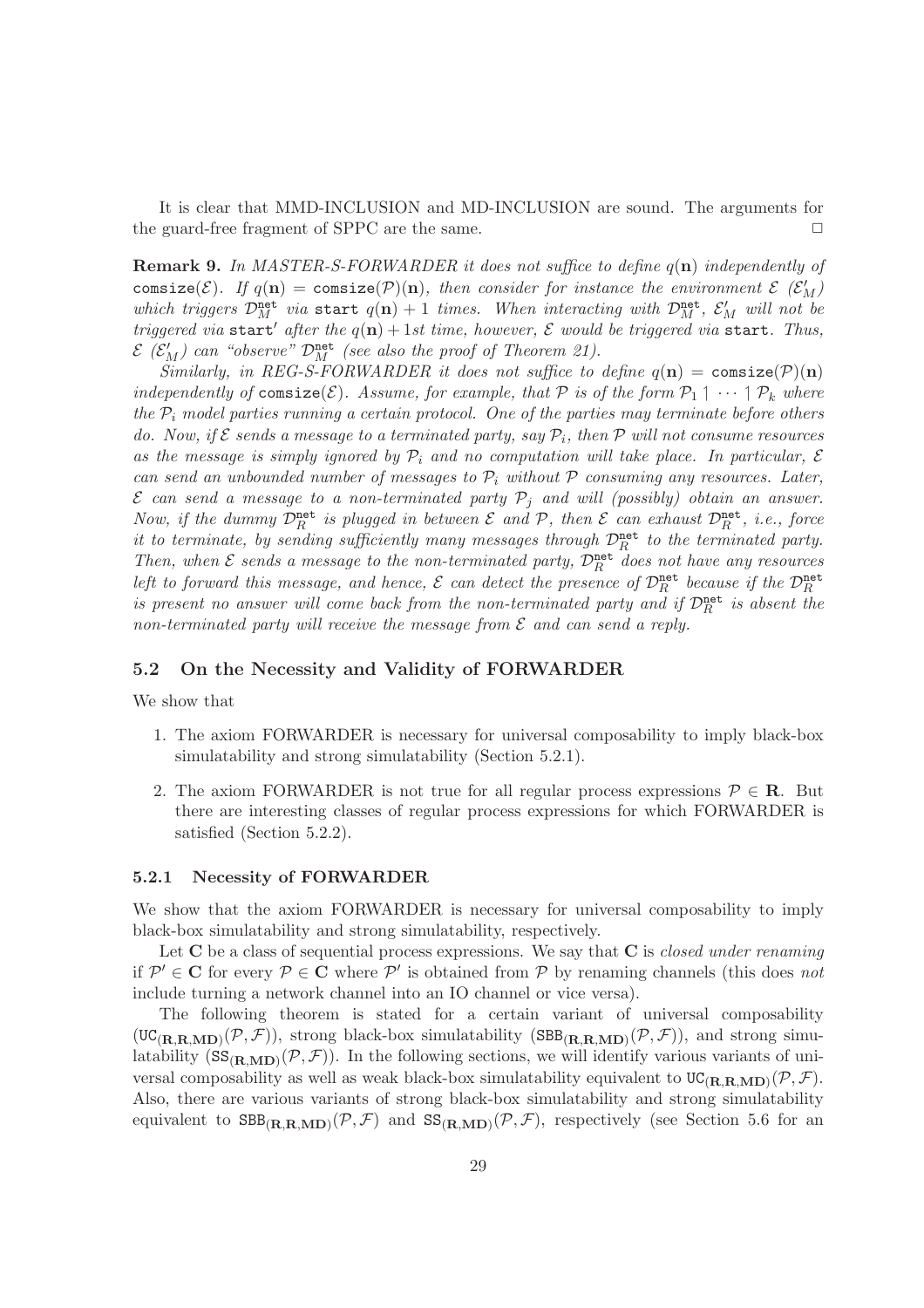overview). To show these equivalences the following theorem is not needed, and hence, this theorem immediately carries over to other variants of security notions.

**Theorem 10.** Let **C** be a class of sequential process expressions closed under renaming.

1. Assume that

 $\text{UC}_{(\mathbf{R},\mathbf{R},\mathbf{M}\mathbf{D})}(\mathcal{P},\mathcal{F}) \Rightarrow \text{SS}_{(\mathbf{R},\mathbf{M}\mathbf{D})}(\mathcal{P},\mathcal{F})$ 

for every  $P, \mathcal{F} \in \mathbf{C}$ . Then, FORWARDER(P) for every  $P \in \mathbf{C}$ .

2. Assume that

 $\text{UC}_{(\mathbf{R},\mathbf{R},\mathbf{M}\mathbf{D})}(\mathcal{P},\mathcal{F}) \Rightarrow \text{SBB}_{(\mathbf{R},\mathbf{R},\mathbf{M}\mathbf{D})}(\mathcal{P},\mathcal{F})$ for every  $P, \mathcal{F} \in \mathbf{C}$ . Then, FORWARDER(P) for every  $P \in \mathbf{C}$ .

PROOF. We first prove the case for strong simulatability. Let  $\mathcal{P} \in C$ . Under the given assumptions, we want to show that  $FORMARDER(\mathcal{P})$ .

Let  $\mathcal{P}'$  be obtained from  $\mathcal P$  by consistently renaming the network channels such that the set of network channels of  $\mathcal{P}'$  is disjoint from the set of network channels of  $\mathcal{P}$ . Obviously, we have that  $UC_{(R,R,MD)}(\mathcal{P}, \mathcal{P}')$  since given the real adversary the ideal adversary can be obtained from the real adversary by renaming the network channels according to the renaming of network channels of  $\mathcal{P}'$ . Now, since with  $\mathcal{P} \in \mathbf{C}$  we have that  $\mathcal{P}' \in \mathbf{C}$  and by the assumption that universal composability implies strong simulatability, we obtain  $SS_{(R,MD)}(\mathcal{P}, \mathcal{P}')$ . Hence, there exists a simulator  $S \in \mathbf{R}$ -Adv $p(\mathcal{P}')$  such that

$$
\mathcal{E} \upharpoonright \mathcal{P} \equiv \mathcal{E} \upharpoonright \mathcal{S} \upharpoonright \mathcal{P}'
$$

for all  $\mathcal{E} \in \text{MD-Valid}(\mathcal{P})$ . Note that S contains network channels from P and P'. If c is a network channel in  $P$ , then let c' denote the corresponding channel in  $P'$ . Let  $D$  be obtained from S by switching the names of network channels, i.e., rename c to  $c'$  and  $c'$  to c. Now, it is obvious that

$$
\mathcal{E} \upharpoonright \mathcal{P} \equiv \mathcal{E}' \upharpoonright \mathcal{D} \upharpoonright \mathcal{P}.
$$

for all  $\mathcal{E} \in \text{MD-Valid}(\mathcal{P})$  where  $\mathcal{E}'$  is defined as in FORWARDER $(\mathcal{P})$ . Thus, FORWARDER $(\mathcal{P})$ is true.

The proof for strong black-box simulatability is similar. Analogously to the previous case we conclude that  $SBB_{(R,R,MD)}(\mathcal{P}, \mathcal{P}')$ . Hence, there exists a simulator  $\mathcal{S} \in \mathbb{R}$ -Adv $p(\mathcal{P}')$  such that

$$
\mathcal{E} \upharpoonright \mathcal{A} \upharpoonright \mathcal{P} \equiv \mathcal{E} \upharpoonright \mathcal{A} \upharpoonright \mathcal{S} \upharpoonright \mathcal{P}'.
$$

for all  $A \in \mathbf{R}$ -Adv $(\mathcal{P})$  and all  $\mathcal{E} \in \mathbf{MD}\text{-}\text{Env}(\mathcal{A} \mid \mathcal{P})$ . In particular, this is true if  $\mathcal{A} = \mathcal{D}_R^{\text{net}}$ as defined in REG-S-FORWARDER where we set  $q(n) = \text{consize}(\mathcal{P})(n) + \text{consize}(\mathcal{S})(n) +$ comsize( $\mathcal{E}$ )(n). Now, together with REG-S-FORWARDER we obtain:

$$
\mathcal{E} \upharpoonleft \mathcal{P} \equiv \mathcal{E}' \upharpoonright \mathcal{D}^{\mathtt{net}}_R \upharpoonleft \mathcal{P} \equiv \mathcal{E}' \upharpoonright \mathcal{D}^{\mathtt{net}}_R \upharpoonright \mathcal{S} \upharpoonright \mathcal{P}' \equiv \mathcal{E} \upharpoonright \mathcal{S} \upharpoonright \mathcal{P}'
$$

for every  $\mathcal{E} \in \text{MD-Valid}(\mathcal{P})$  where  $\mathcal{E}'$  obtained from  $\mathcal{E}$  as described in REG-S-FORWARDER. Now, defining  $\mathcal D$  as in the previous case, we can conclude that FORWARDER( $\mathcal P$ ) holds true.  $\Box$ 

In the above proof we have only used *very* basic properties of our computational model, which should be satisfied in most computational models for simulation-based security. Hence, the above theorem should be true in all such models.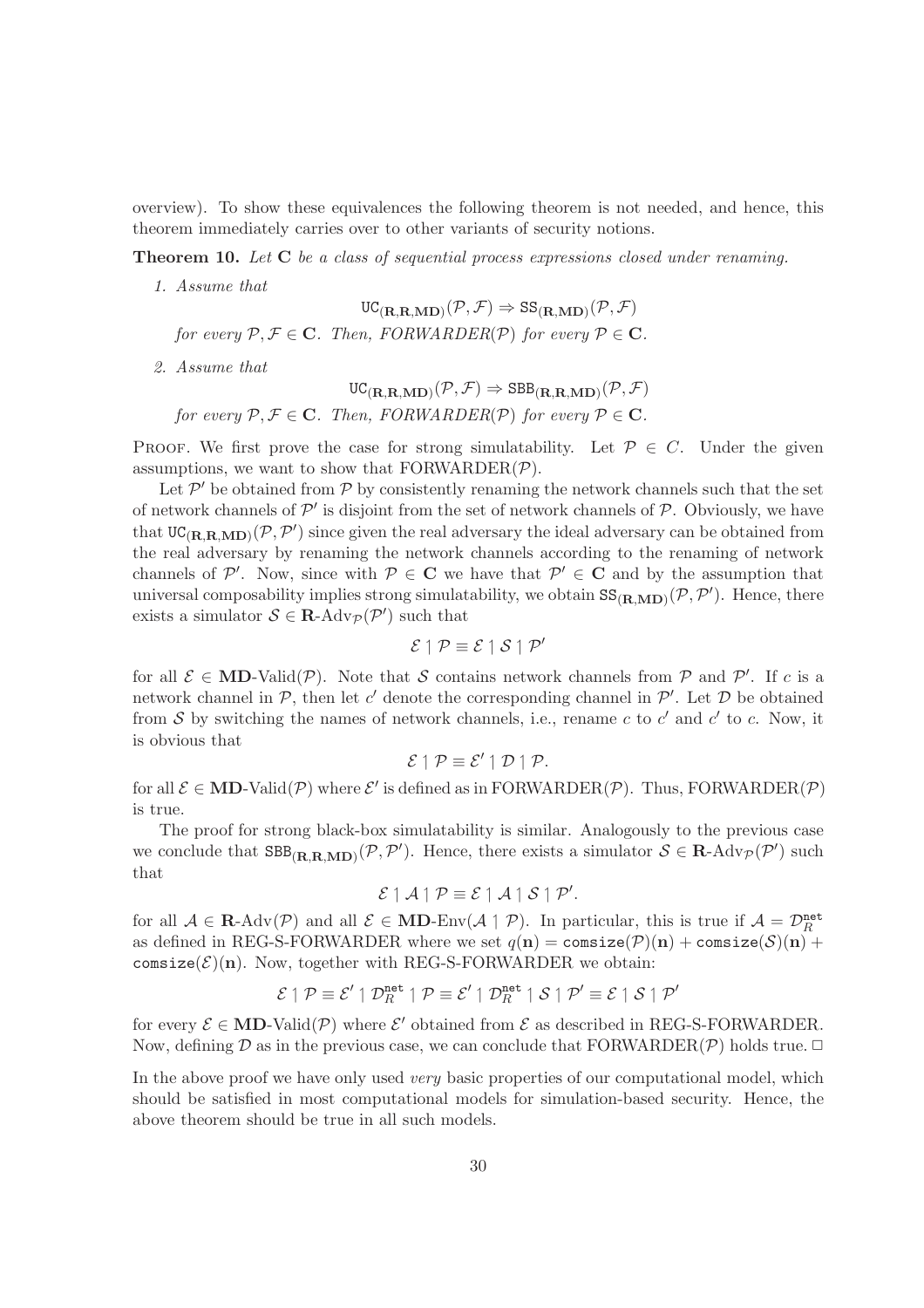#### 5.2.2 On the Validity of FORWARDER

We show that not all process expressions satisfy FORWARDER. However, it is possible to identify an interesting class of process expressions that satisfy this axiom. The following terminology will become clear below.

**Definition 11.** We call a sequential process expression  $P$  network predictable if it satisfies FORWARDER, i.e., if FORWARDER(P) holds.

Non-network predictable process expressions. We now show that not all regular process expressions satisfy FORWARDER. It is useful to recall Remark 9. Intuitively, as seen in this remark, if the dummy is defined only depending on  $P$  but completely independent of  $E$ , then the dummy should only react to inputs from the environment if  $P$  reacts to these inputs since otherwise the dummy may get "exhausted" by the environment. In other words, the environment can force the dummy to terminate before  $P$  does, and in this case, the dummy cannot forward messages anymore. However, in general, the dummy does not know on what channels  $P$  expects messages and it also does not know what messages  $P$  accepts. We use this intuition to show:

**Proposition 12.** There exists  $P \in \mathbb{R}$  which is not network predictable.

PROOF. Consider

$$
\mathcal{P} = (\texttt{in}(c,0).\texttt{in}(c_0,x).\texttt{out}(c_{out},x)) + (\texttt{in}(c,1).\texttt{in}(c_1,x).\texttt{out}(c_{out},x)))
$$

where c and  $c_{out}$  are declared to be IO channels and  $c_0$  and  $c_1$  are network channels. That is, the environment determines via a bit sent on the IO channel  $c$  (which is invisible to the dummy) on which network channel— $c_0$  or  $c_1$ — $\mathcal{P}$  will accept a message. Now, assume that there is a dummy D which satisfies the required conditions for  $FORMARDER(\mathcal{P})$ . It is helpful to think of  $D$  to be in SMNF. By Lemma 4 this is w.l.o.g. Let us first consider the following environment  $\mathcal E$  (which can easily be described as process expression):  $\mathcal E$  randomly chooses a bit b and a number i between 1 and comsize $(\mathcal{D})(n) + 1$ . Then,  $\mathcal E$  sends i – 1 randomly chosen messages, say of the length of the security parameter, on  $c_0$  or  $c_1$  where for every message  $\mathcal E$ again makes a random decision on which channel—c<sub>0</sub> or  $c_1$ —to send the message. In all of these cases,  $\mathcal E$  will not receive any answer but will be triggered on start. Then, for the *i*th step  $\mathcal E$  again chooses a random message, say m, then sends b on channel c after which  $\mathcal E$  will be triggered through start, and then sends m on  $c_b$ . Now, if  $\mathcal E$  receives m back on  $c_{out}$ , then it outputs 1 on decision and otherwise (if  $\mathcal E$  is triggered by start) outputs 0.

We argue that  $\mathcal E$  can distinguish between  $\mathcal P$  and  $\mathcal D \upharpoonright \mathcal P$ , i.e.,  $\mathcal E \upharpoonright \mathcal P \not\equiv \mathcal E' \upharpoonright \mathcal D \upharpoonright \mathcal P$ .

The dummy D can only forward  $\langle \text{consize}(D)(\mathbf{n}) + 1 \rangle$  messages from  $c'_0$  to  $c_0$  and  $c'_1$ to  $c_1$  before it terminates. Thus, if  $\mathcal E$  chooses  $i = \text{consize}(\mathcal D)(n) + 1$ , which happens with non-negligible probability, the probability that  $D$  accepts messages on both  $c'_0$  and  $c'_1$  for all comsize( $\mathcal{D}(\mathbf{n})$ ) steps before the last message is sent by  $\mathcal E$  must be negligible: Otherwise when  $\mathcal E$  sends the last message to  $c_b$  and expects to obtain input on  $c_{out}$ , the probability that  $\mathcal E$  in fact obtains input on this channel is negligible as  $D$  will be terminated with overwhelming probability. Thus, there is a non-negligible probability that  $D$  does not accept a message on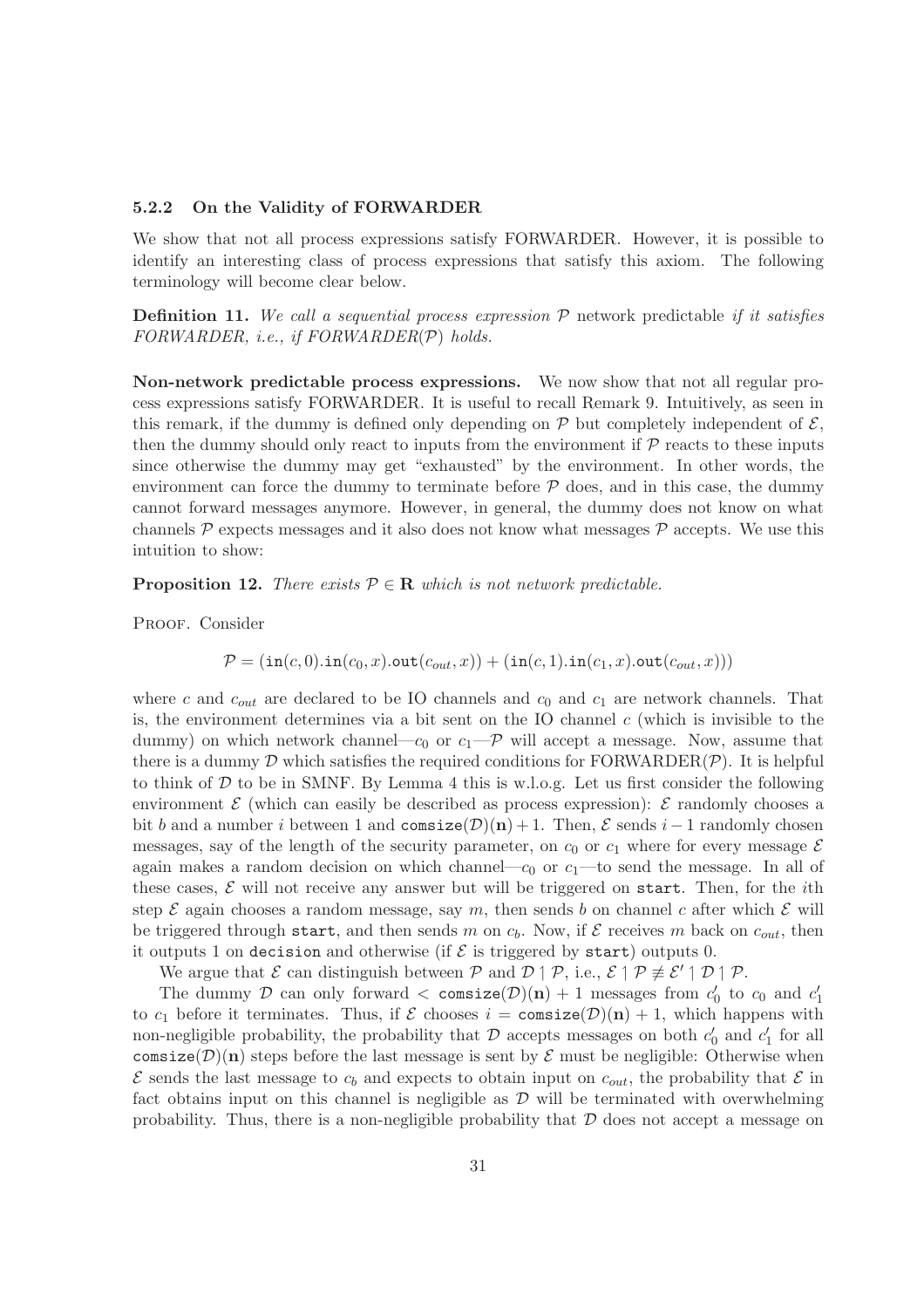some of its input channels— $c'_0$  or  $c'_1$ . Consequently,  $\mathcal E$  has a non-negligible chance of guessing this position in the run. In case  $\mathcal E$  guessed correctly, it will output 0 since it will not obtain input on  $c_{out}$  but will be triggered on start. Thus, when interacting with  $D$  and  $\mathcal{P}$ , the environment  $\mathcal E$  will output 0 with non-negligible probability while when interacting only with P it will always return 1. Hence,  $\mathcal{E} \upharpoonright \mathcal{P} \not\equiv \mathcal{E}' \upharpoonright \mathcal{D} \upharpoonright \mathcal{P}$ .

The proof of Proposition 12 indicates that in order to obtain a class of network predictable process expressions, one needs to make sure that the dummy can determine from the traffic on network channels on which channels the process accepts messages and of what shape the messages have to be in order to be accepted by the M-terms, since otherwise the dummy can be exhausted. This is why we call such process expressions network predictable.

Using length functions as in the version of PIOA in [6], the process  $P$  in the proof of Proposition 12 can also be expressed in PIOA. Therefore, we can remark:

Remark 13. In the version of PIOA with length functions, protocols can be expressed that are not network predictable.

In Section 6.1 we will see that FORWARDER can fail in PIOA even without length functions.

A class of network predictable process expressions. We now define a class of process expressions, called standard protocols, which in fact are network predictable.

**Definition 14.** A process expression  $P \in \mathbb{R}$  is called a standard protocol if it is of the form  $P = P_1 \mid \cdots \mid P_n$  where every  $P_i$  is in SSMNF.

We note that the class of standard protocols contains the protocols expressible in the models proposed in [30] and [9]. As mentioned in Section 2.1, in a later version of the PIOA model [6], length functions allow to express certain M-terms (guards). Hence, by Remark 13, this yields a class of protocols which goes beyond the class of standard protocols.

We show:

Proposition 15. Standard protocols are network predictable.

PROOF. Let  $P = P_1 \mid \cdots \mid P_n$  be a standard protocol. Define

$$
\mathcal{D}_i = \mathcal{D}^{\mathtt{net}}_R(\mathrm{C}^{\mathtt{net}}_{\mathtt{in}}(\mathcal{P}_i), \mathrm{C}^{\mathtt{net}}_{\mathtt{out}}(\mathcal{P}_i), \mathtt{comsize}(\mathcal{P}_i)(\mathbf{n})).
$$

(Recall the definition of  $\mathcal{D}_R^{\text{net}}$  from Section 5.1). Hence,  $\mathcal{D}_i$  simply forwards all message on network channels from and to  $\mathcal{P}_i$ . To see that

$$
\mathcal{E} \upharpoonright \mathcal{P}_i \equiv \mathcal{E}' \upharpoonright \mathcal{D}_i \upharpoonright \mathcal{P}_i,
$$

for all  $\mathcal{E} \in \text{MD-Valid}(\mathcal{P}_i)$ , it suffices to observe that the number of messages that can be sent to  $P_i$  and that can be received from  $P_i$  before  $P_i$  terminates is bounded by comsize( $P_i$ )—a bound known by  $\mathcal{D}_i$ —since  $\mathcal{P}_i$  accepts all messages sent on (network) channels. Thus,  $\mathcal{D}_i$  only needs to forward comsize( $\mathcal{P}_i$ ) messages. After  $\mathcal{P}_i$  has terminated,  $\mathcal{D}_i$  does not need to forward messages anymore.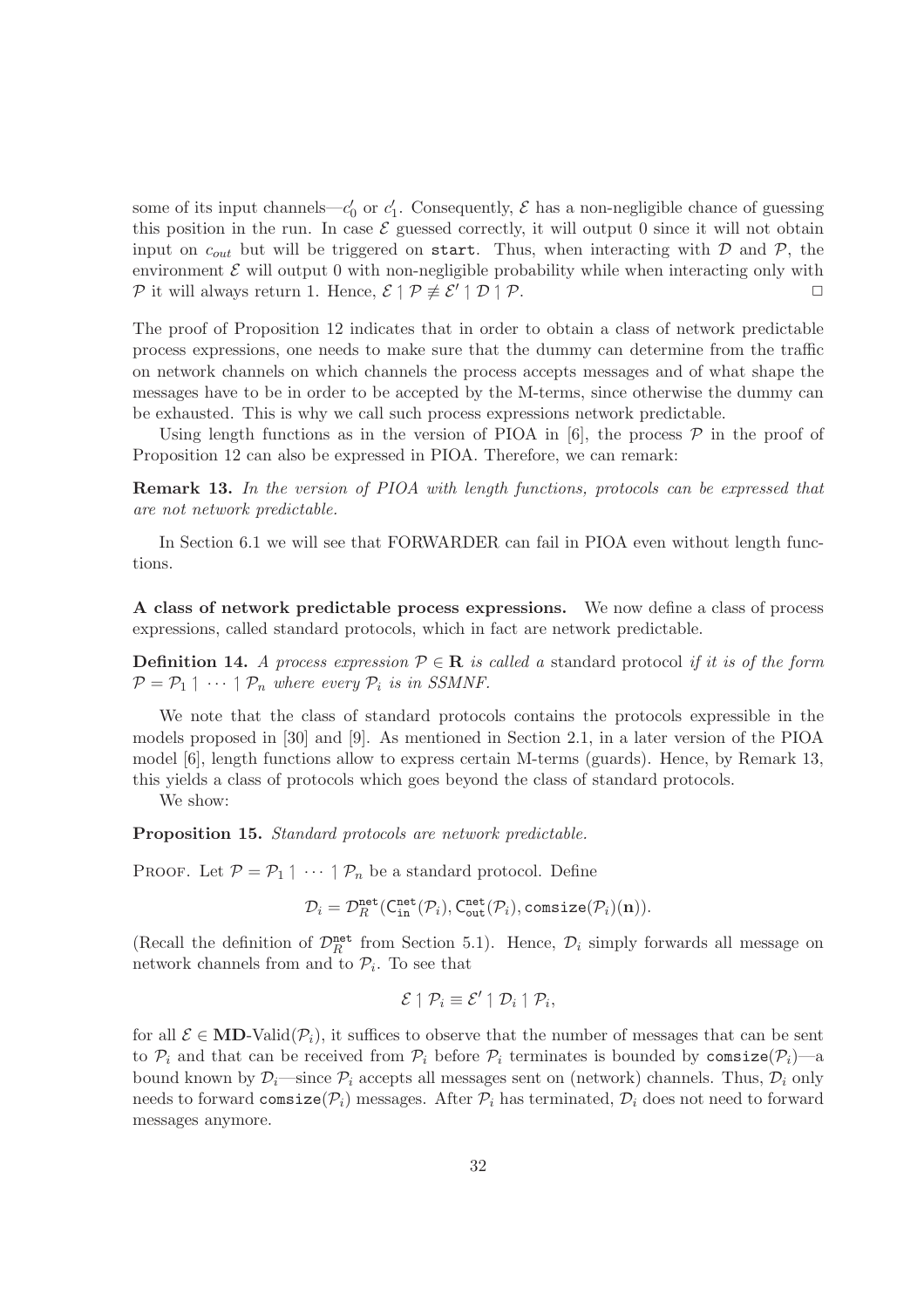Now, since the set of network channels of the  $\mathcal{P}_i$  are pairwise disjoint, it is clear that with  $\mathcal{D} = \mathcal{D}_1 \cap \cdots \cap \mathcal{D}_n$  we obtain that

$$
\mathcal{E} \upharpoonright \mathcal{P} \equiv \mathcal{E}' \upharpoonright \mathcal{D} \upharpoonright \mathcal{P}.
$$

for every  $\mathcal{E} \in \mathbf{MD}\text{-}\mathrm{Valid}(\mathcal{P}).$ 

Proposition 15 can be extended to bigger classes of protocols. For instance to a class of protocols with a polynomial number of parties where messages addressed to a certain party have to be prefixed by the name of the party and its role in the protocol. More precisely, if the M-terms of parties accept exactly those messages prefixed with the correct recipient and role, a dummy can predict whether or not a message is accepted by a party.

## 5.3 Declaring the Environment to be the Master Decision Process

The following theorem states the relationships between the security notions introduced in Definition 6 in case the environment may play the role of the master decision process. Among others, it says that the notions strong simulatability, black-box simulatability, and universal composability coincide given that the real protocol  $P$  is network predictable, i.e., the axiom  $FORMARDER(\mathcal{P})$  is true. However, many of the relationships between the security notions are true independently of this axiom.

Theorem 16. Let  $P, \mathcal{F} \in \mathbb{R}$ .

- 1.  $SS_{(R, MD)}(\mathcal{P}, \mathcal{F})$  iff  $SBB_{(R, R, MD)}(\mathcal{P}, \mathcal{F})$  iff  $SBB_{(M, R, MD)}(\mathcal{P}, \mathcal{F})$ .
- 2. UC $_{(\mathbf{R},\mathbf{R},\mathbf{MD})}(\mathcal{P},\mathcal{F})$  iff  $\mathtt{UC}_{(\mathbf{M},\mathbf{M},\mathbf{MD})}(\mathcal{P},\mathcal{F})$  iff  $\mathtt{WBB}_{(\mathbf{R},\mathbf{R},\mathbf{MD})}(\mathcal{P},\mathcal{F})$ .
- 3. The notions in 1. imply those in 2.
- 4. If  $\mathcal P$  is network predictable, i.e., if  $FORMARDER(\mathcal P)$  holds, then the in 1. and 2. mentioned security notions are all equivalent.

The theorem holds both for the case where **MD** only contains closed process expressions and for the case where MD may contain open process expressions.

PROOF. Statement 1. From MMD-INCLUSION we easily obtain that  $SS_{(R,MD)}(\mathcal{P}, \mathcal{F})$  implies  $\text{SBB}_{(\mathbf{M},\mathbf{R},\mathbf{M}\mathbf{D})}(\mathcal{P},\mathcal{F})$ . It is easy to see that  $\text{SBB}_{(\mathbf{M},\mathbf{R},\mathbf{M}\mathbf{D})}(\mathcal{P},\mathcal{F})$  implies  $\text{SBB}_{(\mathbf{R},\mathbf{R},\mathbf{M}\mathbf{D})}(\mathcal{P},\mathcal{F})$ . We now show that  $\text{SBB}_{(\mathbf{R},\mathbf{R},\mathbf{MD})}(\mathcal{P},\mathcal{F})$  implies  $\text{SS}_{(\mathbf{R},\mathbf{MD})}(\mathcal{P},\mathcal{F})$ .

- 1. Assume that  $\text{SBB}_{(\mathbf{R},\mathbf{R},\mathbf{MD})}(\mathcal{P},\mathcal{F})$ .
- 2. The definition implies that  $P$  and  $\mathcal F$  are IO-compatible and:  $\exists \mathcal{S} \in \mathbf{R}$ -Adv $p(\mathcal{F}).\forall \mathcal{A} \in \mathbf{R}$ -Adv $(\mathcal{P}).\forall \mathcal{E} \in \mathbf{MD}\text{-}\mathrm{Env}(\mathcal{A} \mid \mathcal{P}) : \mathcal{E} \mid \mathcal{A} \mid \mathcal{P} \equiv \mathcal{E} \mid \mathcal{A} \mid \mathcal{S} \mid \mathcal{F}.$
- 3. Choosing A to be the regular IO dummy adversary  $\mathcal{D}_R^{\text{io}} = \mathcal{D}_R^{\text{io}}(\text{Cat}(\mathcal{P}), \text{Cat}(\mathcal{P}), q(\mathbf{n}))$ we obtain:

 $\exists \mathcal{S} \in \mathbf{R}$ -Adv $p(\mathcal{F})$ . $\forall$  poly.  $q(\mathbf{n})$ . $\forall \mathcal{E} \in \mathbf{MD}$ -Env $(\mathcal{D}_R^{\text{io}} \upharpoonright \mathcal{P})$ :  $\mathcal{E} \upharpoonright \mathcal{D}_R^{\text{io}} \upharpoonright \mathcal{P} \equiv \mathcal{E} \upharpoonright \mathcal{D}_R^{\text{io}} \upharpoonright \mathcal{S} \upharpoonright \mathcal{F}$ .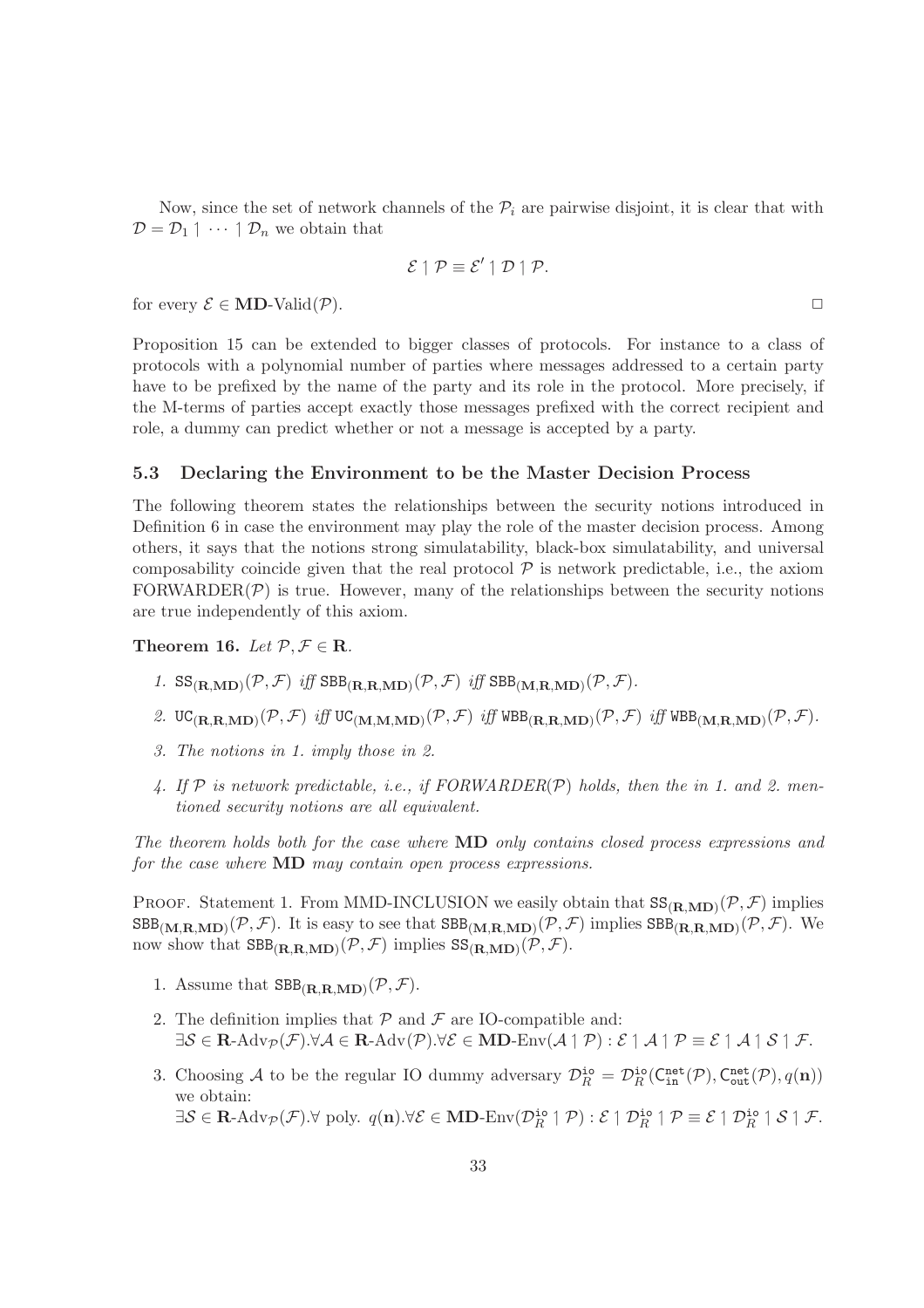4. Choose S as in 3., let  $\mathcal{E} \in \text{MD-Valid}(\mathcal{P})$ , and  $q(\mathbf{n}) = \text{consize}(\mathcal{P})(\mathbf{n}) + \text{consize}(\mathcal{E})(\mathbf{n})$ . We have:

$$
\mathcal{E} \uparrow \mathcal{P} \equiv \mathcal{E}' \uparrow \mathcal{D}_R^{\text{net}} \uparrow \mathcal{P}
$$
\n(REG-S-FORWARDER)  
\n
$$
\equiv \mathcal{E}'' \uparrow \mathcal{D}_R^{\text{io}} \uparrow \mathcal{P}
$$
\n(REG-S-FORWARDER)  
\n
$$
\equiv \mathcal{E}'' \uparrow \mathcal{D}_R^{\text{io}} \uparrow \mathcal{S} \uparrow \mathcal{F}
$$
\n(RENAME)  
\n
$$
\equiv \mathcal{E}' \uparrow \mathcal{D}_R^{\text{net}} \uparrow \mathcal{S} \uparrow \mathcal{F}
$$
\n(REG-S-FORWARDER)  
\n(RENAME)  
\n(REG-S-FORWARDER)

where  $\mathcal{E}'$  is defined as in REG-S-FORWARDER and  $\mathcal{E}''$  is obtained from  $\mathcal{E}'$  by declaring the renamed network channels  $c'$  of  $P$  to be IO channels. Since  $\mathcal E$  is valid for  $P$  and all network channels of  $P$  occurring in  $\mathcal E$  have been renamed according to  $\mathcal D^{\texttt{net}}_R$  and declared to be IO channels, it is clear that  $\mathcal{E}'' \in \textbf{MD-Env}(\mathcal{D}_R^{io} \uparrow \mathcal{P})$ .

5. From 4. we immediately obtain that  $SS_{(R, MD)}(\mathcal{P}, \mathcal{F})$ .

Statement 2. It is obvious that  $UC_{(M,M,MD)}(\mathcal{P}, \mathcal{F})$  implies  $UC_{(R,R,MD)}(\mathcal{P}, \mathcal{F})$  since if the real adversary is regular, then so must be the ideal adversary because of the compatibility requirement for  $\mathcal{A} \uparrow \mathcal{P}$  and  $\mathcal{I} \uparrow \mathcal{F}$ . We now show that  $UC_{(R,R,MD)}(\mathcal{P}, \mathcal{F})$  implies  $UC_{(M,M,MD)}(\mathcal{P}, \mathcal{F})$ .

Assume that  $UC_{(R,R,MD)}(\mathcal{P}, \mathcal{F})$  and let  $\mathcal{A} \in M$ -Adv $(\mathcal{P})$ . We need to show  $(*)$ : There exists  $\mathcal{I} \in \mathbf{M}\text{-}\mathrm{Adv}_{\mathcal{A} \uparrow \mathcal{P}}(\mathcal{F})$  such that  $\mathcal{E} \uparrow \mathcal{A} \uparrow \mathcal{P} \equiv \mathcal{E} \uparrow \mathcal{I} \uparrow \mathcal{F}$  for every  $\mathcal{E} \in \mathbf{MD}\text{-}\mathrm{Env}(\mathcal{A} \uparrow \mathcal{P})$ .

If  $A \in \mathbf{R}$ , then (\*) follows by the assumption  $UC_{(\mathbf{R}, \mathbf{R}, \mathbf{MD})}(P, \mathcal{F})$ .

Assume that  $A \in M \setminus R$ . Let A' be obtained from A by replacing every occurrence of start by the new channel start'. Then,  $\mathcal{A}' \in \mathbf{R}$ -Adv $(\mathcal{P})$ . By assumption, there exists  $\mathcal{I}' \in$  $\mathbf{R}\text{-}\mathrm{Adv}_{\mathcal{A}'\uparrow\mathcal{P}}(\mathcal{F})$  such that  $\mathcal{E}\uparrow \mathcal{A}'\uparrow \mathcal{P} \equiv \mathcal{E}\uparrow \mathcal{I}'\uparrow \mathcal{F}$  for every  $\mathcal{E} \in \mathbf{MD}\text{-}\mathrm{Env}(\mathcal{A}'\uparrow \mathcal{P})$ . Let  $\mathcal{I}$  be obtained from  $\mathcal{I}'$  by replacing every occurrence of start' by start. Let  $\mathcal{E} \in \text{MD-Env}(\mathcal{A} \mid \mathcal{P})$ . Since start occurs in A, we know that  $\mathcal{E} \in \mathbf{D}$ . The following completes the proof of the equivalence between the two variants of UC. In the second equation we use that  $\mathcal{E} \upharpoonleft \frac{1}{q(n)} (\texttt{in}(\texttt{start},\varepsilon)).$  $\texttt{out}(\texttt{start}',\varepsilon)) \in \textbf{MD-Env}(\mathcal{A}' \mid \mathcal{P}) \text{ where } q(\mathbf{n}) = \texttt{consize}(\mathcal{A})(\mathbf{n}) + \texttt{consize}(\mathcal{I})(\mathbf{n}).$ 

$$
\mathcal{E} \uparrow \mathcal{A} \uparrow \mathcal{P} \equiv \mathcal{E} \uparrow \downarrow_{q(\mathbf{n})} \text{in}(\text{start}, \varepsilon). \text{out}(\text{start}', \varepsilon) \uparrow \mathcal{A}' \uparrow \mathcal{P} \qquad (\text{RENAME-START})
$$
  
\n
$$
\equiv \mathcal{E} \uparrow \downarrow_{q(\mathbf{n})} \text{in}(\text{start}, \varepsilon). \text{out}(\text{start}', \varepsilon) \uparrow \mathcal{I}' \uparrow \mathcal{F} \qquad (\text{Definition of } \mathcal{I}')
$$
  
\n
$$
\equiv \mathcal{E} \uparrow \mathcal{I} \uparrow \mathcal{F} \qquad (\text{RENAME-START})
$$

Clearly, we have that  $WBB_{(M,R,MD)}(\mathcal{P}, \mathcal{F})$  implies  $WBB_{(R,R,MD)}(\mathcal{P}, \mathcal{F})$ . It is also obvious that  $WBB_{(R,R,MD)}(\mathcal{P}, \mathcal{F})$  implies  $UC_{(R,R,MD)}(\mathcal{P}, \mathcal{F})$  since  $\mathcal{A} \upharpoonright \mathcal{S}$  is the ideal adversary required in  $\text{UC}_{(R,R,\text{M}D)}(\mathcal{P},\mathcal{F})$  where S is the simulator obtained from  $\text{WBB}_{(R,R,\text{M}D)}(\mathcal{P},\mathcal{F})$ .

We now show that  $\mathrm{UC}_{(R,R,\mathbf{MD})}(\mathcal{P},\mathcal{F})$  implies  $\texttt{WBB}_{(M,R,\mathbf{MD})}(\mathcal{P},\mathcal{F})$  which concludes the proof of statement 2.

- 1. Assume that  $UC_{(R,R,\text{MD})}(\mathcal{P},\mathcal{F})$ .
- 2. The definition yields that  $P$  and  $\mathcal F$  are IO-compatible and:  $\forall A \in \mathbf{R}.\text{Adv}(\mathcal{P}).\exists \mathcal{I} \in \mathbf{R}.\text{Adv}_{\mathcal{A} \perp \mathcal{P}}(\mathcal{F}).\forall \mathcal{E} \in \mathbf{MD}\text{-}\text{Env}(\mathcal{A} \perp \mathcal{P}):\mathcal{E} \perp \mathcal{A} \perp \mathcal{P} \equiv \mathcal{E} \perp \mathcal{I} \perp \mathcal{F}.$
- 3. Choosing  $\mathcal{A} = \mathcal{D}_R^{\text{io}} = \mathcal{D}_R^{\text{io}}(\mathcal{C}_{\text{in}}^{\text{net}}(\mathcal{P}), \mathcal{C}_{\text{out}}^{\text{net}}(\mathcal{P}), q(\mathbf{n}))$  for some  $q(\mathbf{n})$  we obtain:  $\exists \mathcal{S}_{q(\mathbf{n})} = \mathcal{I} \in \mathbf{R}$ -Adv $_{\mathcal{D}_R^{\text{io}}} \uparrow \mathcal{P}(\mathcal{F})$ . $\forall \mathcal{E} \in \mathbf{MD}$ -Env $(\mathcal{D}_R^{\text{io}} \uparrow \mathcal{P}) : \mathcal{E} \uparrow \mathcal{D}_R^{\text{io}} \uparrow \mathcal{P} \equiv \mathcal{E} \uparrow \mathcal{S}_{q(\mathbf{n})} \uparrow \mathcal{F}$ .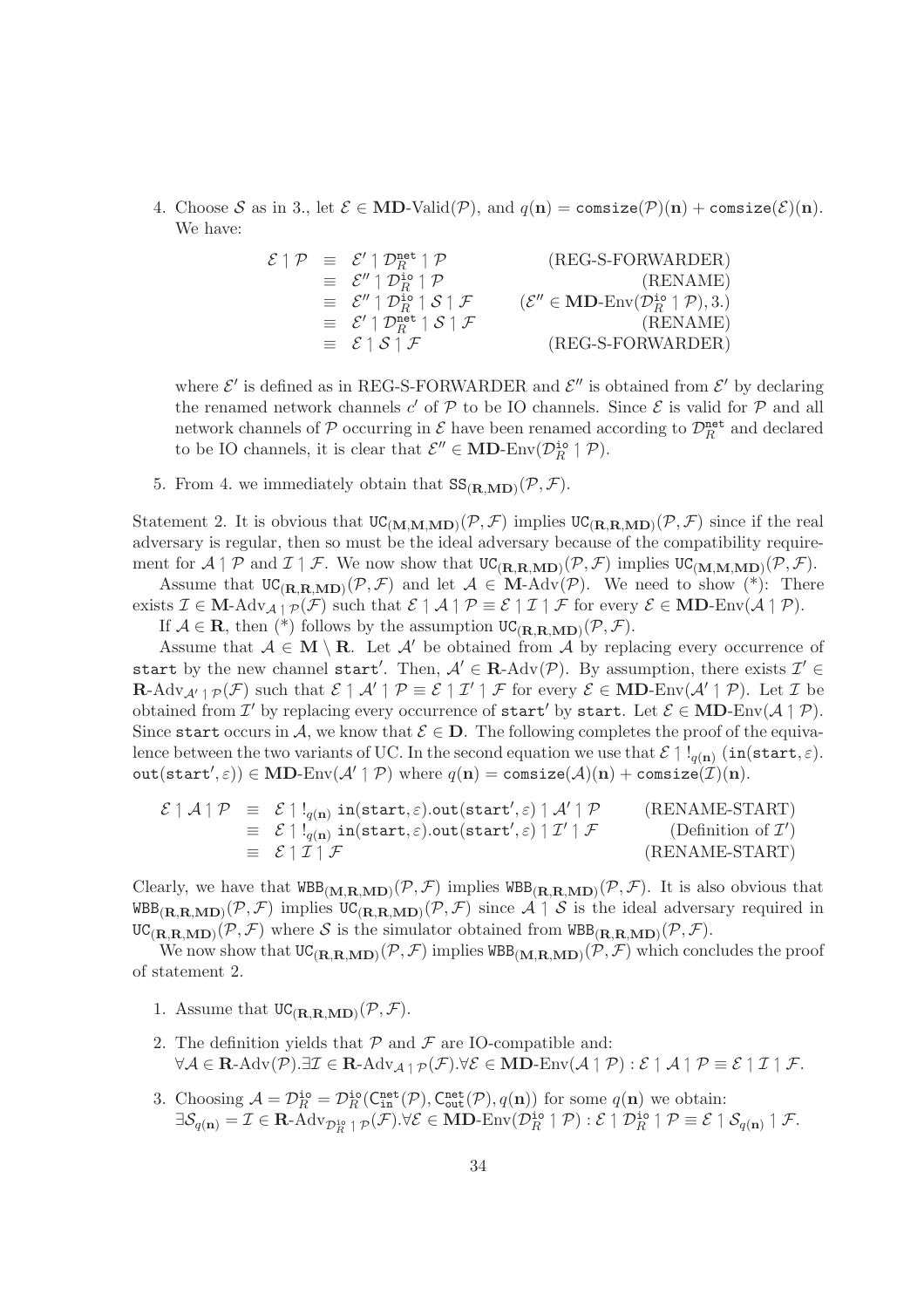4. Let  $\mathcal{A} \in \mathbf{M}\text{-}\mathrm{Adv}(\mathcal{P}), q(\mathbf{n}) = \text{consize}(\mathcal{A})(\mathbf{n}) + \text{consize}(\mathcal{P})(\mathbf{n}), \text{choose } \mathcal{S}_{q(\mathbf{n})} \text{ as in 3. and}$ let  $\mathcal{E} \in \text{MD-Env}(\mathcal{A} \mid \mathcal{P})$ . We obtain:

$$
\mathcal{E} \uparrow \mathcal{A} \uparrow \mathcal{P} \equiv \mathcal{E} \uparrow \mathcal{A}' \uparrow \mathcal{D}_R^{\text{net}} \uparrow \mathcal{P}
$$
\n(REG-ADV-FORWARDER)  
\n
$$
\equiv \mathcal{E} \uparrow \mathcal{A}'' \uparrow \mathcal{D}_R^{\text{io}} \uparrow \mathcal{P}
$$
\n(REG-ADV-FORWARDER)  
\n
$$
\equiv \mathcal{E} \uparrow \mathcal{A}'' \uparrow \mathcal{S}_{q(\mathbf{n})} \uparrow \mathcal{F}
$$
\n
$$
\mathcal{E} \uparrow \mathcal{A}'' \in \mathbf{MD\text{-}Env}(\mathcal{D}_R^{\text{io}} \uparrow \mathcal{P}), 3.)
$$
\n(RENAME)  
\n(RENAME)

where  $\mathcal{A}'$  is defined as in REG-ADV-FORWARDER,  $\mathcal{D}_R^{io}$  and  $\mathcal{A}''$  are obtained from  $\mathcal{D}_R^{net}$ and  $\mathcal{A}'$  by declaring the renamed network channels  $c'$  of  $\mathcal P$  to be IO channels, and  $\mathcal{S}'_{q(n)}$  is obtained from  $\mathcal{S}_{q(n)}$  by declaring the IO channels c' to be network channels and renaming them to c according to  $\mathcal{P}$ .

5. By observing that  $\mathcal{S}'_{q(n)} \in \mathbf{R}$ -Adv $p(\mathcal{F})$  and that  $\mathcal{S}'_{q(n)}$  only depends on  $\mathcal{F}, \mathcal{P}$ , and (the communication size of) A, 4. immediately implies that  $WBB_{(M,R,MD)}(\mathcal{P},\mathcal{F})$  (for both variants of weak blackbox simulatability).

Statement 3. From  $SS_{(R, MD)}(\mathcal{P}, \mathcal{F})$  we know that there exists  $\mathcal{S} \in R$ -Adv $p(\mathcal{F})$  such that  $\mathcal{E} \upharpoonright \mathcal{P} \equiv \mathcal{E} \upharpoonright \mathcal{S} \upharpoonright \mathcal{F}$  for every  $\mathcal{E} \in \text{MD-Valid}(\mathcal{P}).$  To show  $\text{UC}_{(M,M,\text{MD})}(\mathcal{P},\mathcal{F})$ , assume that  $A \in M$ -Adv $(\mathcal{P})$  and  $\mathcal{E} \in \text{MD-Env}(\mathcal{A} \mid \mathcal{P})$ . From MMD-INCLUSION it follows that  $\mathcal{E} \mid \mathcal{A} \in$ **MD**-Valid(P), and thus,  $\mathcal{E} \uparrow \mathcal{A} \uparrow \mathcal{P} \equiv \mathcal{E} \uparrow \mathcal{A} \uparrow \mathcal{S} \uparrow \mathcal{F}$ . Obviously,  $\mathcal{A} \uparrow \mathcal{S} \in M$ -Adv $_{A \uparrow \mathcal{P}}(\mathcal{F})$ . Thus, defining the ideal adversary  $\mathcal I$  to be  $\mathcal A$  |  $\mathcal S$  concludes the proof.

Statement 4. Assume that FORWARDER(P). It suffice to show that  $UC_{(R,R,MD)}(\mathcal{P},\mathcal{F})$  implies

 $SS_{(R, MD)}(\mathcal{P}, \mathcal{F})$ . Let  $\mathcal D$  be the dummy whose existence is guaranteed by FORWARDER( $\mathcal P$ ). Let  $\mathcal{D}^{io}$  be obtained from  $\mathcal D$  by declaring all the channels  $c'$  to be IO channels. (The channels  $c$  occurring in  $D$  remain network channels).

- 1. Assume that  $UC_{(R,R,\text{MD})}(\mathcal{P},\mathcal{F})$ .
- 2. The definition yields that  $P$  and  $\mathcal F$  are IO-compatible and:  $\forall A \in \mathbf{R}$ -Adv $(\mathcal{P}).\exists \mathcal{I} \in \mathbf{R}$ -Adv $_{\mathcal{A} \uparrow \mathcal{P}}(\mathcal{F}).\forall \mathcal{E} \in \mathbf{MD}\text{-}\mathrm{Env}(\mathcal{A} \uparrow \mathcal{P}) : \mathcal{E} \uparrow \mathcal{A} \uparrow \mathcal{P} \equiv \mathcal{E} \uparrow \mathcal{I} \uparrow \mathcal{F}$ .
- 3. Choosing  $A = \mathcal{D}^{i\circ}$  we obtain:  $\exists \mathcal{S} = \mathcal{I} \in \mathbf{R}$ -Adv<sub>D</sub><sub>io 1</sub> p(*F*). $\forall \mathcal{E} \in \mathbf{MD}$ -Env( $\mathcal{D}^{io} \upharpoonright \mathcal{P}$ ) :  $\mathcal{E} \upharpoonright \mathcal{D}^{io} \upharpoonright \mathcal{P} \equiv \mathcal{E} \upharpoonright \mathcal{S} \upharpoonright \mathcal{F}$ .
- 4. Choose S as in 3. and let  $\mathcal{E} \in \text{MD-Valid}(\mathcal{P})$ . We obtain:

|  | $\mathcal{E} \upharpoonright \mathcal{P} \equiv \mathcal{E}' \upharpoonright \mathcal{D} \upharpoonright \mathcal{P}$ | $(FORWARDER(\mathcal{P}))$                                                                                |
|--|-----------------------------------------------------------------------------------------------------------------------|-----------------------------------------------------------------------------------------------------------|
|  | $\equiv \mathcal{E}'' \mid \mathcal{D}^{io} \mid \mathcal{P}$                                                         | (RENAME)                                                                                                  |
|  | $\equiv \mathcal{E}''$ 1 $\mathcal{S}$ 1 $\mathcal{F}$                                                                | $(\mathcal{E}^{\prime\prime} \in \text{MD-Env}(\mathcal{D}^{\text{io}} \upharpoonright \mathcal{P}), 3.)$ |
|  | $\equiv$ $\mathcal{E} \mid \mathcal{S}' \mid \mathcal{F}$                                                             | (RENAME)                                                                                                  |

where  $\mathcal{E}'$  is defined as in FORWARDER(P),  $\mathcal{E}''$  is obtained from  $\mathcal{E}'$  by declaring the renamed network channels  $c'$  of  $P$  to be IO channels, and  $S'$  is obtained from S by declaring the IO channels  $c'$  (which correspond to the IO channels of  $\mathcal{D}^{io}$ ) to be network channels and renaming them to c according to  $P$ .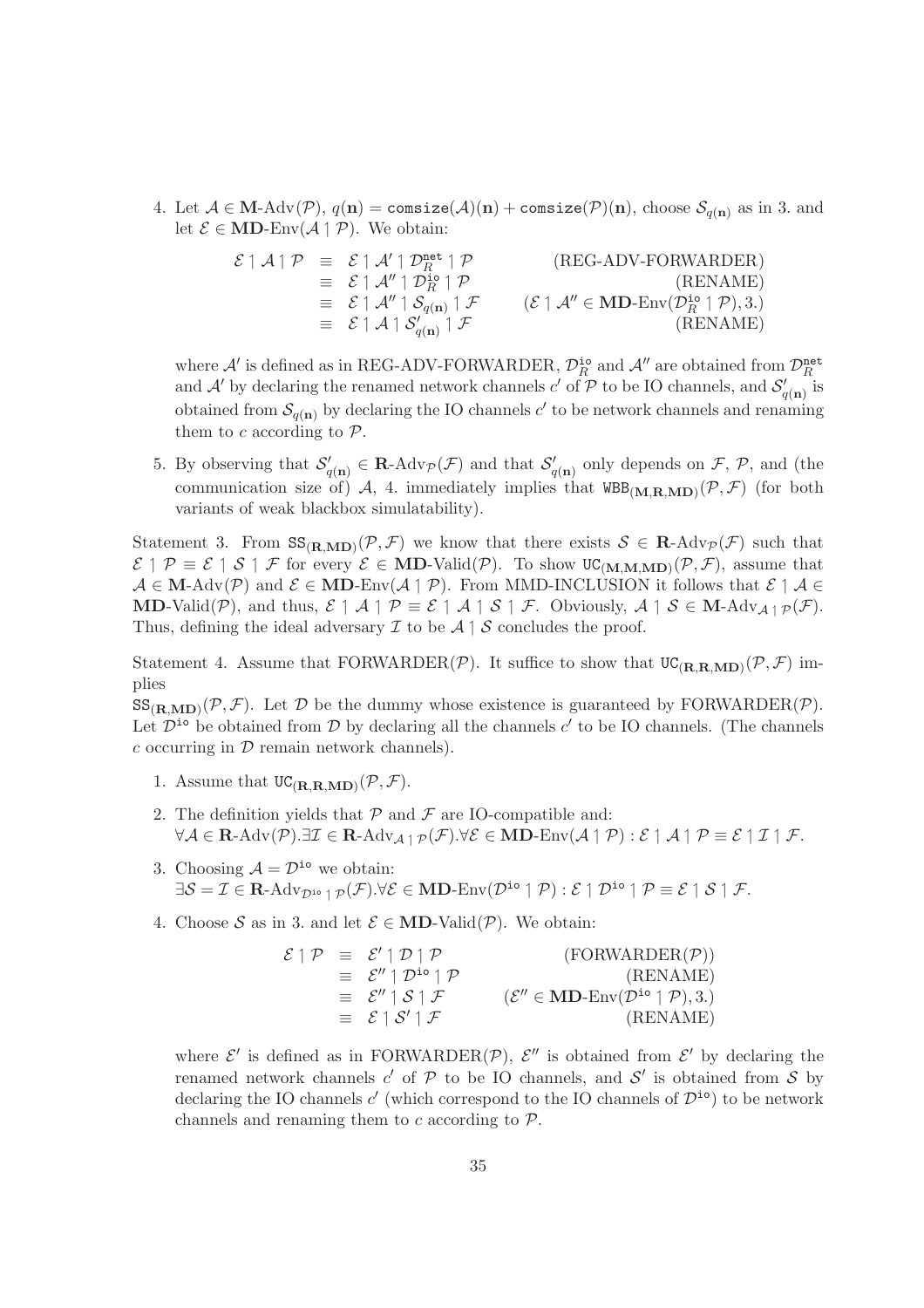5. By observing that  $\mathcal{S}' \in \mathbf{R}$ -Adv $p(\mathcal{F})$ , 4. immediately implies that  $SS_{(\mathbf{R},\mathbf{MD})}(\mathcal{P},\mathcal{F})$ .  $\Box$ 

By Theorem 10 and Proposition 12, to show Theorem 16, 4., we cannot dispense with the assumption that  $P$  is network predictable.

#### 5.4 Restricting the Environment to be a Decision Process

In this section, we consider the case were for blackbox simulatability and universal composability the environment is restricted to be a decision process while the adversary may play the role of a master process. Interestingly, in this setting not all three security notions are equivalent even if the real protocol is network predictable.

We first note that certain variants of SS, BB, and UC do not make sense in case the environment is restricted to be a decision process as every two IO-compatible protocols would be related:

**Remark 17.** We have that for all IO-compatible protocols  $P$  and  $F$  the relationships  $SS_{(R,D)}(P, P)$  $(\mathcal{F})$ , SBB<sub>(R,R,D)</sub>( $\mathcal{P}, \mathcal{F}$ ), UC<sub>(R,R,D)</sub>( $\mathcal{P}, \mathcal{F}$ ), and UC<sub>(R,M,D)</sub>( $\mathcal{P}, \mathcal{F}$ ) are true since there are no master processes and therefore no computation can take place. Note that in UC if the real adversary is a regular process expression, then so is the ideal adversary, and thus, the two variants of UC are equivalent.

Theorem 18. Let  $P, \mathcal{F} \in \mathbb{R}$ . Then,

- 1. SS<sub>(R,MD)</sub> $(\mathcal{P}, \mathcal{F})$  iff SBB<sub>(M,R,D)</sub> $(\mathcal{P}, \mathcal{F})$  iff SBB<sub>(M\R,R,D)</sub> $(\mathcal{P}, \mathcal{F})$  iff SBB<sub>(M\R,R,MD)</sub> $(\mathcal{P}, \mathcal{F})$ .
- 2.  $WBB_{(M,R,D)}(\mathcal{P},\mathcal{F})$  iff  $WBB_{(M\setminus R,R,D)}(\mathcal{P},\mathcal{F})$ .
- 3. WBB<sub>(M,R,MD)</sub> $(\mathcal{P}, \mathcal{F})$  implies WBB<sub>(M,R,D)</sub> $(\mathcal{P}, \mathcal{F})$ .
- 4.  $UC_{(\mathbf{M},\mathbf{M},\mathbf{D})}(\mathcal{P},\mathcal{F})$  iff  $UC_{(\mathbf{M}\backslash\mathbf{R},\mathbf{M}\backslash\mathbf{R},\mathbf{D})}(\mathcal{P},\mathcal{F})$  iff  $UC_{(\mathbf{M}\backslash\mathbf{R},\mathbf{M}\backslash\mathbf{R},\mathbf{M}\mathbf{D})}(\mathcal{P},\mathcal{F})$ .
- 5. The notions in 1. imply those in 4., and  $\mathrm{UC}_{(\mathbf{M},\mathbf{M},\mathbf{MD})}(\mathcal{P},\mathcal{F})$  implies those in 4.

The theorem holds both for the case where  $MD$  and  $D$  only contain closed process expressions and for the case where  $MD$  and  $D$  may contain open process expressions.

PROOF. Statement 1. Using the definitions and MD-INCLUSION, it immediately follows that  $\text{SS}_{(R, MD)}(\mathcal{P}, \mathcal{F})$  implies  $\text{SBB}_{(M, R, D)}(\mathcal{P}, \mathcal{F})$ . Clearly,  $\text{SBB}_{(M, R, D)}(\mathcal{P}, \mathcal{F})$  implies  $\text{SBB}_{(M \setminus R, R, D)}(\mathcal{P}, \mathcal{F})$ F). The converse is also true: If the real adversary A is regular, then  $\mathcal{E} \uparrow \mathcal{A} \uparrow \mathcal{P} \equiv \mathcal{E} \uparrow \mathcal{A} \uparrow \mathcal{S} \uparrow \mathcal{F}$ because no one of the two process expressions contains start, and thus, no computation takes place. We have that  $\text{SBB}_{(\mathbf{M}\backslash\mathbf{R},\mathbf{R},\mathbf{D})}(\mathcal{P},\mathcal{F})$  and  $\text{SBB}_{(\mathbf{M}\backslash\mathbf{R},\mathbf{R},\mathbf{M}\mathbf{D})}(\mathcal{P},\mathcal{F})$  are equivalent since if the real adversary contains start, then the environment may not contain start, and hence, belongs to  $\bf{D}$ . Similar to the proof of Theorem 16, 1. we now show that blackbox simulatability implies strong simulatability.

- 1. Assume that  $\texttt{SBB}_{(\mathbf{M},\mathbf{R},\mathbf{D})}(\mathcal{P},\mathcal{F})$ .
- 2. The definition yields that  $P$  and  $\mathcal F$  are IO-compatible and:  $\exists \mathcal{S} \in \mathbf{R}$ -Adv $_{\mathcal{P}}(\mathcal{F})$ . $\forall \mathcal{A} \in \mathbf{M}$ -Adv $(\mathcal{P})$ . $\forall \mathcal{E} \in \mathbf{D}$ -Env $(\mathcal{A} \uparrow \mathcal{P}) : \mathcal{E} \uparrow \mathcal{A} \uparrow \mathcal{P} \equiv \mathcal{E} \uparrow \mathcal{A} \uparrow \mathcal{S} \uparrow \mathcal{F}$ .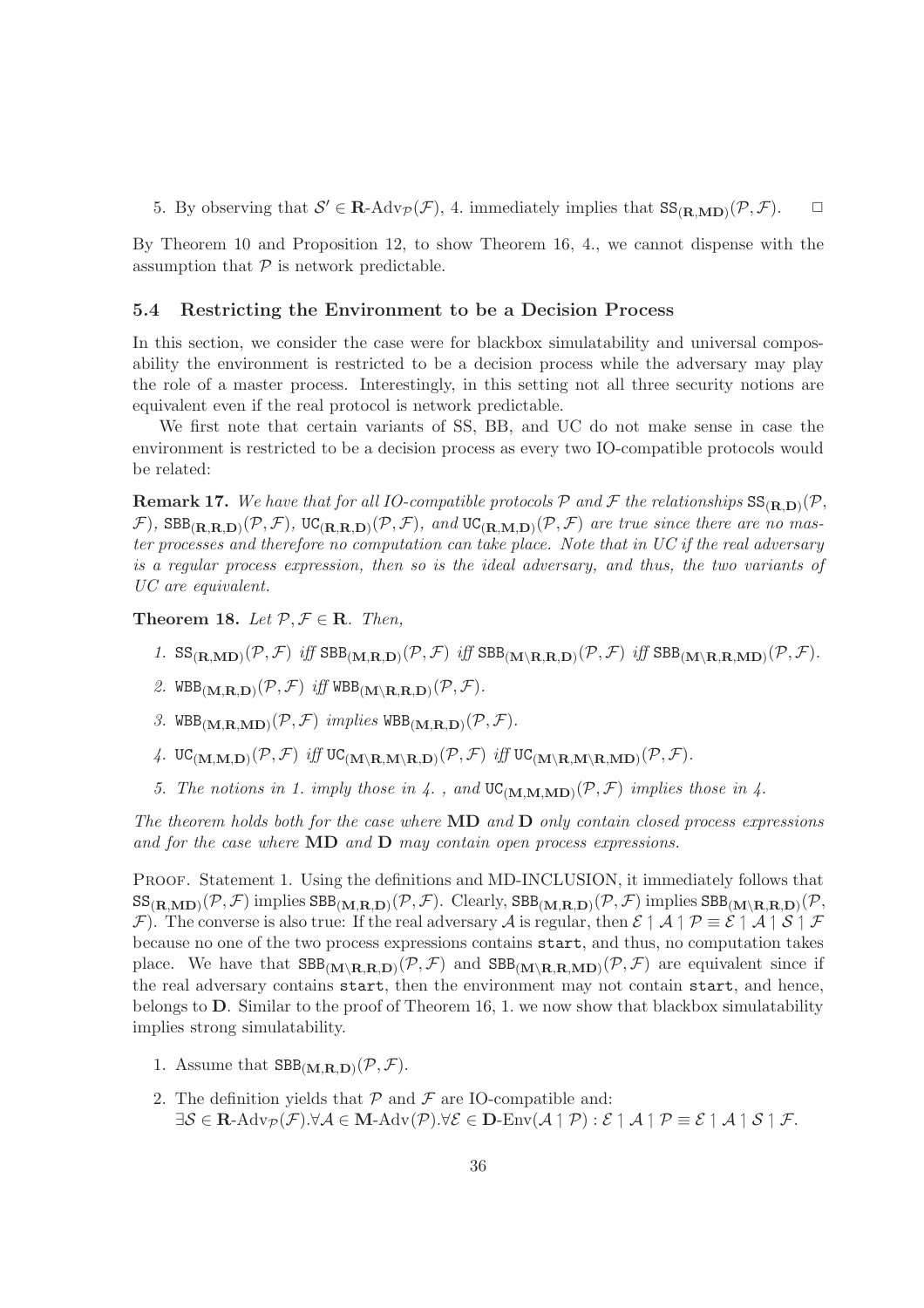- 3. Choosing A to be the master IO dummy adversary  $\mathcal{D}_M^{\text{io}} = \mathcal{D}_M^{\text{io}}(\mathcal{C}_{\text{in}}^{\text{net}}(\mathcal{P}), \mathcal{C}_{\text{out}}^{\text{net}}(\mathcal{P}), q(\mathbf{n}))$ we obtain:  $\exists \mathcal{S} \in \mathbf{R}$ -Adv $p(\mathcal{F}).\forall$  polynomials  $q(\mathbf{n}).\forall \mathcal{E} \in \mathbf{D}$ -Env $(\mathcal{D}_M^{\text{io}} \uparrow \mathcal{P}) : \mathcal{E} \uparrow \mathcal{D}_M^{\text{io}} \uparrow \mathcal{P} \equiv \mathcal{E} \uparrow \mathcal{D}_M^{\text{io}} \uparrow$  $S \perp \mathcal{F}$ .
- 4. Choose S as in 3., let  $\mathcal{E} \in \mathbf{MD}\text{-}\mathrm{Valid}(\mathcal{P})$ , and  $q(\mathbf{n}) = \text{consize}(\mathcal{P})(\mathbf{n}) + \text{consize}(\mathcal{S} \mid \mathcal{F})(\mathbf{n}) +$ comsize( $\mathcal{E}$ )(n). We have:

 $\mathcal{E} \upharpoonright \mathcal{P} \equiv \mathcal{E}'_M \upharpoonright \mathcal{D}_M^{\text{net}} \upharpoonright \mathcal{P}$  (MASTER-S-FORWARDER)  $\equiv \mathcal{E}''_M \upharpoonright \mathcal{D}^{\text{io}}_M \upharpoonright \mathcal{P}$  (RENAME)  $\equiv \mathcal{E}_M'' \upharpoonright \mathcal{D}_M^{\text{io}} \upharpoonright \mathcal{S} \upharpoonright \mathcal{F}$   $(\mathcal{E}_M'' \in \mathbf{D}\text{-}\text{Env}(\mathcal{D}_M^{\text{io}} \upharpoonright \mathcal{P}), 3.)$  $\equiv \mathcal{E}'_M \upharpoonleft \mathcal{D}_M^{\text{net}} \upharpoonright \mathcal{S} \upharpoonright \mathcal{F}$  (RENAME)  $\equiv \mathcal{E} \upharpoonright \mathcal{S} \upharpoonright \mathcal{F}$  (MASTER-S-FORWARDER)

where  $\mathcal{E}'_M$  is defined as in MASTER-S-FORWARDER and  $\mathcal{E}''_M$  is obtained from  $\mathcal{E}'_M$  by declaring the renamed network channels  $c'$  of  $P$  to be IO channels. Since  $\mathcal E$  is valid for  $P$ , all network channels of  $P$  occurring in  $\mathcal E$  have been renamed according to  $\mathcal D_M^{\text{net}}$ and declared to be IO channels, and start has been renamed to start′ , it is clear that  $\mathcal{E}_M^{\prime\prime} \in \mathbf{D}\text{-}\mathrm{Env}(\mathcal{D}_M^{\text{io}} \upharpoonright \mathcal{P}).$ 

5. From 4. we immediately obtain that  $SS_{(R, MD)}(\mathcal{P}, \mathcal{F})$ .

Statement 2. It suffices to observe that if the real adversary is not a master process, then no computation will take place.

Statement 3. This statement is obvious.

Statement 4. The reasoning here is similar to the one for the different variants of blackbox simulatability above. In addition we use that if the real adversary contains start, then so does the ideal adversary.

Statement 5. The first implication was proved in Theorem 16 and the second implication immediately follows since if the real adversary contains start, then so does the ideal adversary.  $\Box$ 

As illustrated next,  $UC_{(M\setminus R,M\setminus R,MD)}(\mathcal{P},\mathcal{F})$ , or equivalently  $UC_{(M,M,D)}(\mathcal{P},\mathcal{F})$ , in general does not imply  $SS_{(R,MD)}(\mathcal{P}, \mathcal{F})$  or  $UC_{(M, M, MD)}(\mathcal{P}, \mathcal{F})$  even if  $\mathcal P$  is network predictable. Intuitively, in the proof of Theorem 16, 4. if the adversary may be a master process, then the simulator  $\mathcal{S} = \mathcal{I}$  we obtain is also a master process. However, to show strong simulatability the simulator needs to be a regular process expression. The example used to prove the following theorem shows that in general master process expressions cannot be turned into regular process expressions without changing the behavior of the overall system. Therefore, the proof of Theorem 16 would not go through if the adversary may be a master process while the environment is a decision process.

**Theorem 19.** There exist  $P, F \in \mathbf{R}$  such that  $P$  is network predictable and  $UC_{(M,M,D)}(P, F)$ does not imply  $SS_{(R,MD)}(\mathcal{P}, \mathcal{F})$  and  $WBB_{(M,R,D)}(\mathcal{P}, \mathcal{F})$ .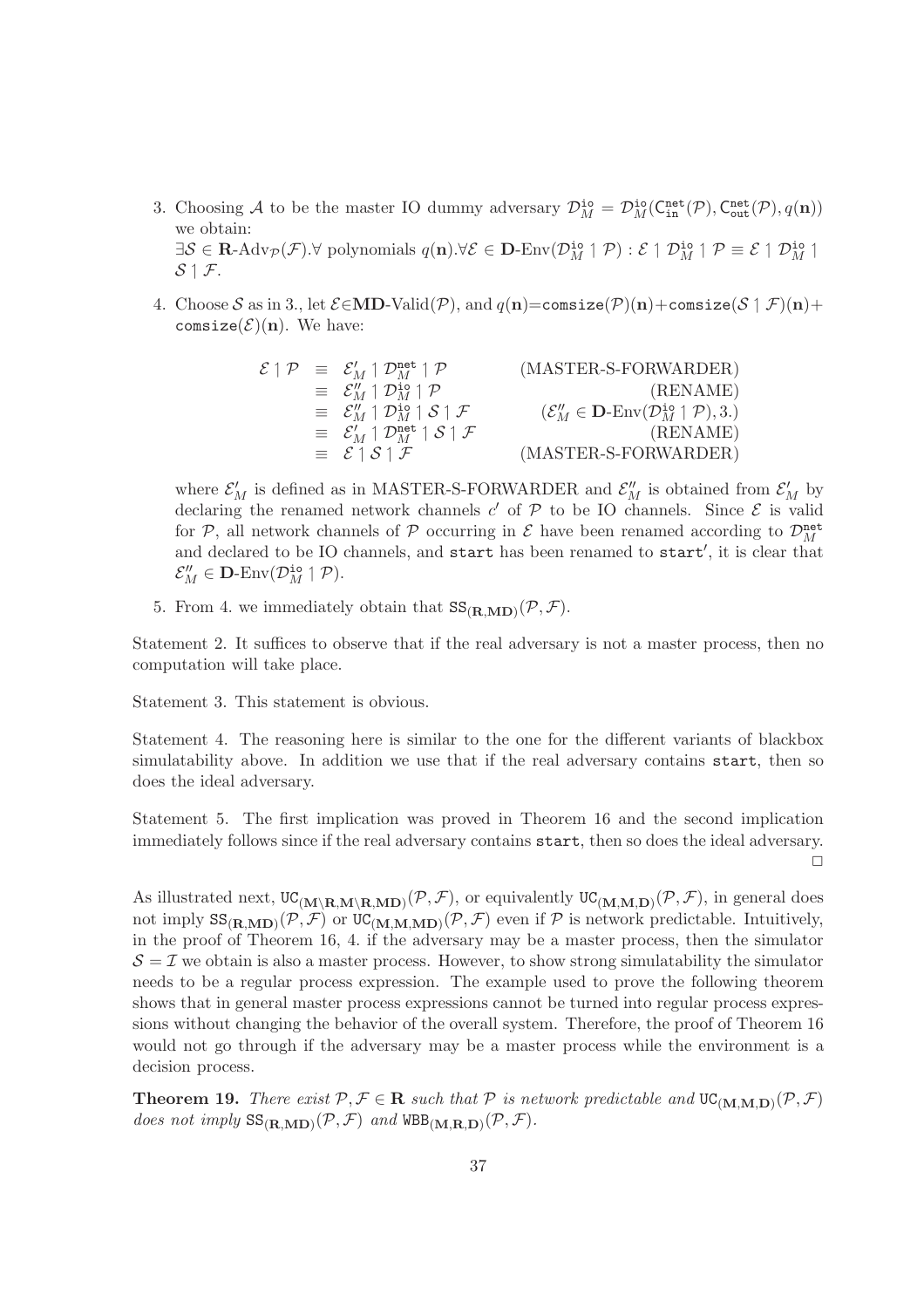To prove the theorem, we construct  $\mathcal{P}, \mathcal{F} \in \mathbf{R}$  and show the properties claimed.

Roughly speaking,  $P$  receives a bit x from the environment on an IO channel, returns an acknowledgment of receipt on a network channel, waits for a send request on a network channel, and then returns x on a network channel. The process  $\mathcal F$  works exactly in the same way but if  $x = 0$ , then in the last step it will not return x.

Intuitively, a master process S which has only access to the network channels of  $\mathcal F$  can simulate P using F because if in the last step F does not return an answer, S will be triggered, i.e., receives input on the channel start, and thus knows that  $\mathcal{F}$ 's answer was 0. If  $\mathcal{S}$  is not a master process, then there is no way for  $S$  to know what x was, and therefore will not be able to simulate  $P$  (using  $\mathcal{F}$ ). Now, the reason that  $\mathrm{UC}_{(\mathbf{M},\mathbf{M},\mathbf{D})}(P,\mathcal{F})$  holds but  $SS_{(\mathbf{R},\mathbf{M}\mathbf{D})}(P,\mathcal{F})$  and  $WBB_{(M,R,D)}(\mathcal{P},\mathcal{F})$  do not hold is that for the latter two security notions one requires that  $\mathcal P$  can be simulated using F by a simulator that is *not* a master process, while for  $UC_{(M,M,MD)}(\mathcal{P}, \mathcal{F})$ the simulator (i.e., the ideal adversary) may be a master process.

Formally, the process expression  $P$  uses the following channels:  $C_{in}^{io}(P) = \{c_0\}$ ,  $C_{out}^{net}(P) =$  ${c_1, c_2}$ , and  $C_{in}^{net}(\mathcal{P}) = {c_3}$ . Now,  $\mathcal P$  is defined as follows:

$$
\mathcal{P} \quad = \quad \texttt{in}(c_0, t_{x \in \{0,1\}}).(\texttt{out}(c_1, \texttt{received}) \mid \mid \texttt{in}(c_3, \texttt{send-reg}).\texttt{out}(c_2, x)).
$$

where the M-term  $t_{x \in \{0,1\}}$  only accepts a bit string a if it is 0 or 1. In this case, x is set to a. Clearly,  $P$  is network predictable: A possible dummy is

$$
\begin{array}{lcl} \mathcal{D} & = & \texttt{in}(c_1, \texttt{received}).(\texttt{out}(c_1', \texttt{received}) \; || \\ & & \texttt{in}(c_3', \texttt{send-reg}).(\texttt{out}(c_3, \texttt{send-reg}) \; || \; \texttt{in}(c_2, x).\texttt{out}(c_2', x))). \end{array}
$$

The channels of  $\mathcal F$  are defined just as for  $\mathcal P$  except that the network channels  $c_1, c_2, c_3$  are renamed to  $c'_1, c'_2, c'_3$ . Also,  $\mathcal F$  uses the internal channel  $c'_{\text{int}}$ .

$$
\begin{array}{lcl} \mathcal{F} & = & \texttt{in}(c_0, t_{x \in \{0,1\}}). \Big(\texttt{out}(c_1', \texttt{received}) \hspace{0.1cm}||\\ && \texttt{in}(c_3', \texttt{send-reg}).\big(\texttt{out}(c_{\texttt{int}}', x) \hspace{0.1cm}|| \hspace{0.1cm} \texttt{in}(c_{\texttt{int}}', 1).\texttt{out}(c_2', x)\big)\Big) \end{array}
$$

where, formally, 1 is an M-term which only accepts the input if it is 1. We now show:

*Claim I.* UC<sub>(M,M,D)</sub> $(\mathcal{P}, \mathcal{F})$ .

*Proof sketch of Claim I.* By Theorem 18, we know that  $UC_{(M,M,D)}(\mathcal{P},\mathcal{F})$  iff  $UC_{(M\setminus R,M\setminus R,D)}(\mathcal{P},\mathcal{F})$ F). To prove the claim, let  $A \in (M\backslash R)$ -Adv $(\mathcal{P})$ . We need to show that there exists  $\mathcal{I} \in$  $(M\setminus\mathbf{R})$ -Adv $_{\mathcal{P}}(\mathcal{I})$  such that  $\mathcal{E} \upharpoonright \mathcal{A} \upharpoonright \mathcal{P} \equiv \mathcal{E} \upharpoonright \mathcal{I} \upharpoonright \mathcal{F}$  for every  $\mathcal{E} \in \mathbf{D}$ -Env $(\mathcal{A} \upharpoonright \mathcal{P})$ . We will define a master process expression S which uses F to simulate P. Then, I will be the concurrent composition of  $A$  (with start renamed) and  $S$ .

The simulator S works as follows: It forwards messages on  $\mathcal{F}$ 's network channels from/to the adversary A. If right after forwarding a message from the adversary A on  $c_3$  to F on  $c'_3$ , S receives a message on start, then S sends 0 on  $c_2$  because this situation occurs exactly when  $\mathcal F$  is expected to send a message on  $c'_2$  but does not do so because  $x = 0$ . In all other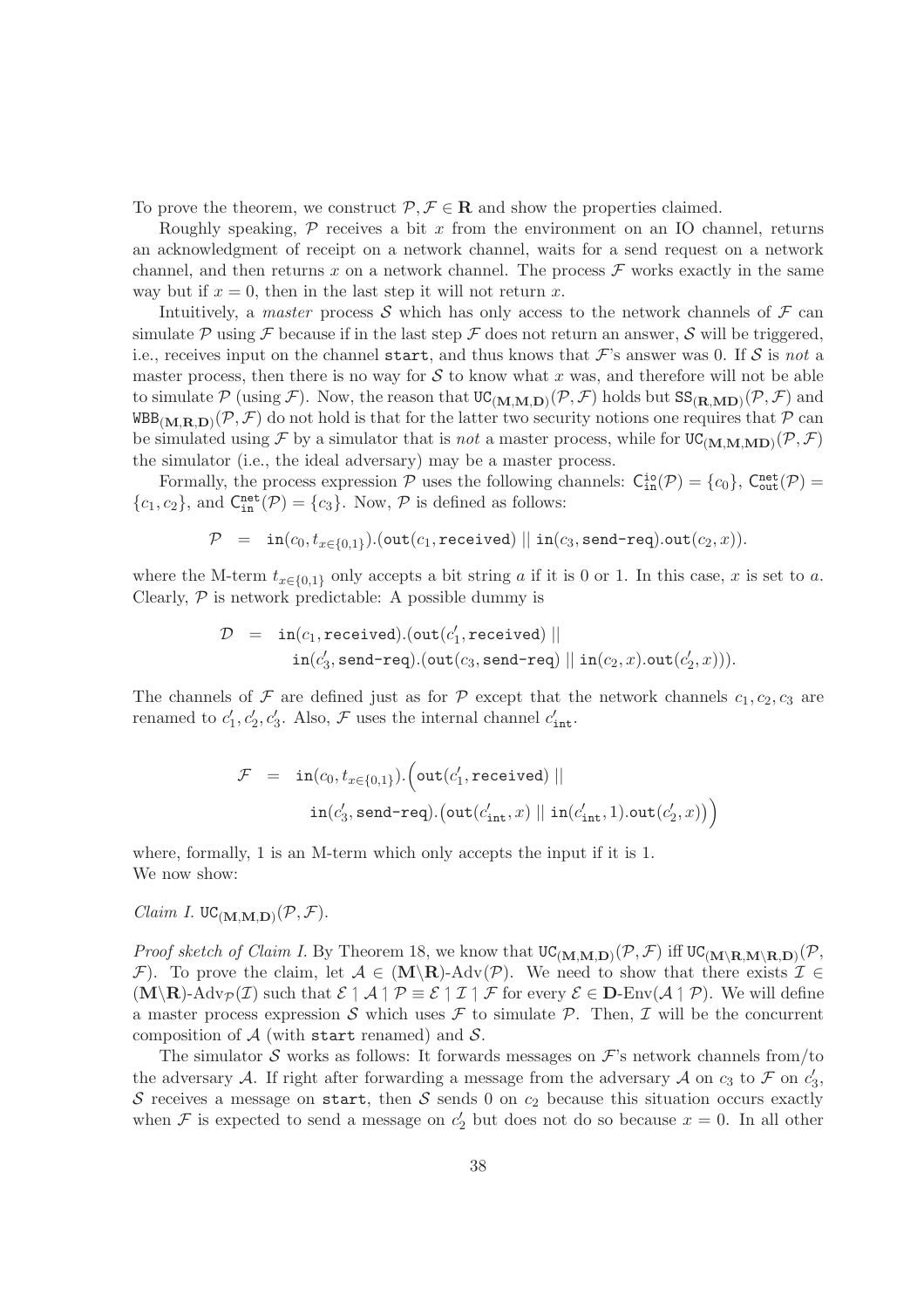situations where S receives a message on start, S forwards it on start' (to the adversary  $A$ ). One can now show that  $\mathcal{E} \upharpoonright \mathcal{A} \upharpoonright \mathcal{P} \equiv \mathcal{E} \upharpoonright (\mathcal{A} \upharpoonright \mathcal{S}) \upharpoonright \mathcal{F}$  where  $\mathcal{I} = \mathcal{A} \upharpoonright \mathcal{S}$  is the ideal adversary, which concludes the proof of the Claim I. We point to [16] for a formulation of  $S$  as a process expression and a more detailed proof.

*Claim II.*  $SS_{(R, MD)}(\mathcal{P}, \mathcal{F})$  does not hold.

*Proof sketch of Claim II*. The proof of Claim II is by contradiction. Assume that there exists a simulator  $\mathcal{S}' \in \mathbf{R}$ -Adv $p(\mathcal{F})$  such that  $\mathcal{E} \upharpoonright \mathcal{P} \equiv \mathcal{E} \upharpoonright \mathcal{S}' \upharpoonright \mathcal{F}$  for every  $\mathcal{E} \in \mathbf{MD}\text{-}\mathrm{Valid}(\mathcal{P})$ . We construct a closed master decision process expression  $\mathcal{E}' \in \textbf{MD-Valid}(\mathcal{P})$  such that  $\mathcal{E}' \upharpoonright \mathcal{P} \neq$  $\mathcal{E}'$  |  $\mathcal{S}'$  |  $\mathcal{F}$ . The environment  $\mathcal{E}'$  works as follows: It generates a random bit, sends it on channel  $c_0$ , waits for acknowledgment of receipt (on channel  $c_1$ ), sends a "send request" on  $c_3$ , and then checks whether the bit returned on  $c_2$  is the one sent before. If at some point except at the beginning,  $\mathcal{E}'$  receives a message on start, then  $\mathcal{E}'$  writes 0 on decision and terminates. In other words,  $\mathcal{E}'$  always expects to receive a message back from the process it is interacting with. Now, while in  $\mathcal{E}' \uparrow \mathcal{P}$  the environment  $\mathcal{E}'$  will output 1 with probability 1, it is not hard to show that in  $\mathcal{E}' \mid \mathcal{S}' \mid \mathcal{F}$  the environment outputs 1 with at most probability  $1/2$ since the simulator does not know which bit was sent by  $\mathcal{E}'$  to  $\mathcal{F}$ . Hence,  $\mathcal{E}' \upharpoonright \mathcal{P} \not\equiv \mathcal{E}' \upharpoonright \mathcal{S}' \upharpoonright \mathcal{F}$ . This concludes the proof of Claim II. We point to [16] for a more precise formulation of  $\mathcal{E}'$  as a process expression and a more detailed argument.

*Claim III.*  $WBB_{(M,R,D)}(\mathcal{P}, \mathcal{F})$  does not hold.

The proof is similar to the one of Claim II. One simply chooses  $A$  to be a dummy adversary that forwards messages between  $\mathcal{E}'$  and  $\mathcal{S}'$ .

This concludes the proof of Theorem 19. Note that by Theorem 10, 16, and 18 it follows that  $SS_{(R,MD)}(\mathcal{P}, \mathcal{F})$  implies  $WBB_{(M,R,D)}(\mathcal{P}, \mathcal{F})$  (but that the converse is not true if  $\mathcal P$  is not network predictable). Hence, Claim III implies Claim II. It is open whether  $WBB_{(M,R,D)}(\mathcal{P},\mathcal{F})$ implies  $SS_{(R, MD)}(\mathcal{P}, \mathcal{F})$  if  $\mathcal P$  is network predictable.

#### 5.5 Making the Simulator the Master Process

Theorems 18 and 19 show that SS (SBB) and UC (WBB) are not equivalent if the adversary may play the role of the master process and the environment is restricted to be a decision process even if the real protocol is network predictable. As mentioned, the reason for this is that to show that UC implies SS, we want to use the ideal adversary in UC as the simulator in SS. However, in SS the simulator has to be a regular process expression while in UC the ideal adversary may be a master process expression. In general, it is not possible to turn a master process expression into a regular process expression without changing the behavior of the overall system.

It is tempting to think that allowing the simulator to play the role of the master process would solve the above problem, and thus, would make UC (WBB) and SS (SBB) equivalent even if the environment may only be a decision process. In this section, we will see that this is not so. In a nutshell, the reason for this is that in UC the run time of the ideal adversary may depend on the run time of the real adversary while the run time of the simulator in SS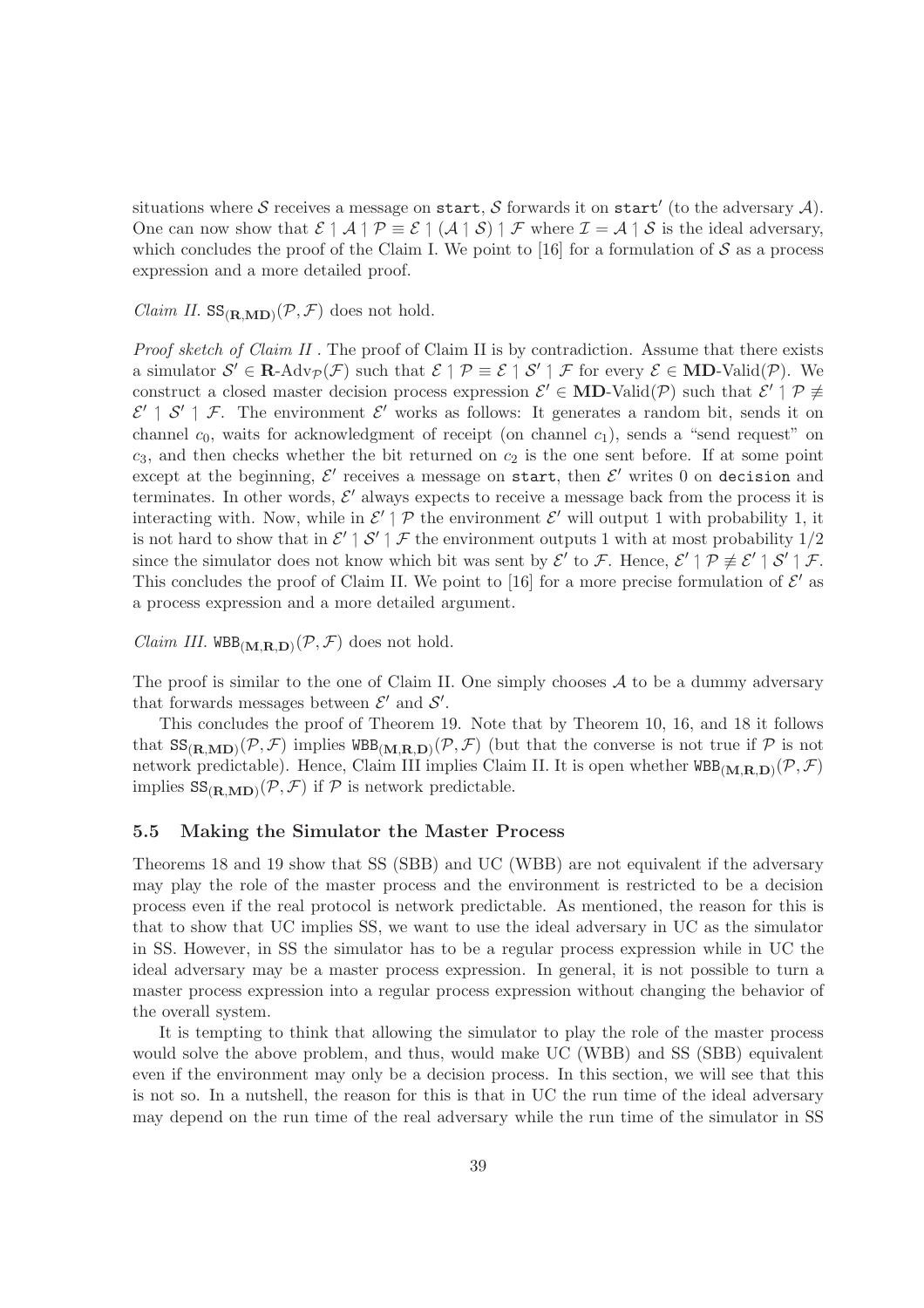and BB has to be independent of the run time of the real adversary and the environment, and therefore, the simulator can be exhausted by these entities.

However, WBB is equivalent to UC if the simulator may play the role of the master process both in case the environment is the master process and in case the environment is restricted to be a decision process.

Recall that we have defined variants SSsim, SBBsim, and WBBsim of SS, SBB, and WBB in which the simulator may play the role of the master process in Definition 7.

We note that certain variants of SSsim, SBBsim, and WBBsim do not make sense as all IO-compatible protocols would be related:

 $\bf{Remark}$  20. We have that  $\texttt{SSsim}_{(M,\bf{D})}(\mathcal{P},\mathcal{F})$ ,  $\texttt{SSsim}_{(M\setminus {\bf R},{\bf D})}(\mathcal{P},\mathcal{F})$ ,  $\texttt{SBssim}_{(R,M,\bf{D})}(\mathcal{P},\mathcal{F})$ ,  $\mathtt{SBBsim}_{(\mathbf{R},\mathbf{M}\setminus \mathbf{R},\mathbf{D})}(\mathcal{P},\mathcal{F}),$  WBB $\mathtt{sim}_{(\mathbf{R},\mathbf{M},\mathbf{D})}(\mathcal{P},\mathcal{F}),$  and WBB $\mathtt{sim}_{(\mathbf{R},\mathbf{M}\setminus \mathbf{R},\mathbf{D})}(\mathcal{P},\mathcal{F})$  are true for every *IO-compatible protocols*  $P$  and  $\mathcal F$  since the left hand-side of  $\mathcal E \upharpoonright P \equiv \mathcal E' \upharpoonright S \upharpoonright \mathcal F$  and  $\mathcal E \upharpoonright A \upharpoonright P \equiv$  $\mathcal{E} \upharpoonleft \mathcal{A}' \upharpoonright \mathcal{S} \upharpoonright \mathcal{F}$  do not contain start, and thus, no computation can take place. Consequently, if S does "nothing", then the process expressions on both sides are indistinguishable.

- **Theorem 21.** 1. There are no IO-compatible protocols  $P$  and  $F$  such that:  $\nonumber \texttt{SSsim}_{(\mathbf{M}\backslash\mathbf{R},\mathbf{MD})}(\mathcal{P},\mathcal{F}),\ \texttt{SBBsim}_{(\mathbf{M},\mathbf{M}\backslash\mathbf{R},\mathbf{MD})}(\mathcal{P},\mathcal{F}),\ \texttt{SBBsim}_{(\mathbf{M},\mathbf{M}\backslash\mathbf{R},\mathbf{D})}(\mathcal{P},\mathcal{F}),\ \textit{or}$  $\mathtt{SBBsim}_{(\mathbf{R},\mathbf{M}\setminus\mathbf{R},\mathbf{MD})}(\mathcal{P},\mathcal{F}).$ 
	- 2. For every  $P, \mathcal{F} \in \mathbf{R}$ :  $SS_{(\mathbf{R},\mathbf{MD})}(P, \mathcal{F})$  iff  $SSsim_{(\mathbf{M},\mathbf{MD})}(P, \mathcal{F})$  iff  $SBBsim_{(\mathbf{M},\mathbf{M},\mathbf{MD})}(P, \mathcal{F})$  $\mathit{iff}~ \texttt{SBBsim}_{(\mathbf{R},\mathbf{M},\mathbf{M}\mathbf{D})}(\mathcal{P},\mathcal{F}) ~\mathit{iff}~ \texttt{SBBsim}_{(\mathbf{M},\mathbf{M},\mathbf{D})}(\mathcal{P},\mathcal{F}).$
	- 3. For every  $P, \mathcal{F} \in \mathbf{R}$ :  $\texttt{WBBsim}_{(\mathbf{R},\mathbf{M},\mathbf{M}\mathbf{D})}(\mathcal{P},\mathcal{F}) \text{ iff } \texttt{WBBsim}_{(\mathbf{M},\mathbf{M},\mathbf{M}\mathbf{D})}(\mathcal{P},\mathcal{F}) \text{ iff } \texttt{WBB}_{(\mathbf{M},\mathbf{R},\mathbf{M}\mathbf{D})}(\mathcal{P},\mathcal{F}).$
	- 4. For every  $P, \mathcal{F} \in \mathbf{R}$ :  $\texttt{WBBsim}_{(\mathbf{M},\mathbf{M},\mathbf{D})}(\mathcal{P},\mathcal{F}) \text{ iff }\texttt{WBBsim}_{(\mathbf{M}\setminus\mathbf{R},\mathbf{M},\mathbf{D})}(\mathcal{P},\mathcal{F}) \text{ iff } \texttt{UC}_{(\mathbf{M},\mathbf{M},\mathbf{D})}(\mathcal{P},\mathcal{F}).$
	- 5. The notions in 3. imply those in 4.

PROOF. Statement 1. Assume that there exists  $P$  and  $\mathcal F$  such that  $SSsim_{(M\setminus R,MD)}(\mathcal P, \mathcal F)$ . Hence, there exists  $S \in (\mathbf{M} \backslash \mathbf{R})$ -Adv $p(\mathcal{F})$  with  $\mathcal{E} \upharpoonright \mathcal{P} \equiv \mathcal{E}' \upharpoonright \mathcal{S} \upharpoonright \mathcal{F}$ . Let  $q(\mathbf{n}) = \text{consize}(\mathcal{S})$ . Now, to distinguish  $\mathcal P$  from  $\mathcal S \upharpoonleft \mathcal F$ , we define an  $\mathcal E$  that does the following:  $\mathcal E$  triggers itself via start  $q(n) + 1$  times. (It is straightforward to formulate  $\mathcal E$  as a process expression.) If it interacts with P, then  $\mathcal E$  is in fact triggered  $q(n) + 1$  times, and in this case,  $\mathcal E$  outputs 1 on decision. If  $\mathcal{E}(\mathcal{E}')$  interacts with  $\mathcal{S} \upharpoonright \mathcal{F}$ , then  $\mathcal{E}'$  must be triggered through  $\mathcal{S}$  via start'. However, since the communication size of S is  $q(n)$ , S cannot trigger  $\mathcal{E} q(n) + 1$  times, and thus,  $\mathcal{E} \upharpoonright \mathcal{P} \neq \mathcal{E}' \upharpoonright \mathcal{S} \upharpoonright \mathcal{F}$ . The argument for the variants of SBBsim is similar.

Statement 2. This is an immediate consequence of the first statement, Theorem 16, and Theorem 18.

Statement 3. The implications from right to left are obvious. To see that  $WBBsim_{(R,M,MD)}(\mathcal{P},$  $\mathcal{F}$ ) implies  $WBB_{(M,R,MD)}(\mathcal{P}, \mathcal{F})$ , first note that by Theorem 16  $WBB_{(M,R,MD)}(\mathcal{P}, \mathcal{F})$  is equivalent to  $WBB_{(R,R,\text{MD})}(\mathcal{P},\mathcal{F})$ . Now, if  $WBBsim_{(R,M,\text{MD})}(\mathcal{P},\mathcal{F})$  is the variant of WBBsim where the the simulator may only be master if the adversary is, then it immediately follows that the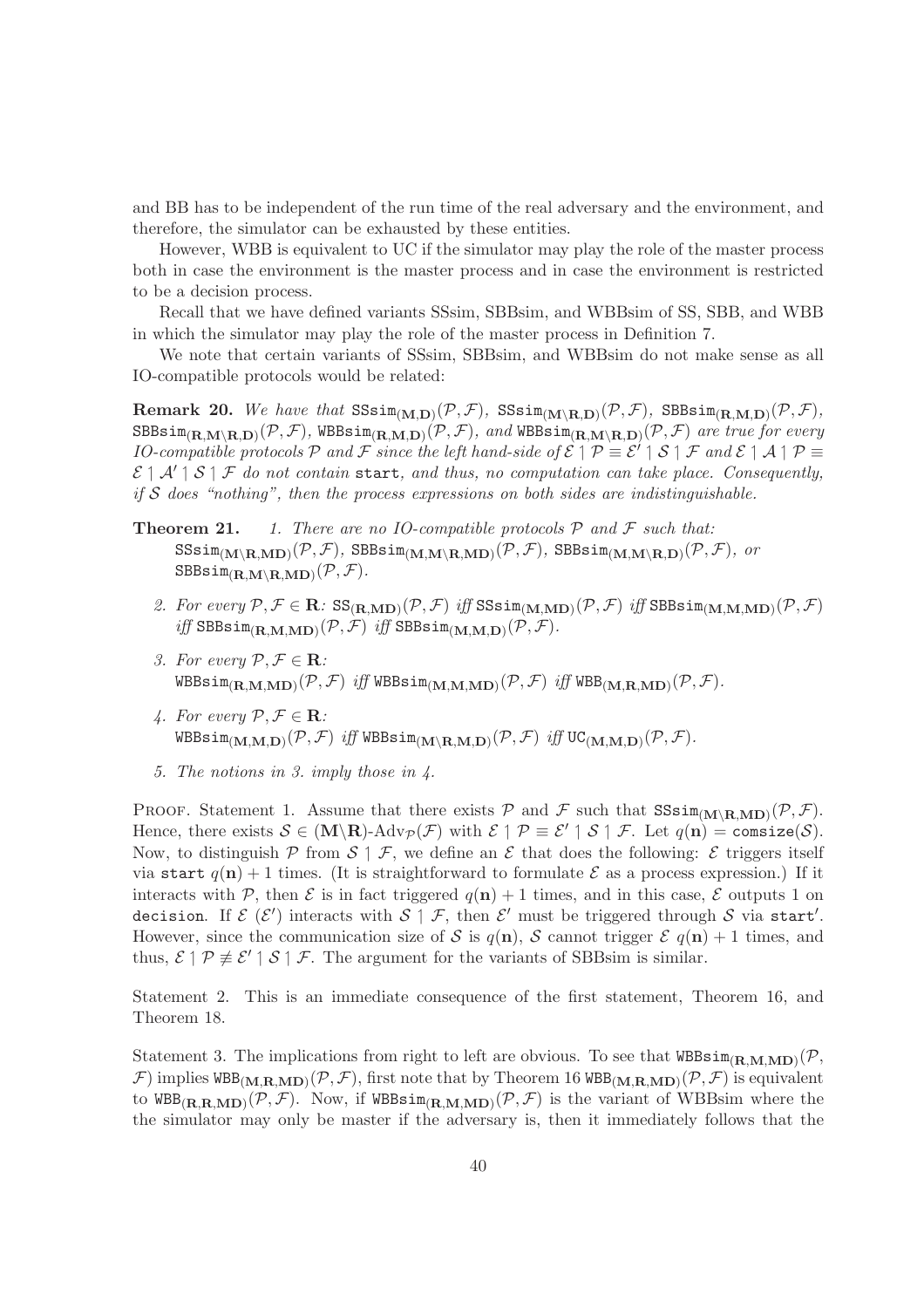simulator has to be regular. Hence,  $WBBsim_{(R,M,MD)}(\mathcal{P}, \mathcal{F})$  implies  $WBB_{(R,R,MD)}(\mathcal{P}, \mathcal{F})$  (and thus  $WBB_{(M,R,MD)}(\mathcal{P}, \mathcal{F})$ . In case, we consider the variant of  $WBBsim_{(R,M,MD)}(\mathcal{P}, \mathcal{F})$  where the simulator may be master independent of whether the adversary is master, we obtain that if the simulator is master even though the adversary is not, then the environment can be a master and can exhaust the simulator just as shown in statement 1. Consequently, this case can not occur. And hence, the simulator has to be regular if the adversary is.

Statement 4. The first equivalence follows from the fact that if the adversary is a regular process expression, then no computation can take place. It is also clear that WBBsim implies UC since the real adversary in parallel with the simulator provides the ideal adversary needed for UC. The implication in the other direction is more interesting:

- 1. Assume that  $UC_{(M,M,D)}(\mathcal{P},\mathcal{F})$ .
- 2. The definition yields that  $P$  and  $\mathcal F$  are IO-compatible and:  $\forall A \in M$ -Adv $(\mathcal{P}).\exists \mathcal{I} \in M$ -Adv $_{\mathcal{A} \uparrow \mathcal{P}}(\mathcal{F}).\forall \mathcal{E} \in D$ -Env $(\mathcal{A} \uparrow \mathcal{P}): \mathcal{E} \uparrow \mathcal{A} \uparrow \mathcal{P} \equiv \mathcal{E} \uparrow \mathcal{I} \uparrow \mathcal{F}.$
- 3. Choosing  $\mathcal{A} = \mathcal{D}_M^{\text{io}} = \mathcal{D}_M^{\text{io}}(\mathcal{C}_{\text{in}}^{\text{net}}(\mathcal{P}), \mathcal{C}_{\text{out}}^{\text{net}}(\mathcal{P}), q(\mathbf{n}))$  for some  $q(\mathbf{n})$  we obtain:  $\exists \mathcal{S}_{q(\mathbf{n})} = \mathcal{I} \in \mathbf{M}$ -Adv $_{\mathcal{D}_{M}^{i\circ} \uparrow \mathcal{P}}(\mathcal{F}).\forall \mathcal{E} \in \mathbf{D}$ -Env $(\mathcal{D}_{M}^{i\circ} \uparrow \mathcal{P}) : \mathcal{E} \uparrow \mathcal{D}_{M}^{i\circ} \uparrow \mathcal{P} \equiv \mathcal{E} \uparrow \mathcal{S}_{q(\mathbf{n})} \uparrow \mathcal{F}$ .
- 4. Let  $\mathcal{A} \in (\mathbf{M} \backslash \mathbf{R})$ -Adv $(\mathcal{P}), q(\mathbf{n}) = \text{consize}(\mathcal{A})(\mathbf{n}) + \text{consize}(\mathcal{P})(\mathbf{n}) + 1$ , choose  $\mathcal{S}_{q(\mathbf{n})}$  as in 3. and let  $\mathcal{E} \in \mathbf{D}$ -Env $(\mathcal{A} \mid \mathcal{P})$ . We obtain:

|  | (MASTER-ADV-FORWARDER)                                                                                                                                                                                                                                                                                                                                                                                                                                                                                 |
|--|--------------------------------------------------------------------------------------------------------------------------------------------------------------------------------------------------------------------------------------------------------------------------------------------------------------------------------------------------------------------------------------------------------------------------------------------------------------------------------------------------------|
|  | (RENAME)                                                                                                                                                                                                                                                                                                                                                                                                                                                                                               |
|  | $(\mathcal{E} \mid \mathcal{A}_{M}^{\prime\prime} \in \mathbf{D}\text{-}\mathrm{Env}(\mathcal{D}_{M}^{\text{io}} \mid \mathcal{P}), 3.)$                                                                                                                                                                                                                                                                                                                                                               |
|  | (RENAME)                                                                                                                                                                                                                                                                                                                                                                                                                                                                                               |
|  | $\mathcal{E} \uparrow \mathcal{A} \uparrow \mathcal{P} \equiv \mathcal{E} \uparrow \mathcal{A}'_M \uparrow \mathcal{D}_M^{\text{net}} \uparrow \mathcal{P}$<br>$\equiv$ $\mathcal{E} \mid \mathcal{A}_{M}^{\prime\prime} \mid \mathcal{D}_{M}^{io} \mid \mathcal{P}$<br>$\equiv$ $\mathcal{E} \upharpoonleft \mathcal{A}_{M}'' \upharpoonright \mathcal{S}_{q(\mathbf{n})} \upharpoonright \mathcal{F}$<br>$\equiv$ $\mathcal{E} \mid \mathcal{A}' \mid \mathcal{S}'_{q(\mathbf{n})} \mid \mathcal{F}$ |

where  $\mathcal{A}'_M$  is defined as in MASTER-ADV-FORWARDER,  $\mathcal{D}_M^{io}$  and  $\mathcal{A}''_M$  are obtained from  $\mathcal{D}_M^{\text{net}}$  and  $\mathcal{A}'_M$ , respectively, by declaring the renamed network channel  $c'$  of  $\mathcal P$  to be IO channels,  $\mathcal{A}'$  is defined as in the definition of WBBsim, and  $\mathcal{S}'_{q(n)}$  is obtained from  $\mathcal{S}_{q(n)}$  by declaring the IO channels c' to be network channels and renaming them to c according to P.

5. Observe that  $\mathcal{S}'_{q(n)}$  is adversarially valid for  $\mathcal F$  and that  $\mathcal P$  and  $\mathcal{S}'_{q(n)}\upharpoonleft\mathcal F$  are compatible except that  $\mathcal{S}'_{q(n)}$  contains start and start'. Also,  $\mathcal{S}'_{q(n)}$  only depends on  $\mathcal{F}, \mathcal{P}$ , and (the communication size of) A. Consequently, 4. implies  $WBSsim_{(M \setminus R,M,D)}(\mathcal{P},\mathcal{F})$  (for both variants of WBBsim).

Statement 5. It suffices to observe that  $WBB_{(M,R,MD)}(\mathcal{P}, \mathcal{F})$  implies  $WBBsim_{(M,M,D)}(\mathcal{P}, \mathcal{F})$ , which is obvious.

#### 5.6 Summary of the Relationships

In this section, we summarize the results proved in the previous sections. We have four classes of pairwise equivalent (variants of) security notions. In the following four corollaries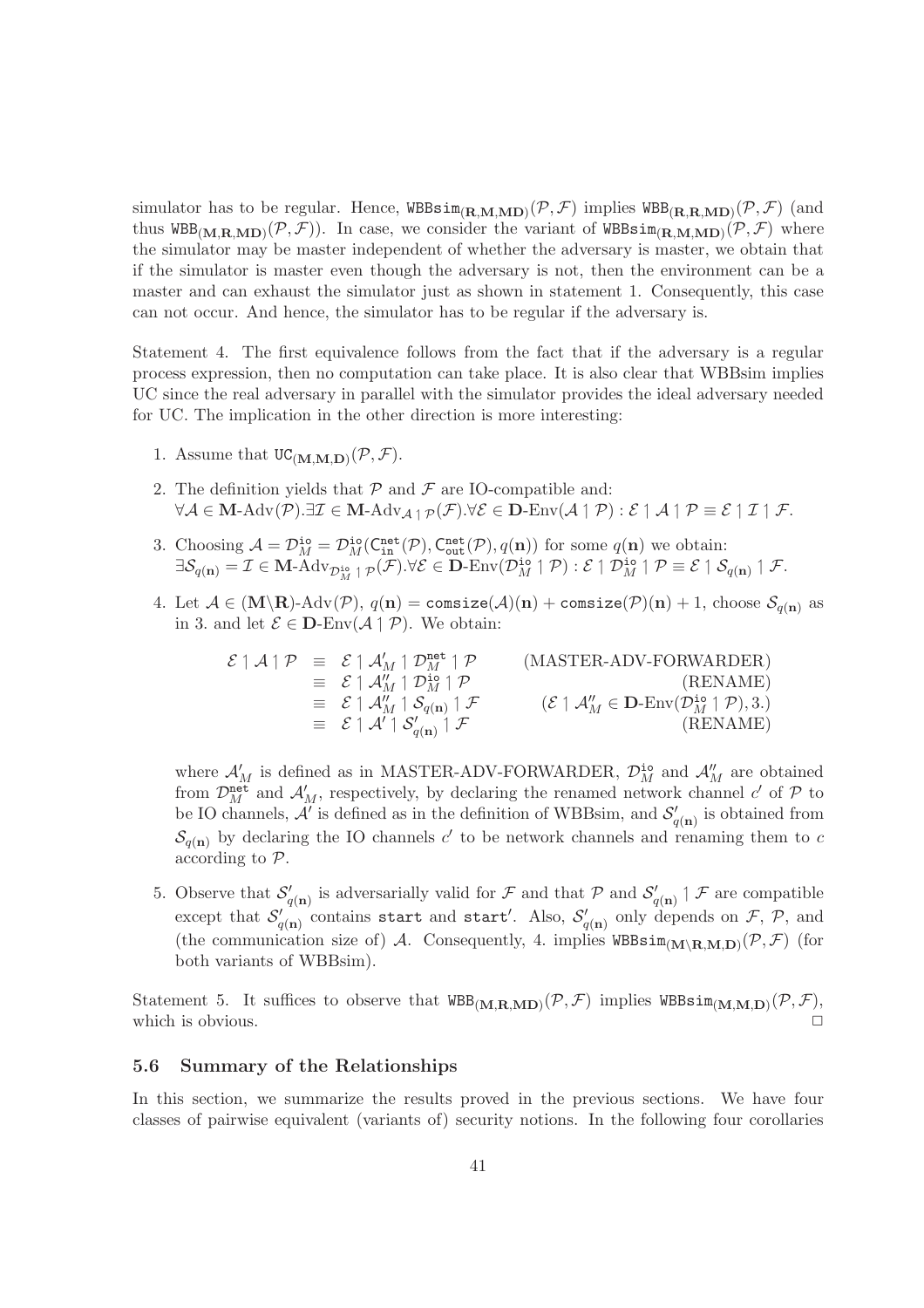we present these classes. We then study the relationships between these classes. All results are also depicted in Figure 2. In this figure, (non-)implications that immediately follow from the ones depicted are not drawn.

The first class, which we call SS/SBB, consists of all variants of strong simulatability and strong black-box simulatability. There equivalence follows immediately from Theorem 16, 18, and 21.

Corollary 22. All security notions in the class  $SS/SBB$  are equivalent, i.e., for every  $P, \mathcal{F} \in$ R, we have:

 $\text{SS}_{(\mathbf{R},\mathbf{M}\mathbf{D})}(\mathcal{P},\mathcal{F})$  iff  $\text{SSsim}_{(\mathbf{M},\mathbf{M}\mathbf{D})}(\mathcal{P},\mathcal{F})$  iff  $\text{SBB}_{(\mathbf{R},\mathbf{R},\mathbf{M}\mathbf{D})}(\mathcal{P},\mathcal{F})$  iff  $\text{SBB}_{(\mathbf{M},\mathbf{R},\mathbf{M}\mathbf{D})}(\mathcal{P},\mathcal{F})$  iff  $\texttt{SBB}_{(\mathbf{M},\mathbf{R},\mathbf{D})}(\mathcal{P},\mathcal{F}) \text{ iff } \texttt{SBB}_{(\mathbf{M}\setminus \mathbf{R},\mathbf{R},\mathbf{D})}(\mathcal{P},\mathcal{F}) \text{ iff } \texttt{SBB}_{(\mathbf{M}\setminus \mathbf{R},\mathbf{R},\mathbf{M}\mathbf{D})}(\mathcal{P},\mathcal{F}) \text{ iff } \texttt{SBBsim}_{(\mathbf{M},\mathbf{M},\mathbf{M}\mathbf{D})}(\mathcal{P},\mathcal{F})$  $\mathit{iff}~ \texttt{SBBsim}_{(\mathbf{R},\mathbf{M},\mathbf{M}\mathbf{D})}(\mathcal{P},\mathcal{F}) ~\mathit{iff}~ \texttt{SBBsim}_{(\mathbf{M},\mathbf{M},\mathbf{D})}(\mathcal{P},\mathcal{F}).$ 

The second class, which we call  $UC/WBB_{env}$ , consists of all variants of universal composability and weak black-box simulatability where the environment may be a master process. Their equivalence follows immediately from Theorem 16 and 21.

Corollary 23. All security notions in the class  $UC/WBB_{env}$  are equivalent, i.e., for every  $P, \mathcal{F} \in \mathbf{R}$ , we have:  $\texttt{UC}_{(\mathbf{R},\mathbf{R},\mathbf{M}\mathbf{D})}(\mathcal{P},\mathcal{F}) \text{ iff } \texttt{UC}_{(\mathbf{M},\mathbf{M},\mathbf{M}\mathbf{D})}(\mathcal{P},\mathcal{F}) \text{ iff } \texttt{WBB}_{(\mathbf{R},\mathbf{R},\mathbf{M}\mathbf{D})}(\mathcal{P},\mathcal{F}) \text{ iff } \texttt{WBB}_{(\mathbf{M},\mathbf{R},\mathbf{M}\mathbf{D})}(\mathcal{P},\mathcal{F}) \text{ iff }$  $\texttt{WBBsim}_{(\mathbf{M},\mathbf{M},\mathbf{M}\mathbf{D})}(\mathcal{P},\mathcal{F}) \text{ iff } \texttt{WBBsim}_{(\mathbf{R},\mathbf{M},\mathbf{M}\mathbf{D})}(\mathcal{P},\mathcal{F}).$ 

The third class, which we call  $UC/WBB_{sim}$ , consists of all variants of universal composability and weak black-box simulatability where the simulator is a master process and the environment is restricted to be a decision process. There equivalence follows immediately from Theorem 18 and 21.

Corollary 24. All security notions in the class  $UC/WBB_{sim}$  are equivalent, i.e., for every  $P, F \in \mathbf{R}$ , we have:  $\text{UC}_{(\mathbf{M},\mathbf{M},\mathbf{D})}(\mathcal{P},\mathcal{F})$  iff  $\text{UC}_{(\mathbf{M}\backslash\mathbf{R},\mathbf{M}\backslash\mathbf{R},\mathbf{D})}(\mathcal{P},\mathcal{F})$  iff  $\text{UC}_{(\mathbf{M}\backslash\mathbf{R},\mathbf{M}\backslash\mathbf{R},\mathbf{M}\mathbf{D})}(\mathcal{P},\mathcal{F})$  iff

 $\texttt{WBBsim}_{(\mathbf{M},\mathbf{M},\mathbf{D})}(\mathcal{P},\mathcal{F}) \text{ iff } \texttt{WBBsim}_{(\mathbf{M}\backslash \mathbf{R},\mathbf{M},\mathbf{D})}(\mathcal{P},\mathcal{F}).$ 

For the version  $UC_{(M\setminus R,M\setminus R,MD)}(\mathcal{P},\mathcal{F})$  of universal composability, note that since real and ideal adversary have to be master processes, the environment can not be a master process.

The fourth class, which we call  $WBB_{adv}$ , consists of all variants of weak black-box simulatability where the simulator is a regular process and the environment is restricted to be a decision process. There equivalence follows immediately from Theorem 21.

Corollary 25. All security notions in the class WBB<sub>adv</sub> are equivalent, i.e., for every  $P, \mathcal{F} \in$  $\mathbf R$ , we have: WBB $\mathtt{sim}_{(\mathbf M,\mathbf R,\mathbf D)}(\mathcal P,\mathcal F)$  iff WBB $\mathtt{sim}_{(\mathbf M\setminus \mathbf R,\mathbf R,\mathbf D)}(\mathcal P,\mathcal F).$ 

We now summarize some of the basic relationships between the different classes.

Given a class C of regular process expressions, we will write, for instance,  $SS/SBB \Rightarrow$  $UC/WBB_{env}$  for C to say that, for every  $P, \mathcal{F} \in \mathbb{C}$ , if P and F are related with respect to some security notion in SS/SBB (since all of the security notions in one class are equivalent, it does not matter which one is chosen), then they are also related with respect to (all of) the security notions in  $\mathsf{UC}/\mathsf{WBB}_{env}$ . In particular,  $\mathsf{UC}/\mathsf{WBB}_{sim} \not\Rightarrow \mathsf{WBB}_{adv}$  for C means that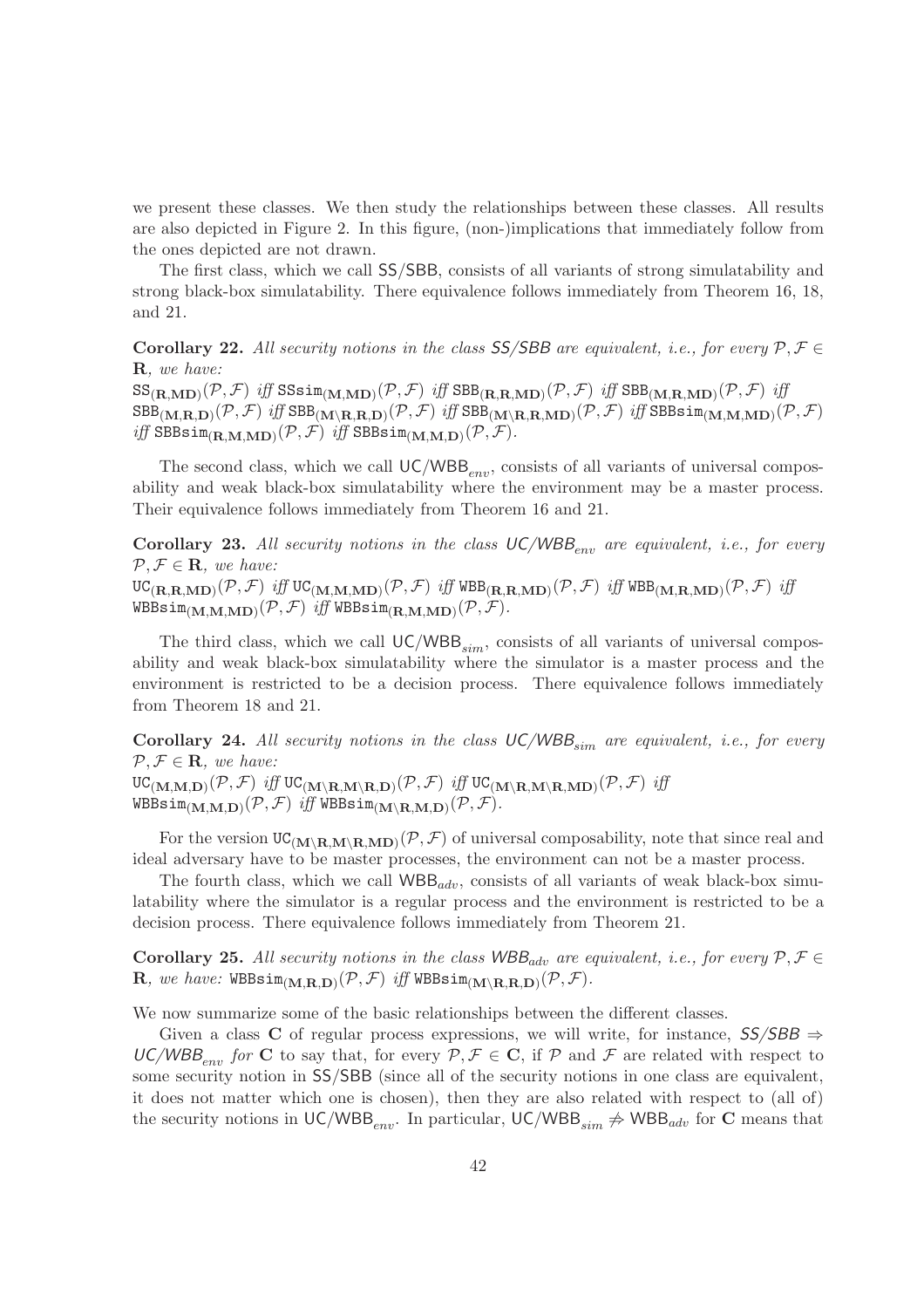there exist  $\mathcal{P}, \mathcal{F} \in \mathbf{C}$  such that  $\mathcal{P}$  and  $\mathcal{F}$  are related w.r.t. the security notions in UC/WBB<sub>sim</sub> but not w.r.t. those in  $WBB_{adv}$ . In case  $\mathbf{C} = \mathbf{R}$ , we will omit  $\mathbf{C}$  and simply say, for instance,  $SS/SBB \Rightarrow UC/WBB_{env}$ .

Corollary 26. 1.  $SS/SBB \Rightarrow UC/WBB_{env}$ .

- 2.  $UC/WBB_{env} \Rightarrow WBB_{adv}$ .
- 3. WBB<sub>adv</sub>  $\Rightarrow$  UC/WBB<sub>sim</sub>.
- 4. UC/WBB<sub>sim</sub>  $\Rightarrow$  WBB<sub>adv</sub>.
- 5. In particular:
	- (a)  $UC/WBB_{env} \Rightarrow UC/WBB_{sim}$ .
	- (b)  $UC/WBB_{sim} \neq UC/WBB_{env}$ .
	- $(c)$  SS/SBB  $\Rightarrow$  UC/WBB<sub>sim</sub>.
	- (d)  $SS/SBB \neq UC/WBB_{sim}$ .

PROOF. The first implication follows immediately from Theorem 16. The second implication was shown in Theorem 18, while the third one was proved in Theorem 21. Finally, 4. was stated in Theorem 19. The statements in 5. immediately follow from the previous ones.  $\Box$ 

We note that the real (and ideal) protocol chosen to prove 4. is network predictable, i.e., it satisfies FORWARDER.

We emphasize the following:

Remark 27. The equivalences among the security notions in the different classes—SS/SBB,  $UC/WBB_{env}$ ,  $WBB_{adv}$ , and  $UC/WBB_{sim}$  as well as the relationships between these classes, as stated in Corollary 26, are proved based on only quite basic properties of the computational model, namely, the axioms listed in Section 5.1, excluding FORWARDER, plus the assumption that the runtime of processes are polynomially bounded in the security parameter (except for guards), which is the case for the models proposed in [5, 9, 30] (but not for some more recent models [8,20,23]). Also, the example showing that  $UC/WBB_{sim}$  does not imply  $WBB_{adv}$  is quite basic. Hence, our work has identified basic properties relevant for the relationships between security notions. Also, the axiomatic approach allows us to carry over some of our results to other models and to more easily identify differences between the models (see Section 6).

It is open whether or not  $WBB_{adv}$  implies  $UC/WBB_{env}$ . However, from Corollary 26 and Corollary 28, it follows that  $WBB_{adv}$  does not imply SS/SBB for protocols that are not network predictable, i.e., protocols that do not satisfy FORWARDER. (Otherwise, SS/SBB and  $UC/WBB_{env}$  would be equivalent even for protocols that do not satisfy FORWARDER, which is a contradiction to Corollary 28 below).

In Theorem 10, we have shown that for  $UC/WBB_{env}$  to imply SS/SBB it is necessary that FORWARDER is satisfied. This allows us to characterize when  $UC/WBB_{env}$  and  $SS/SBB$  are equivalent. We write  $UC/WBB_{env} \Leftrightarrow SS/SBB$  for C if  $UC/WBB_{env} \Rightarrow SS/SBB$  for C and  $SS/SBB \Rightarrow UC/WBB_{env}$  for C.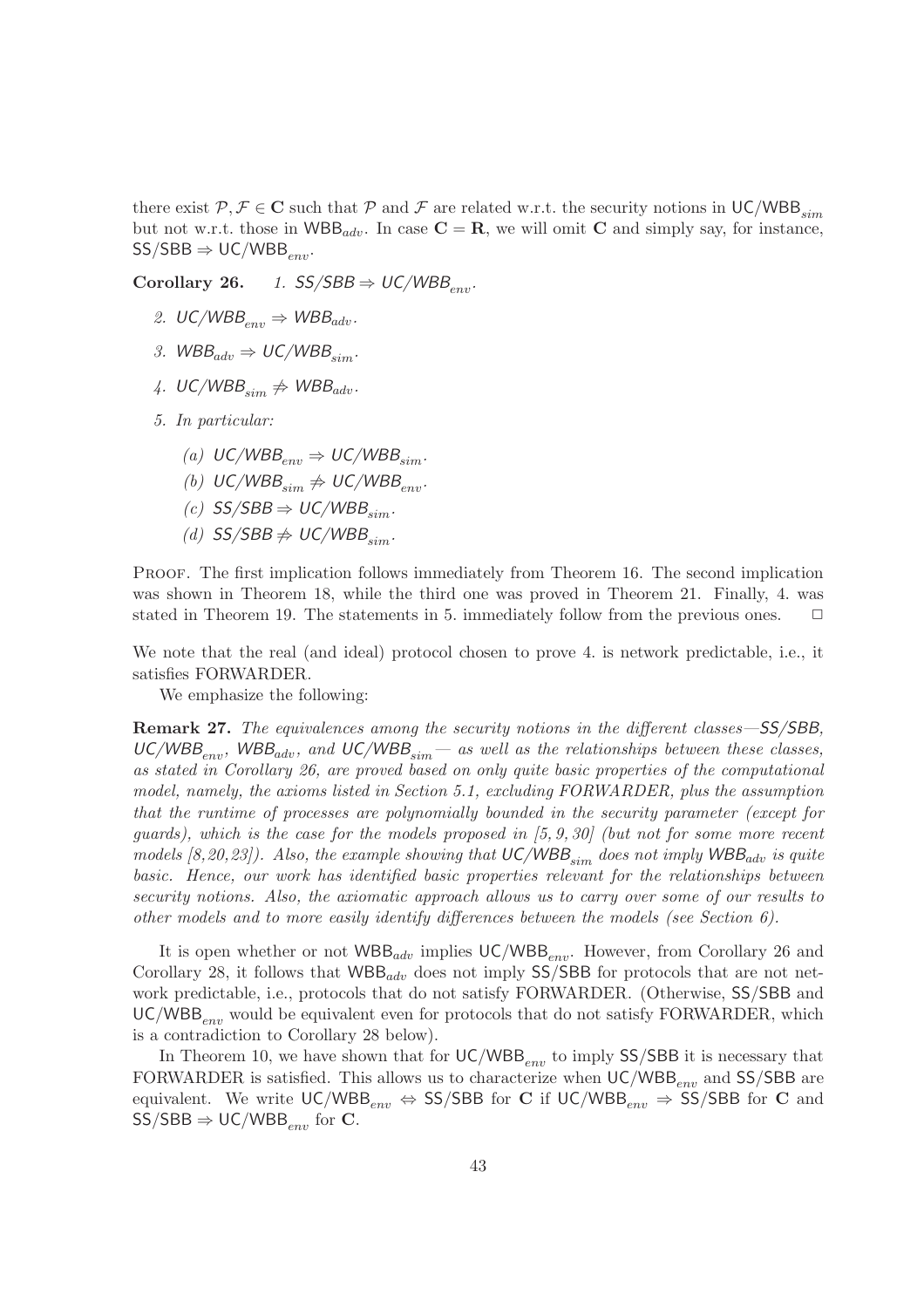Corollary 28. Let C be a class of regular process expressions closed under renaming of channels (in the same sense used in Theorem 10). Then,

 $UC/WBB_{env} \Leftrightarrow$  SS/SBB for C iff FORWARDER(P) for every  $P \in \mathbf{C}$ .

PROOF. The only-if direction immediately follows from Theorem 10. For the if direction, first note that by Corollary 26 we know that  $SS/SBB \Rightarrow UC/WBB_{env}$  for **R**. Given that FORWARDER(P), we obtain that  $UC/WBB_{env} \Rightarrow SS/SBB$  for C by Theorem 16.  $\Box$ 

We emphasize:

Remark 29. The proof of Corollary 28 only uses very basic properties (axioms) which should be satisfied in most computational models. Hence, the corollary should carry over to such models.

Together with Proposition 15, Corollary 28 implies:

**Corollary 30.** Let  $C$  be the class of standard protocols (see Definition 14). Then,

$$
UC/WBB_{env} \Leftrightarrow SS/SBB \text{ for } C.
$$

We note that this corollary does not hold for the class of all regular process expressions as there exist regular process expression which are not network predictable (Proposition 12). By Corollary 28, for those protocols,  $UC/WBB_{env}$  does not imply SS/SBB.

Corollary 30 tells us that if the environment may play the role of the master process, then for standard protocols (i.e., the class of protocols considered in the computational models by Pfitzmann and Waidner [30] and Canetti [9]) strong simulatability/strong black-box simulatability and universal composability/weak black-box simulatability are equivalent notions in SPPC. The main reason is that in SPPC, for standard protocols, the axiom FORWARDER is true (Proposition 15). Here we use that processes correspond to IO automata/ITMs with guards. Without guards, the proposition would not hold true.

## 6 Implications for Other Models

In this section, we discuss the implications of our results in SPPC for the PIOA (Section 6.1) and PITM models (Section 6.2), including differences between the models. In Section 6.3, we also briefly discuss the PPC and the Task-PIOA model.

## 6.1 The PIOA Model and Variants

We refer the reader to [5, 30] for a detailed description of the PIOA model. We examine the relationships between the security notions as considered for PIOA model. It turns out that the security notions UC and SBB are not equivalent in PIOA even if we assume that the environment may play the role of the master process and the FORWARDER axiom holds true. This seems counter-intuitive and suggests to slightly modify PIOA. We call the new version the buffer-free version of PIOA (BFPIOA). In BFPIOA, all our axioms are satisfied and all relationships obtained for SPPC carry over. Before studying the relationships between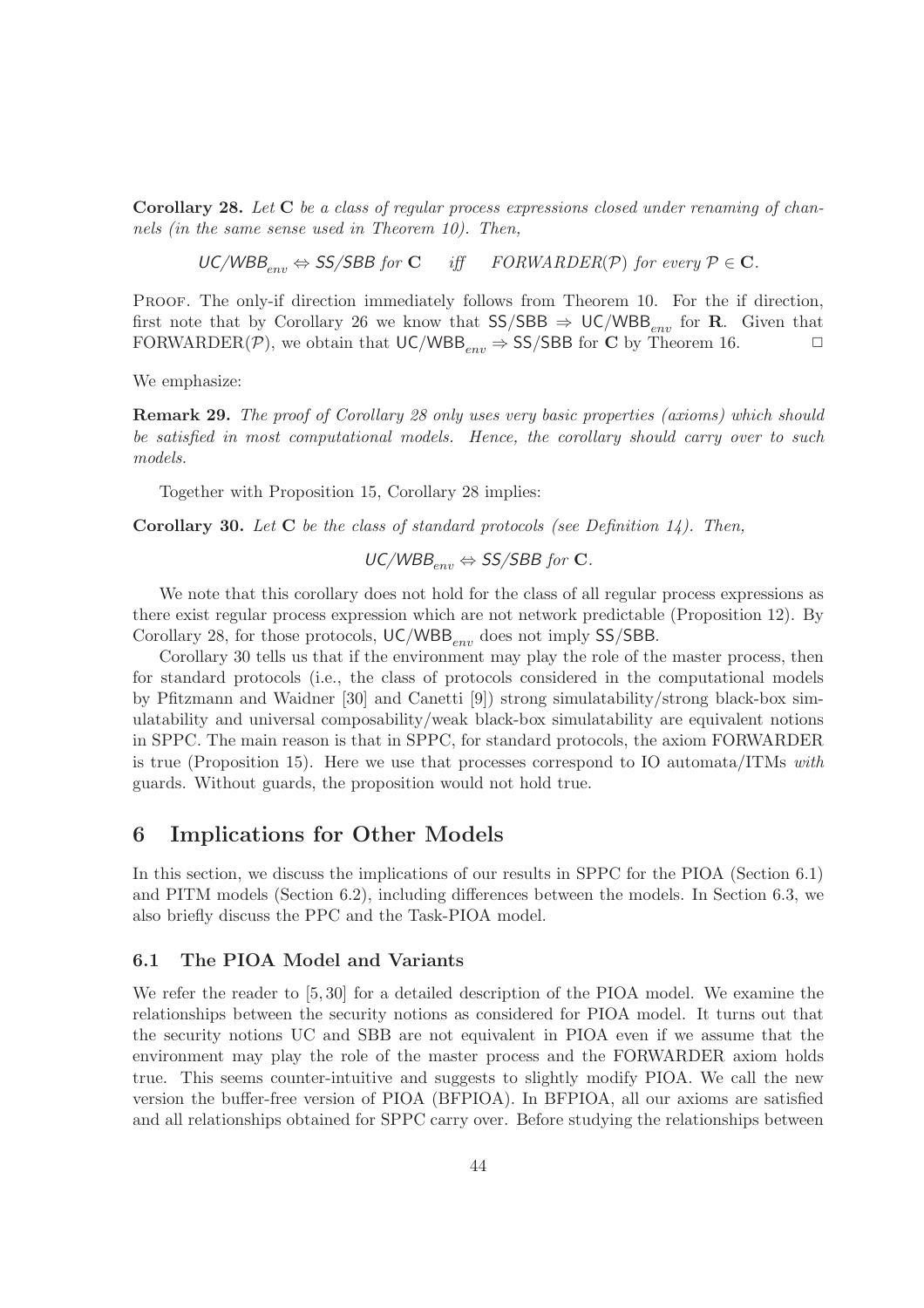the security notions, we go through the axioms listed in Section 5.1 and see which ones are satisfied in the PIOA model and which ones are not. This will help us to explain the differences between the PIOA model and SPPC. All of the following is independent of whether or not buffers can be queried an unbounded number of times.

On the validity of the axioms in Section 5.1. It is easy to see that the axioms COM, ASC, TRN, SYM, RENAME, RENAME-START, MMD-INCLUSION, and MD-INCLUSION are satisfied in PIOA. We will see that MASTER-S-FORWARDER, and MASTER-ADV-FORWARDER are satisfied as well.

However, the axioms REG-S-FORWARDER, REG-ADV-FORWARDER, and FORWAR-DER are not satisfied in case the environment/adversary connects only to the channels (or ports, to use the terminology of the PIOA model) of the dummy process, i.e., the environment/adversary is not allowed to access the channels of the protocol directly by renaming of channels. While without this assumption there is a configuration of the entities that makes the axioms true, our assumption better explains the problem pointed out in Theorem 32.

Proposition 31. The axioms REG-S-FORWARDER, REG-ADV-FORWARDER, and FOR-WARDER are not satisfied in the PIOA model in case the environment/adversary connects only to ports of the dummy process.

PROOF. The following example shows that REG-S-FORWARDER is not satisfied. The same example works for REG-ADV-FORWARDER and FORWARDER. The example uses that in the PIOA model entities always communicate through buffers which have to be triggered to deliver messages and which may be triggered by machines (typically the adversary/environment) other than those who write messages into the buffer.

Let  $P$  consist of one IO automaton M which receives a bit on an IO channel and forwards it on a network channel, i.e., writes it into a buffer connected to the adversary/environment. We assume that the buffer is scheduled by the adversary/environment. In what follows, we argue that REG-S-FORWARDER does not hold for P.

If the environment (for which we may assume that it plays the role of the master process) sends a bit to  $\mathcal{P}$ , then  $\mathcal{P}$  outputs the bit on the network channel and according to the computational model of PIOA, this bit is written into the buffer. Next the environment is triggered and it will trigger the buffer in which it expects to find the bit sent to  $P$  via the IO channel. In case there is no dummy between  $P$  and the environment, the environment will obtain the bit. Otherwise, if the environment and  $P$  are separated by a dummy, then the environment triggers the buffer which "sits" in between the environment and the dummy, and this buffer does not contain the bit since the dummy was never activated, and thus, could not write into this buffer. Thus, the environment can distinguish whether it only interacts with the protocol P or with the dummy and the protocol. Consequently, REG-S-FORWARDER does not hold in PIOA.  $\Box$ 

We note that by Remark 13, the axiom FORWARDER fails in PIOA (for the same reason it fails in SPPC) even if all machines trigger their own buffers.

The above example does not work for the axioms MASTER-S-FORWARDER and MAS-TER-ADV-FORWARDER because after  $P$  wrote the bit into the network buffer, the dummy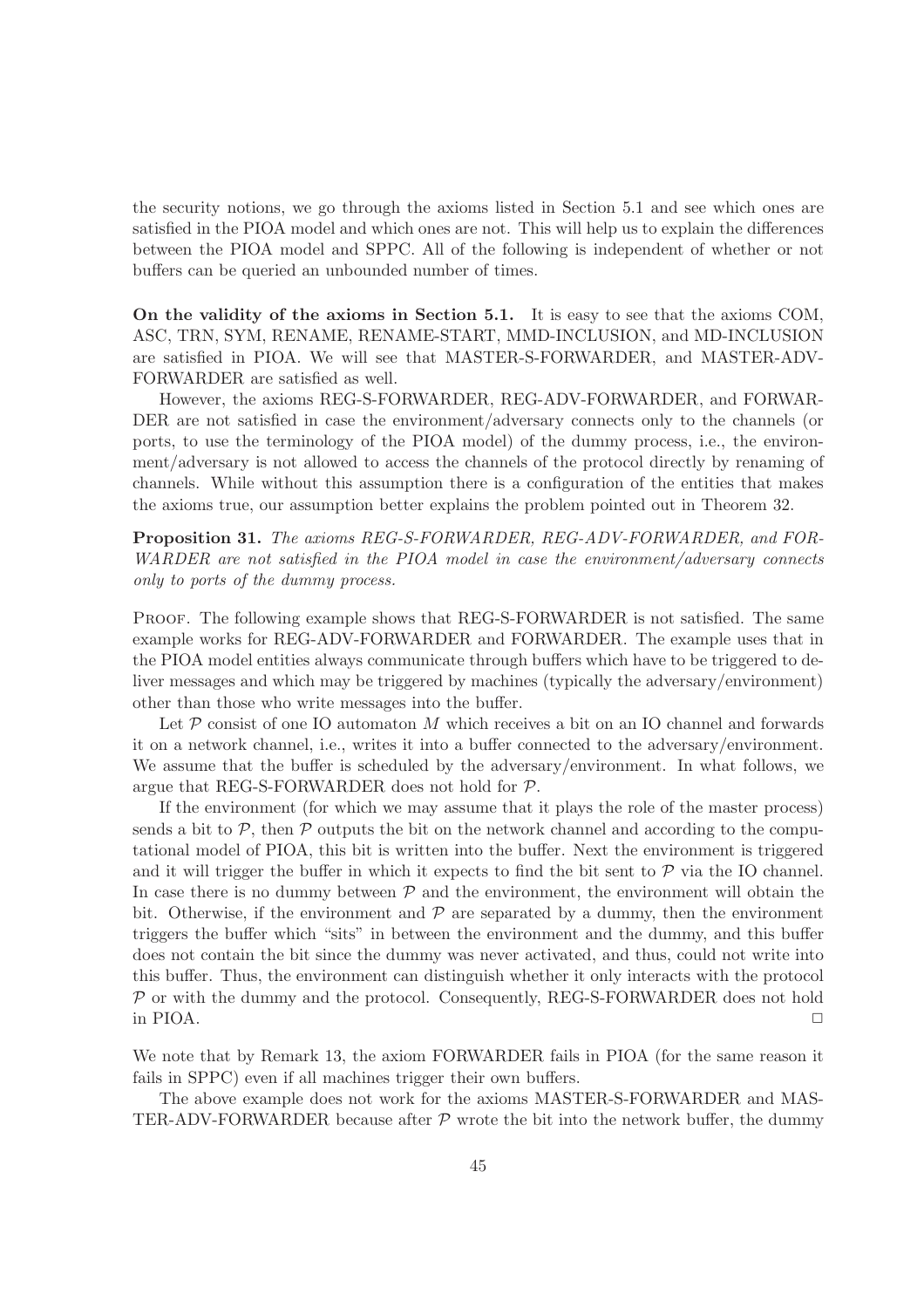will be triggered next as it is the master process. Hence, the dummy can write the bit into the buffer that sits in between the environment and the dummy, and then can activate the environment. More generally, since the dummy is the master it can copy all messages written by  $\mathcal P$  to the buffers sitting in between the dummy and the protocol into the buffers which sit in between the environment and the dummy, and only then activates the environment. Therefore, MASTER-S-FORWARDER and MASTER-ADV-FORWARDER are satisfied in PIOA.

Relationships between the security notions in the PIOA model. We first show that, unlike SPPC, in the PIOA model, UC does not imply SBB in case the environment may play the role of the master scheduler even for standard protocols. (Recall Definition 14 for standard protocols.) This is mainly due to the fact that in the PIOA model IO automata have to communicate through buffers. Before we prove this statement, we note a difference in the definition of SBB as stated in the present work and the definition of SBB in the PIOA model.

In our definition of SBB we assume the simulator to sit between the adversary and the ideal protocol. In contrast, in the PIOA model, the simulator can completely "encapsulate" the adversary. In particular, messages sent from/to the environments to/from the adversary, may first go through the simulator, who can forward, drop, or modify these messages. We refer to this version of SBB by  $SBB_{PIOA}$ . Unfortunately, the way the adversary and the simulator are combined does not seem to have been rigorously defined in the PIOA model. We will therefore consider all interpretations that appear to be reasonable.

**Theorem 32.** UC does not imply  $SBB_{PIOA}$  in case the environment may play the role of the master scheduler, even for standard protocols.

PROOF. We define two standard protocols, a real protocol  $P$  and an ideal protocol  $\mathcal{F}$ , and show that  $P$  is at least as secure as  $F$  w.r.t. UC, but not w.r.t. SBB $P_{IOA}$ .

Let  $P$  consist of one IO automaton  $M$  which receives a bit on an IO channel and forwards it on a network channel, i.e., writes it into a buffer connected to the adversary/environment. We assume that the buffer is scheduled by the adversary/environment.

Let  $\mathcal F$  consist of one IO automaton  $M'$  which, just as  $M$ , has an IO channel and a network channel where the corresponding buffer is scheduled by the adversary. In addition,  $M'$  has a secure channel to itself. (Alternatively, one could introduce another machine  $M''$  and two channels, one from  $M'$  to  $M''$  and one from  $M''$  to  $M'$ , controlled by the sending machine, respectively.) M' works as follows: It receives a bit  $b_1$  from the environment, generates a random bit  $b_2$ , and writes the two messages  $(b_1,$  "environment") and  $(b_2,$  "random") into the network buffer. M′ chooses the order in which these messages are written into the buffer uniformly at random. Also, the messages are written into two different cells of the network buffer. This is possible by using the secure channel: First,  $M'$  writes the first message into the buffer, then  $M'$  uses the secure channel to trigger itself, and third  $M'$  writes the second message into the buffer.

*Claim I.*  $P$  is at least as secure as  $F$  w.r.t. UC.

Proof sketch of Claim I. The ideal adversary simply simulates the real adversary. In case the real adversary triggers the buffer to  $M$  to obtain the first message, the ideal adversary would trigger the buffer to  $M'$  two times to obtain both messages (if any) and would only use  $b_1$  to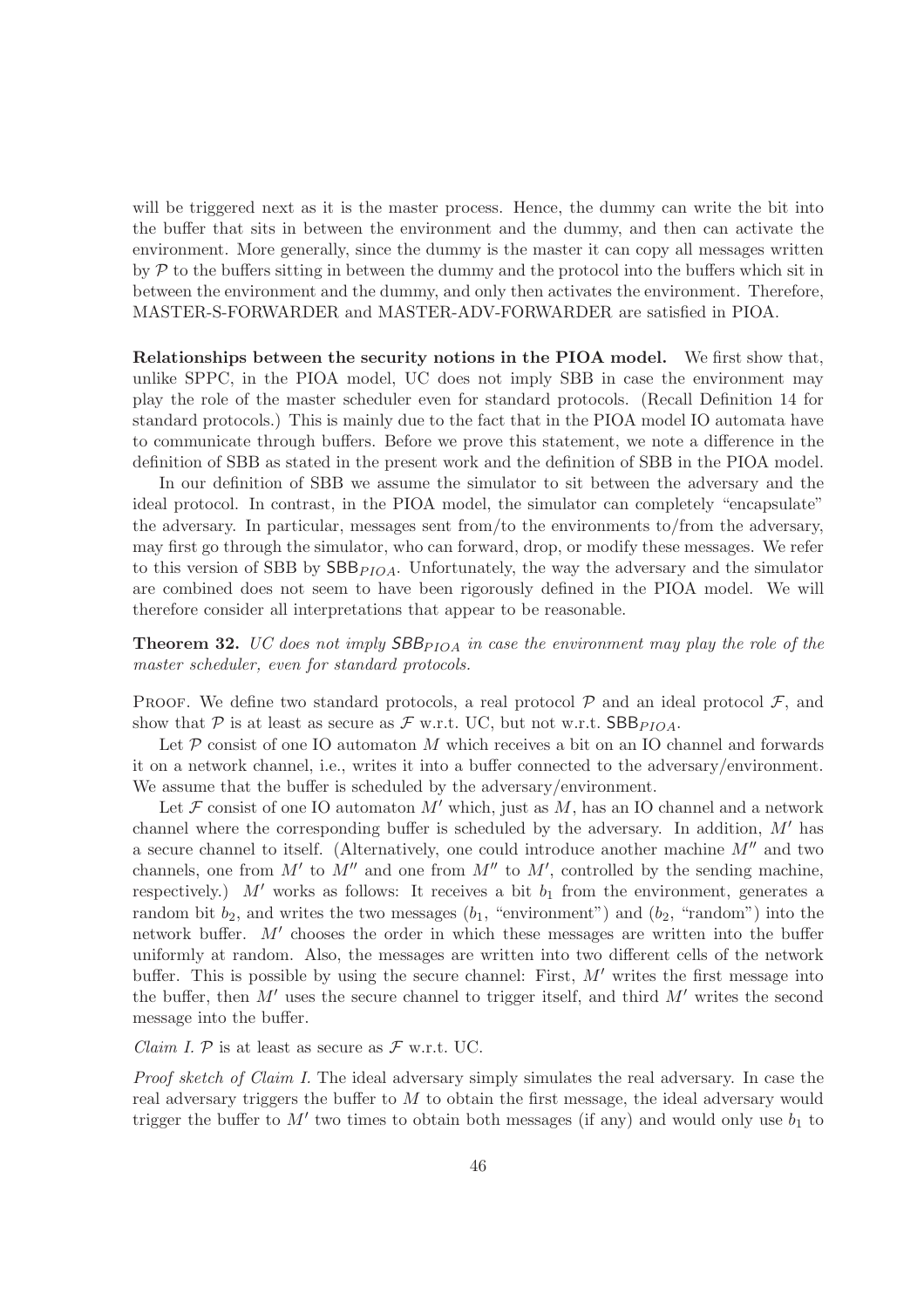simulate the real adversary. The tag "environment" tells the ideal adversary which of the two bits to use.

Claim II. P is not at least as secure as  $\mathcal F$  w.r.t. SBB<sub>PIOA</sub>.

*Proof sketch of Claim II.* Assume that  $P$  is at least as secure as  $F$  w.r.t.  $SBB_{PIOA}$ . We distinguish four cases and lead them to a contradiction.

- 1. The simulator  $S$  is "empty", i.e., the ideal adversary  $A'$  (obtained by renaming channels of the real adversary  $A$ ) connects to the network buffer of  $M'$ . This obviously does not work because the network buffers of  $M$  and  $M'$  contain different information such that it is easy to specify  $A, A'$ , and an environment that tell  $P$  and  $\mathcal F$  apart.
- 2. The simulator S connects to the network buffer of  $M'$  but the ideal adversary  $\mathcal{A}'$  controls the clock channel of this buffer. This also does not work. Let the real adversary  $A$  be one that is triggered by the environment to read out the bit of the network channel. More precisely, A triggers the buffer to read out the first entry and forwards it to the environment. If  $\mathcal{A}'$  triggers the first entry of the network channel of  $M'$ , then this entry would be given to S. In half of the cases this entry is  $(b_2$ , random), and thus, the simulator cannot figure out  $b_1$ . Hence, the bit forwarded by S to A' is wrong in half of the cases, and thus, so is the bit forwarded by  $\mathcal{A}'$  to the environment.
- 3. The simulator  $S$  completely controls the network buffer of  $M'$ , but the environment directly connects to  $A'$ . There seem to be at least two reasonable different ways of how S and  $A'$  can be connected in this case. Recall that  $A'$  assumes to be connected to an input buffer that he schedules and  $P$  writes to:

a) There is a buffer from S to A' controlled by A'. Now the problem is that after  $\mathcal F$ wrote the two messages into the buffer (which "sits" between  $\mathcal S$  and  $\mathcal F$ ), the environment, which is assumed to be a master scheduler, is scheduled and asks  $A(\mathcal{A}')$  to deliver the bit from the network channel. The adversary  $A$  does this by triggering the network channel and forwarding the bit to the environment. If  $\mathcal{A}'$  does the same, the buffer will be empty since the simulator was never triggered, and thus, could not write anything into the buffer between  $A'$  and  $S$ . We note that this situation corresponds to the failure of REG-ADV-FORWARDER explained above.

b) There is a buffer from  $\mathcal{A}'$  to S controlled by S and a buffer from S to  $\mathcal{A}'$  controlled by S. The former buffer takes the scheduling messages from  $\mathcal{A}'$  (which S has to pull by scheduling the buffer) and the latter buffer takes the message from  $\mathcal{S}(\mathcal{P})$  from the point of view of  $\mathcal{A}'$ ) to  $\mathcal{A}'$ . But if now  $\mathcal{A}'$  writes a (scheduling) message into the buffer to  $\mathcal{S},$ then first the master scheduler, which is the environment, is scheduled. Hence, while interacting with the real protocol, the environment would obtain the expected bit from the adversary, in the ideal protocol, the environment is activated without obtaining a bit. Consequently, the environment can distinguish between the real and ideal setting. We note that even if the  $S$  were declared to be a master scheduler, this would not help, since in this case  $S$  can be exhausted by the environment, similarly to the next case.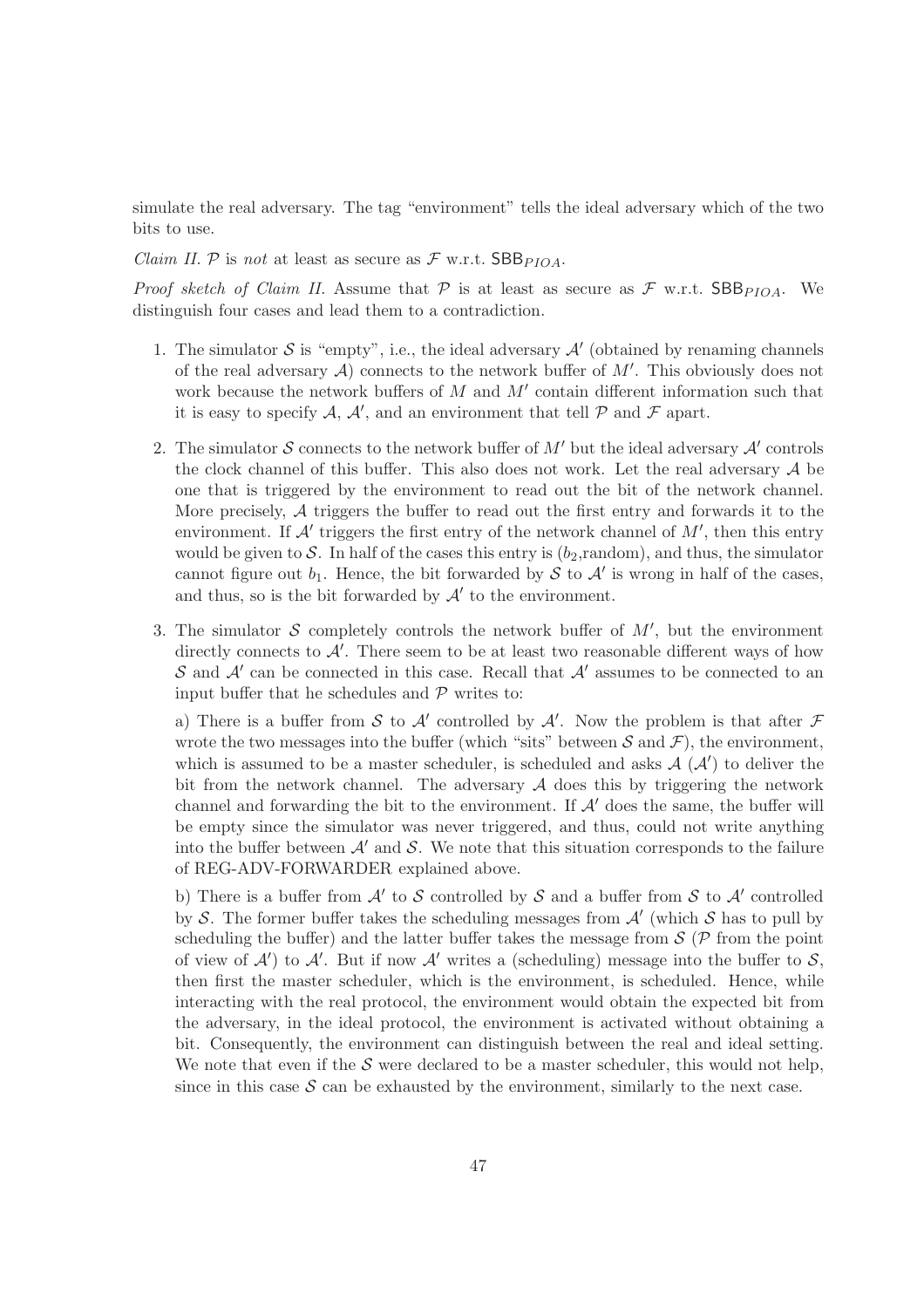4. The simulator S completely encapsulates  $A'$ , i.e., all communication from/to  $A'$  first goes through S. Now, no matter how the combination of  $\mathcal{A}'$  and S is defined, the environment can distinguish between the real and the ideal setting, by exhausting  $S$  as follows: The environment picks a number i between 1 and  $p(n)$  for some polynomial  $p(n)$  bigger than the runtime of S. Since the runtime of S is independent of the runtime of the adversary and the environment, we may assume that the runtime of the adversary is chosen in such a way that the adversary is never exhausted when executed with the environment, the real/ideal protocol, and, in the ideal setting, the simulator. Now, the environment asks the adversary to deliver the bit  $i - 1$  times. Before asking the *i*th time, the environment sends a random bit to the real/ideal protocol. Then, the environment asks the adversary again to deliver this bit. In the real setting, the environment will always obtain the bit. In the ideal setting, there is a non-negligible chance that the bit is not returned. The reason is that S does not know when  $\mathcal F$  actually wrote a bit into the buffer, and hence, always has to check when asked to deliver the bit (via the adversary). But then, if  $i$  is big enough (and it is with non-negligible probably),  $S$  will be exhausted at some point and will not be able to deliver the bit. (The proof can make made more rigorous along the lines of the proof of Proposition 12.)

 $\Box$ 

We note that the security notions in the classes  $UC/WBB_{sim}$  and  $WBB_{adv}$  are, just as for SPPC, also equivalent in the PIOA model. (Recall that these classes contain security notions where the environment may not play the role of the master scheduler.) Also, the relationships between these classes are as in the case of SPPC (see the right-hand side of Figure 2). This follows from the fact that the axioms needed to prove these relationships hold in the PIOA model. The non-implication from  $\mathsf{UC}/\mathsf{WBB}_{sim}$  to  $\mathsf{WBB}_{adv}$  can be shown by the same example as the one used for SPPC. Also, as for the case of SPPC,  $UC/WBB_{env}$  implies  $UC/WBB_{sim}$ . Together with Proposition 32, this allows us to conclude that  $UC/WBB_{sim}$  does not imply  $SBB_{PIOA}$ , even for standard protocols.

Proposition 32 and the failure of the axioms REG-S-FORWARDER and REG-ADV-FOR-WARDER seem counter-intuitive. The problem vanishes if the PIOA model is modified so that machines always trigger their own buffers. In effect, this is equivalent to not having buffers at all, which is why we call this fragment of the PIOA model the buffer-free PIOA model (BFPIOA). This fragment is essentially as expressive as PIOA and very closely related to SPPC (except that SPPC can express systems with a polynomial number of copies of protocols, which can be addressed using the guard mechanism).

Relationships between the security notions in the BFPIOA model. In BFPIOA, exactly the same axioms as in SPPC are satisfied and the examples used to prove separation results also carry over from SPPC to BFPIOA. As mentioned in Section 2, starting from the work in [6], PIOA (and thus, BFPIOA) has a restricted form of guards. Similar to SPPC, this mechanism suffices to satisfy the forwarder property for standard protocols, but just as in SPPC, there are protocols expressible in BFPIOA which do not satisfy this property. In conclusion, we obtain for BFPIOA exactly the same relationships as for SPPC (see Figure 2).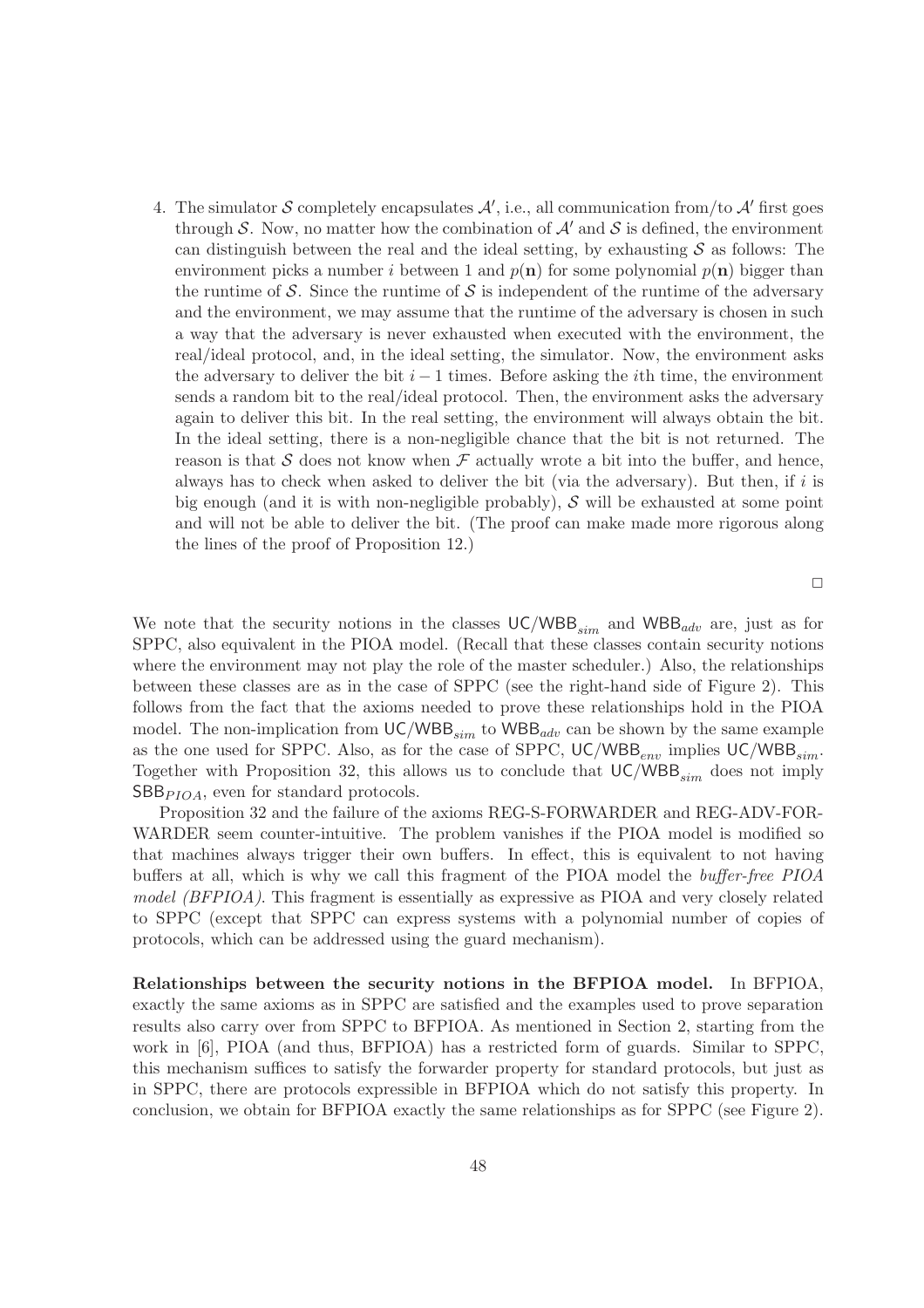#### 6.2 The PITM Model

The PITM model [9] is tailored towards defining UC where the environment is a master process and the adversaries are regular processes i.e.,  $UC_{(R,R,MD)}(\mathcal{P}, \mathcal{F})$ . Depending on which entities are involved, different computational models are defined: the real model (involving the environment, the real adversary, and the real protocol), the ideal model (involving the environment, the ideal adversary, and the ideal functionality together with dummy parties), and the hybrid model which is a combination of the previous two models.

Therefore, it is not immediately clear how the security notions SS, SBB, and WBB, which involve a simulator, would be defined in PITM. Different variants are possible, and as we have seen, differences in the definitions may affect the relationships between the security notions. It is out of the scope of this paper, to extend PITM in order to define SS, SBB, and WBB. However, general points can be made.

The version of PITM as introduced in [9] does not have a mechanism, such as guards of SPPC, that would allow the FORWARDER axiom to be satisfied. In fact, in the PITM model this axiom even fails for classes of protocols for which it is satisfied in the SPPC and BFPIOA models. As a consequence of our results, which show that the FORWARDER axiom is necessary for SBB (SS) to imply UC, we obtain that UC does not imply SBB (SS) in the PITM model.

## 6.3 Other Models

In this section, we discuss at a high level how SPPC is related to the Probabilistic Polytime Process Calculus (PPC) [24, 27–29] and the Task-PIOA framework [11].

PPC. Though PPC and SPPC share a similar notation, there are some important differences in the execution model that mean that the results proven in this paper do not transfer. The first difference lies in the fact that SPPC's execution model is sequential in nature, just as in the PIOA and PITM models, while PPC's is concurrent. In particular, SPPC is carefully designed to guarantee that, at any time, only one output command is ready to send. This is not a purely syntactic constraint, but is also enforced in the execution model by partitioning channels into high and low priorities. In contrast, in PPC there might be several possible output commands ready to transmit to any of several possible inputs. The result is that communication can proceed arbitrarily, and any machine can talk to any other machine on any channel at any time, an execution model that is more closely related to that of the pi-calculus. Secondly, the '+'-operator in SPPC and the M-terms in SPPC cannot be expressed in PPC. However, these constructs are essential for formulating probabilistic polynomial-time machines with guards. Also, the inability of simulating M-terms in PPC means that the dummy axioms do not transfer. The problem here is that an attacker can exhaust any PPC expression by sending lots of useless messages. The match terms employed in PPC do not help because sending a message that fails a match term allows the attacker to 'zero' out entire processes at the cost of very few messages. Altogether, the expressivity of PPC seems unsuitable for the purpose of this paper.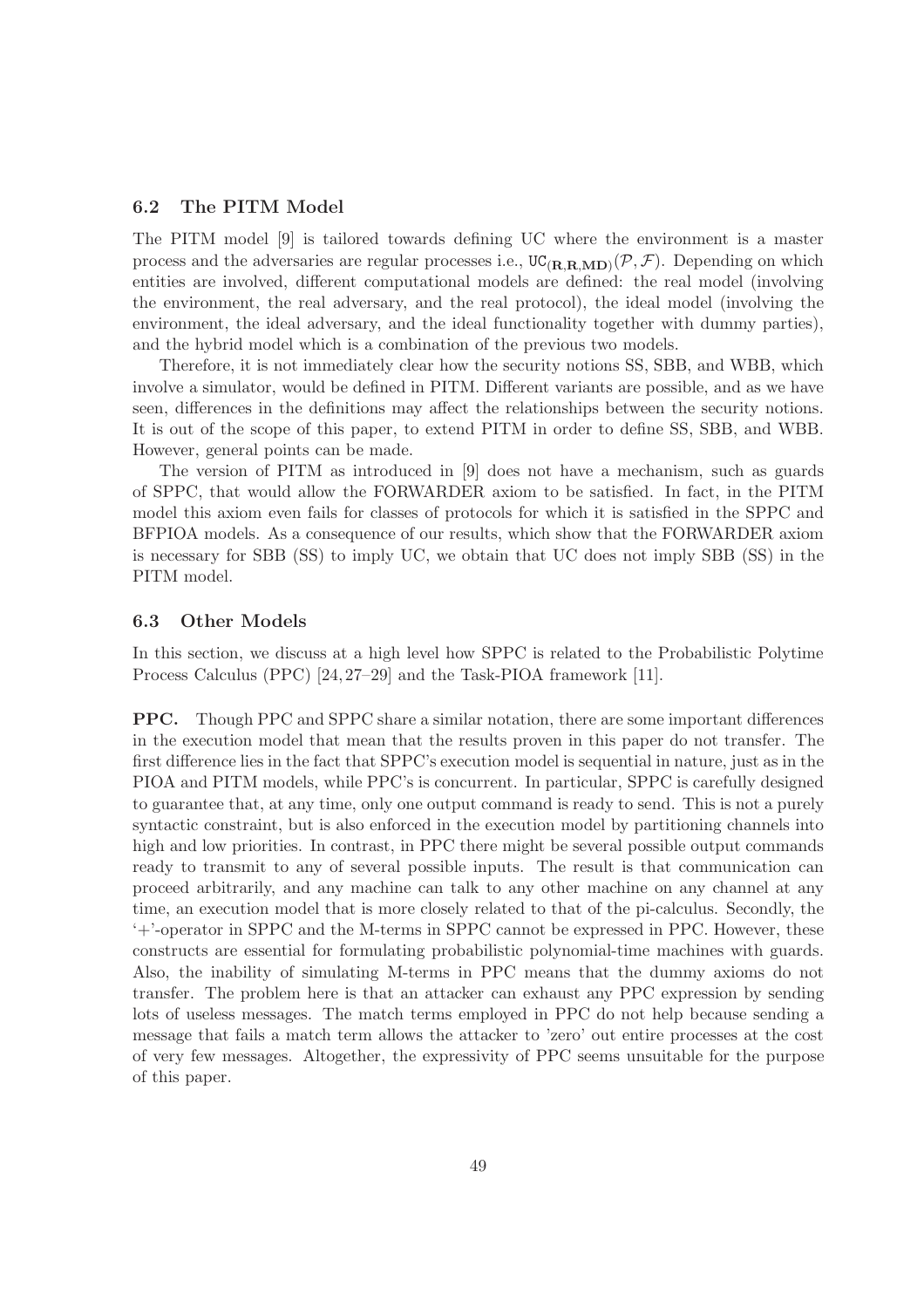Time-bounded Task-PIOA. The Time-bounded Task-PIOA framework also differs in significant ways from the PITM, PIOA and SPPC execution models. So, the SPPC results do not carry over directly to that model and a detailed study is out of the scope of this paper. Similar to PPC, one important point of difference is that in the Task-PIOA framework, the scheduling is non-sequential, rather than sequential as in SPPC, PIOA, and PITM. Also, task-PIOAs may be invoked an unbounded number of times, as for example in recent simulation-based models [8, 23]. Finally, while task-PIOAs may take non-deterministic actions, this is not the case for SPPC (and other simulation-based models).

# 7 Reactive Simulatability and Extensions of SPPC

In this section, we consider another security notion, called *reactive simulatability* in [5] and security with respect to specialized simulators in [10]. This notion has not drawn as much attention as the other notions studied in the present work because a general composition theorem for composing a polynomial number of copies of protocols along the lines of [9] or the present work was not known, and in fact, as recently shown is not possible in case the environment is uniform and strict polynomial-time [22]. Therefore, in the previous sections, we have concentrated on the other security notions and only very briefly cover reactive simulatability here. In our terminology, reactive simulatability is defined as follows:

**Reactive Simulatability:**  $RS_{(A,I,E)}(\mathcal{P},\mathcal{F})$  iff  $\mathcal{P}$  and  $\mathcal{F}$  are IO-compatible and for every  $A \in \mathbf{A}\text{-}Adv(\mathcal{P})$  and for every  $\mathcal{E} \in \mathbf{E}\text{-}Env(\mathcal{A} \uparrow \mathcal{P})$  there exists  $\mathcal{I} \in \mathbf{I}\text{-}Adv_{\mathcal{A} \uparrow \mathcal{P}}(\mathcal{F})$  such that  $\mathcal{E} \upharpoonleft A \upharpoonright \mathcal{P} \equiv \mathcal{E} \upharpoonright \mathcal{I} \upharpoonright \mathcal{F}.$ 

The only difference between reactive simulatability and universal composability (UC) is that for the former notion the ideal adversary is allowed to depend on the environment.

It has been shown by Canetti [8] that reactive simulatability is equivalent to UC for nonuniform environments whose runtime may depend on the lengths of their input on the input tape. The fact that UC implies reactive simulatability follows simply from the order of quantifiers. For the other direction, one considers a "universal" environment which interprets (part of its) input as an encoding of another environment and simulates this environment. In this way, one effectively can quantify over all environments, and hence, switch the order of quantification over environments and ideal adversaries. When allowing the runtime of the environment to depend on the length of the input on its start channel, then in SPPC we obtain the same result. Moreover, one can show that with this extension of SPPC, the security notions in the classes  $UC/WBB_{env}$  and  $UC/WBB_{sim}$  are equivalent, respectively; the axioms used to prove these relationships also hold true for the extension of SPPC.

Hofheinz and Unruh [21] show that for strictly polynomial-time, uniform environments reactive simulatability does not imply universal composability. While this result is shown in the PIOA model, it immediately carries over to SPPC in case the environment does not get auxiliary input, i.e., initially  $\varepsilon$  is written on the start channel.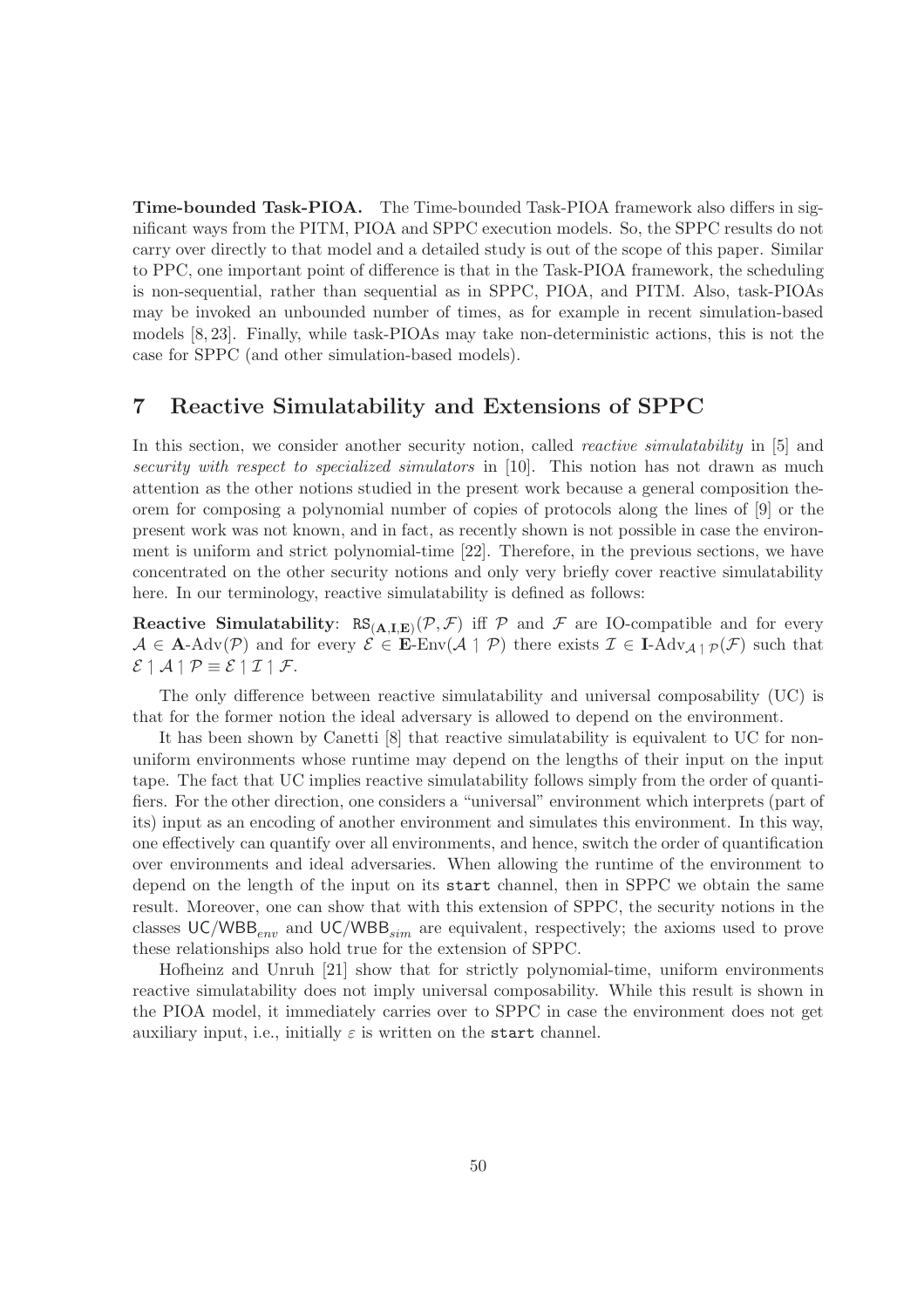# 8 Conclusion

We have carried out a thorough study of the relationships among various notions of simulationbased security, identifying two properties of the computational model that determine equivalence between these notions, namely the placement of the master process and the FOR-WARDER property. Our main results are that all variants of SS (strong simulatability) and SBB (strong black box simulatability) are equivalent, regardless of the selection of the master process, and they imply UC (universal composability) and WBB (weak black box simulatability). Conditions UC and WBB are equivalent as long as the role (master process or not) of the environment is the same in both. However, the variant of UC in which the environment may be a master process (as in  $(4,9)$ ) is strictly stronger than the variants in which the environment must not assume this role (as in [30]). In addition, the weaker forms of WBB do not imply SS/SBB. Generally, making the environment the master process yields a stronger security notion. Hence, we recommend that in subsequent developments of the various models, the environment is always assigned the role of the master process. Current work on simulation-based security seems to follow our suggestion (see, e.g.,  $[8, 20, 23]$ ). We also prove a necessary and sufficient condition for UC/WBB to be equivalent to SS/SBB, based on the ability to define forwarders. This result already influenced current work on simulation-based security in that it motivates to consider computational models in which the runtime of machines may depend on the length of the input (see, e.g., [8, 20, 23]).

Our results show that the relationship between universal composability and black-box simulatability is more subtle than previously described. In particular, composition theorems based on UC do not necessarily imply those based on blackbox simulatability over any computational model in which the forwarding property is not satisfied.

The axiom system that we developed to prove many of our results allowed us to exhibit essential properties needed for establishing relationships between security notions. Also, many proofs became concise and simple. Finally, failure of axioms in certain models brought out weaknesses in these models. For example, it seems reasonable to adopt a buffer-free variant of PIOA and to consider different kinds of ITMs in the ITM model.

While our study concentrates on models where the runtime of processes is bounded by a polynomial in the security parameter, some of our results, in particular those involving the issue of placements of the master process, should also carry over to models where the runtime of processes may depend on the number of invocations and the length of inputs [8, 20, 23], e.g., the necessary condition for the FORWARDER property, the relationships among notions for strong and black-box simulatability for all placements of the master process, and the nonimplication of UC and SS (SBB) in case the environment for UC may not play the role of the master process. Our results have already influenced design decisions made in these models. However, we leave a more rigorous study of the relationships between the security notions in such models to future work.

Acknowledgments: We thank Michael Backes, Ran Canetti, Birgit Pfitzmann, Andre Scedrov, and Vitaly Shmatikov for helpful discussions.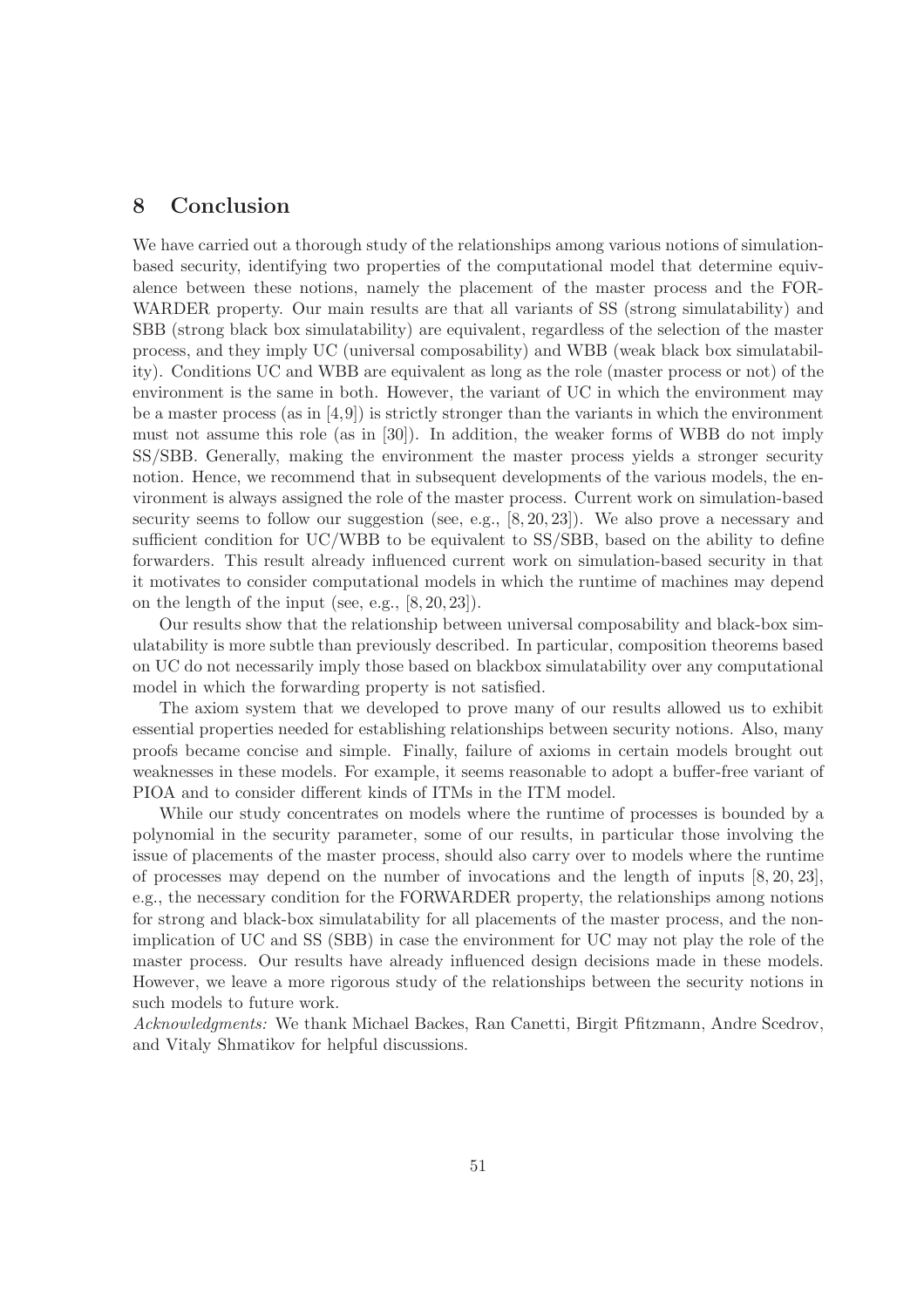# References

- [1] Martín Abadi and Cédric Fournet. Mobile values, new names, and secure communication. In 28th ACM Symposium on Principles of Programming Languages, pages 104–115, 2001.
- [2] Martín Abadi and Andrew D. Gordon. A bisimulation method for cryptographic protocol. In Proc. ESOP '98, volume 1381 of Lecture Notes in Computer Science, pages 12–26. Springer, 1998.
- [3] Martín Abadi and Andrew D. Gordon. A calculus for cryptographic protocols: the spi calculus. Information and Computation, 143:1–70, 1999. Expanded version available as SRC Research Report 149 (January 1998).
- [4] M. Backes, B. Pfitzmann, and M. Waidner. A General Composition Theorem for Secure Reactive Systems. In Proceedings of the 1st Theory of Cryptography Conference (TCC 2004), volume 2951 of Lecture Notes in Computer Science, pages 336–354. Springer, 2004.
- [5] M. Backes, B. Pfitzmann, and M. Waidner. Secure asynchronous reactive systems. Technical Report 082, Eprint, 2004.
- [6] Michael Backes, Birgit Pfitzmann, Michael Steiner, and Michael Waidner. Polynomial fairness and liveness. In Proceedings of 15th IEEE Computer Security Foundations Workshop, pages 160–174, Cape Breton, Nova Scotia, Canada, 2002.
- [7] Michael Backes, Birgit Pfitzmann, and Michael Waidner. Reactively secure signature schemes. In Proceedings of 6th Information Security Conference, volume 2851 of Lecture Notes in Computer Science, pages 84–95. Springer, 2003.
- [8] R. Canetti. Universally Composable Security: A New Paradigm for Cryptographic Protocols. Technical report, Cryptology ePrint Archive, December 2005. Online available at http://eprint.iacr.org/2000/067.ps.
- [9] Ran Canetti. Universally composable security: A new paradigm for cryptographic protocols. In Proc. 42nd IEEE Symp. on the Foundations of Computer Science. IEEE, 2001.
- [10] Ran Canetti. Personal communication, 2004.
- [11] Ran Canetti, Ling Cheung, Dilsun Kirli Kaynar, Moses Liskov, Nancy A. Lynch, Olivier Pereira, and Roberto Segala. Time-bounded task-pioas: A framework for analyzing security protocols. In DISC, pages 238–253, 2006.
- [12] Ran Canetti and Marc Fischlin. Universally composable commitments. In Proc. CRYPTO 2001, volume 2139 of Lecture Notes in Computer Science, pages 19–40, Santa Barbara, California, 2001. Springer.
- [13] Ran Canetti and Hugo Krawczyk. Universally composable notions of key exchange and secure channels. In Advances in Cryptology—EUROCRYPT 2002, volume 2332 of Lecture Notes in Computer Science, pages 337–351. Springer, 2002.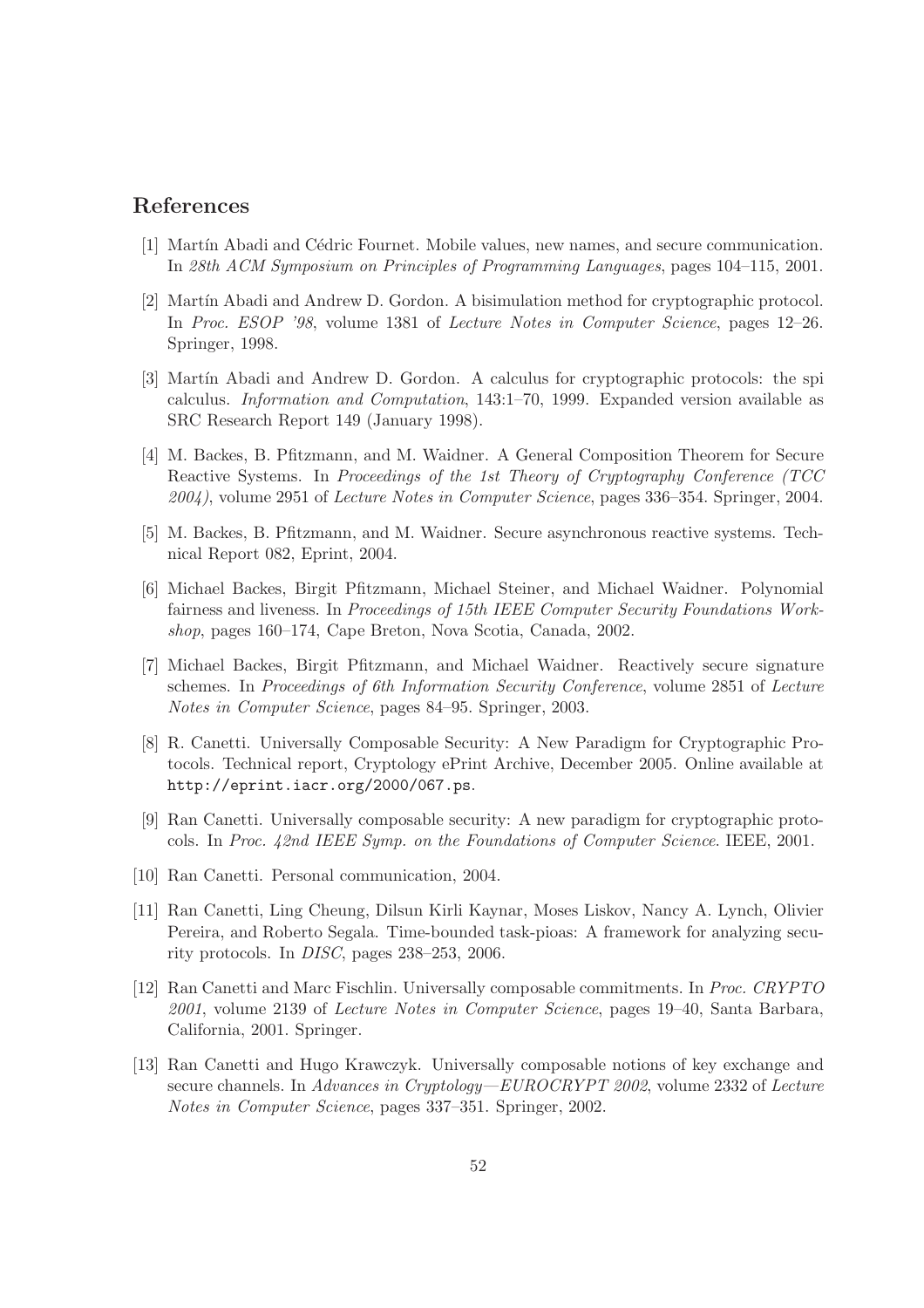- [14] Ran Canetti, Eyal Kushilevitz, and Yehuda Lindell. On the limitations of universally composable two-party computation without set-up assumptions. In Advances in Cryptology— EUROCRYPT 2003, volume 2656 of Lecture Notes in Computer Science, pages 68–86. Springer, 2003.
- [15] Ran Canetti, Yehuda Lindell, Rafail Ostrovsky, and Amit Sahai. Universally composable two-party and multi-party secure computation. In Proc. ACM Symp. on the Theory of Computing, pages 494–503, 2002.
- [16] A. Datta, R. Küsters, J. Mitchell, and A. Ramanathan. On the relationships between notions of simulation-based security. Technical Report 2006/153, Cryptology ePrint Archive, 2006.
- [17] A. Datta, R. Küsters, J.C. Mitchell, and A. Ramanathan. On the Relationships Between Notions of Simulation-Based Security. In J. Kilian, editor, Proceedings of the 2nd Theory of Cryptography Conference (TCC 2005), volume 3378 of Lecture Notes in Computer Science, pages 476–494. Springer-Verlag, 2005.
- [18] Anupam Datta, Ralf Küsters, John C. Mitchell, Ajith Ramanathan, and Vitaly Shmatikov. Unifying equivalence-based definitions of protocol security. In ACM SIG-PLAN and IFIP WG 1.7, 4th Workshop on Issues in the Theory of Security, 2004. No formal proceedings.
- [19] C.A.R. Hoare. Communicating Sequential Processes. Prentice-Hall, 1985.
- [20] D. Hofheinz, J. Müller-Quade, and D. Unruh. Polynomial Runtime in Simulatability Definitions. In 18th IEEE Computer Security Foundations Workshop (CSFW-18 2005), pages 156–169. IEEE Computer Society, 2005.
- [21] D. Hofheinz and D. Unruh. Comparing two notions of simulatability. In J. Kilian, editor, Theory of Cryptography, Proceedings of TCC 2005, volume 3378 of Lecture Notes in Computer Science, pages 86–103. Springer-Verlag, 2005.
- [22] D. Hofheinz and D. Unruh. Simulatable Security and Concurrent Composition. In Proceedings of the 2006 IEEE Symposium on Security and Privacy, pages 169-183, IEEE Computer Society, 2006.
- [23] R. Küsters. Simulation-Based Security with Inexhaustible Interactive Turing Machines. In Proceedings of the 19th IEEE Computer Security Foundations Workshop (CSFW-19 2006), pages 309–320. IEEE Computer Society, 2006.
- [24] Patrick D. Lincoln, John C. Mitchell, Mark Mitchell, and Andre Scedrov. Probabilistic polynomial-time equivalence and security protocols. In Jeannette M. Wing, Jim Woodcock, and Jim Davies, editors, Formal Methods World Congress, vol. I, number 1708 in Lecture Notes in Computer Science, pages 776–793, Toulouse, France, 1999. Springer.
- [25] Robin Milner. A Calculus of Communicating Systems. Springer, 1980.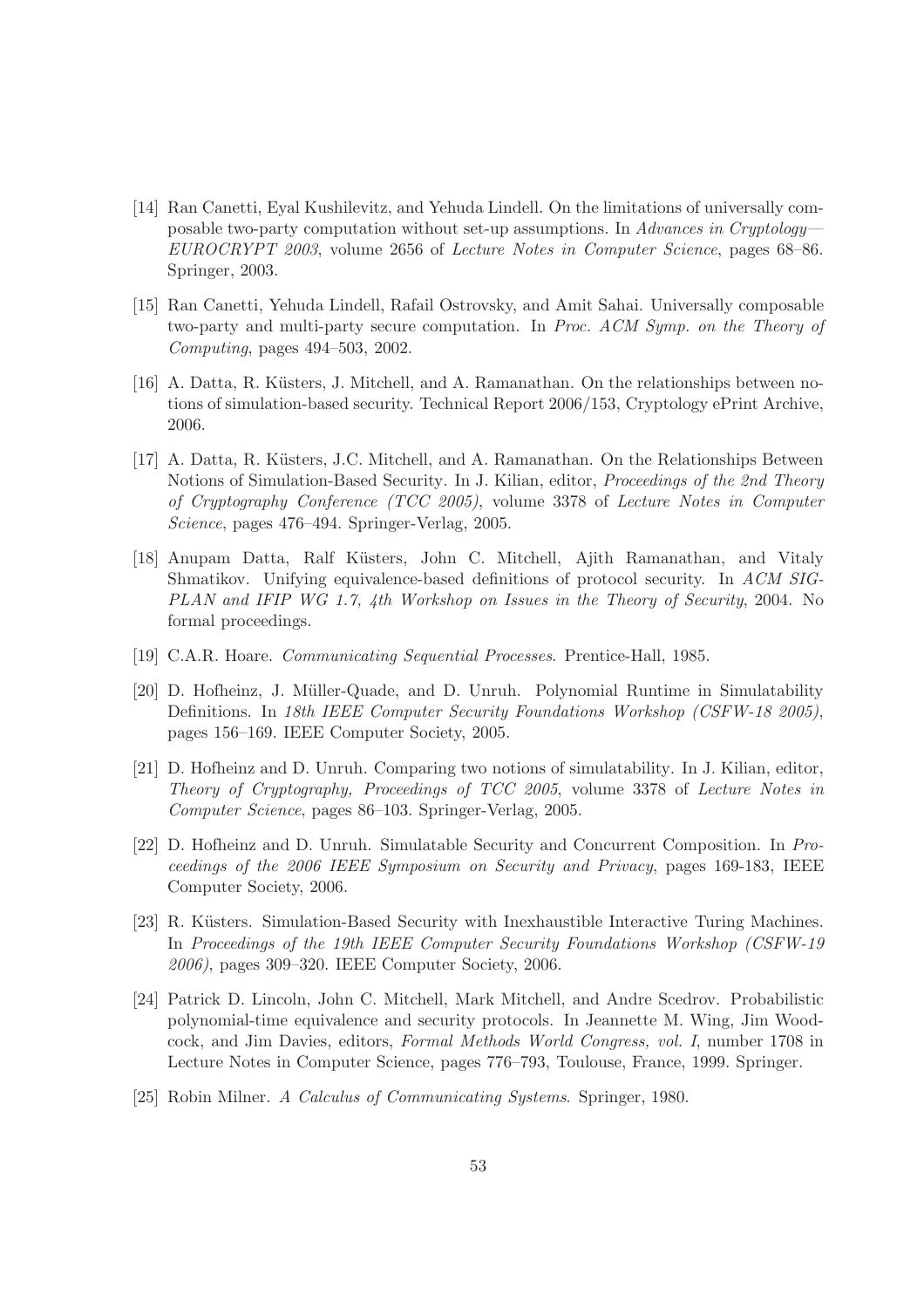- [26] Robin Milner. Communication and Concurrency. International Series in Computer Science. Prentice Hall, 1989.
- [27] John C. Mitchell, Mark Mitchell, and Andre Scedrov. A linguistic characterization of bounded oracle computation and probabilistic polynomial time. In Proc. 39th Annual IEEE Symposium on the Foundations of Computer Science, pages 725–733, Palo Alto, California, 1998. IEEE.
- [28] John C. Mitchell, Ajith Ramanathan, Andre Scedrov, and Vanessa Teague. A probabilistic polynomial-time calculus for the analysis of cryptographic protocols (preliminary report). In Stephen Brookes and Michael Mislove, editors, 17th Annual Conference on the Mathematical Foundations of Programming Semantics, Arhus, Denmark, May, 2001, volume 45. Electronic Notes in Theoretical Computer Science, 2001.
- [29] John C. Mitchell, Ajith Ramanathan, Andre Scedrov, and Vanessa Teague. A probabilistic polynomial-time process calculus for the analysis of cryptographic protocols. Theor. Comput. Sci., 353(1-3):118–164, 2006.
- [30] B. Pfitzmann and M. Waidner. A Model for Asynchronous Reactive Systems and its Application to Secure Message Transmission. In IEEE Symposium on Security and Privacy (S&P 2001), pages 184–200. IEEE Computer Society Press, 2001.
- [31] Ajith Ramanathan, John C. Mitchell, Andre Scedrov, and Vanessa Teague. Probabilistic bisimulation and equivalence for security analysis of network protocols. Unpublished, see http://www-cs-students.stanford.edu/~ajith/, 2004.
- [32] Ajith Ramanathan, John C. Mitchell, Andre Scedrov, and Vanessa Teague. Probabilistic Bisimulation and Equivalence for Security Analysis of Network Protocols. In FOSSACS 2004 - Foundations of Software Science and Computation Structures, volume 2987 of Lecture Notes in Computer Science, pages 468–483. Springer, 2004. Summarizes results in [31].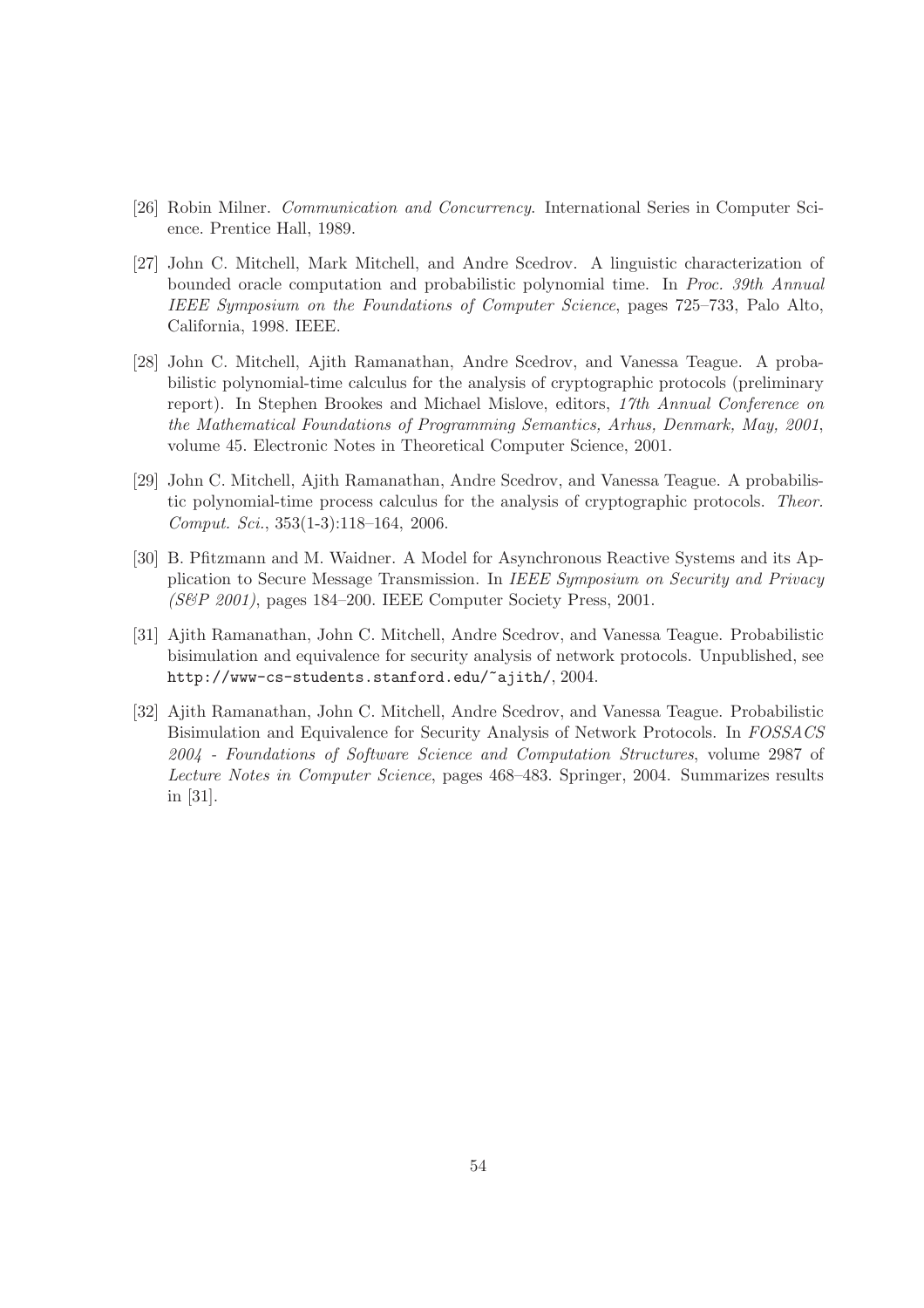

Figure 2: Equivalences and implications between the security notions in SPPC